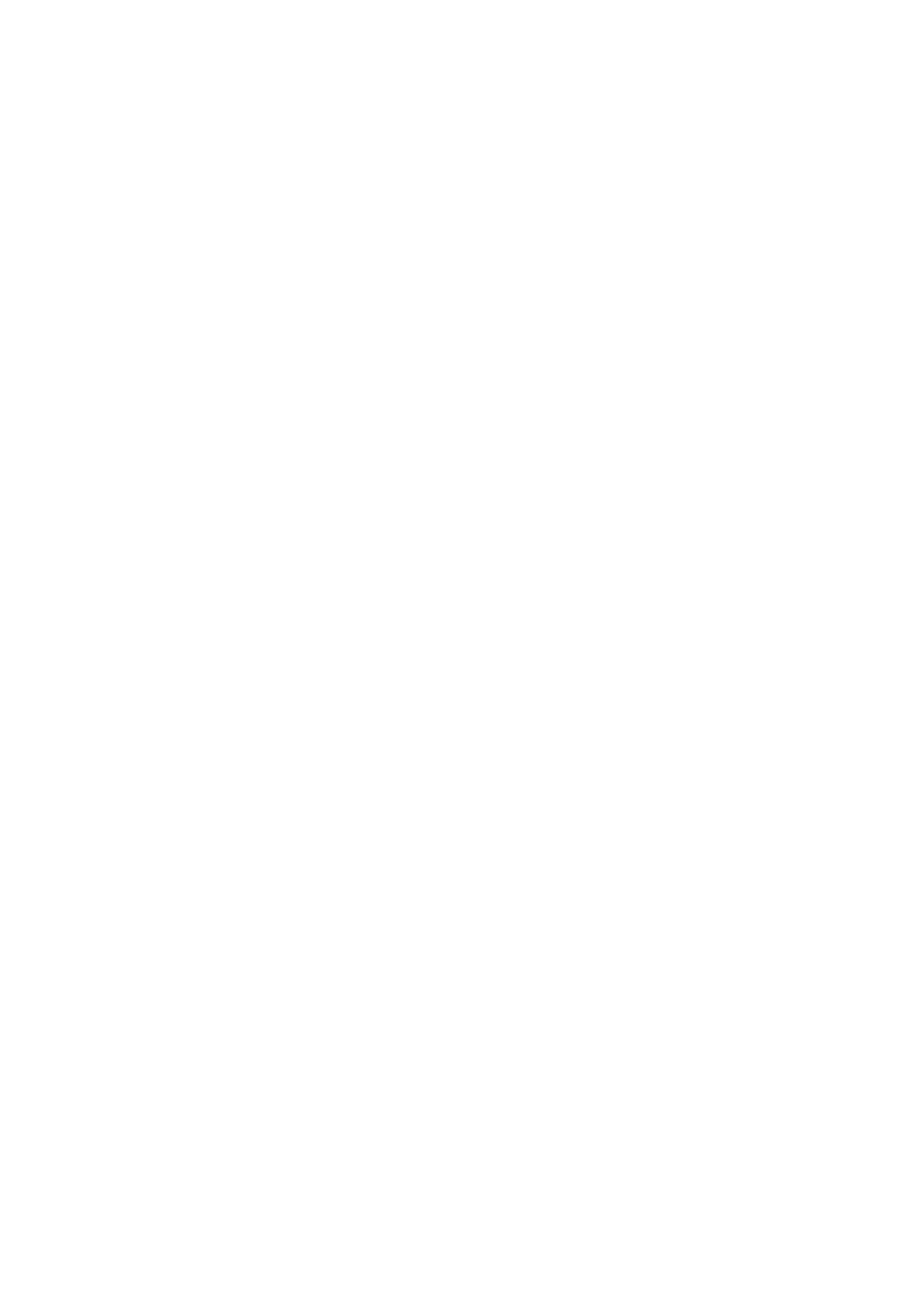

# House of Commons International Development **Committee**

# **UK aid: allocation of resources: interim report**

### **Third Report of Session 2015–16**

*Report, together with formal minutes relating to the report*

*Ordered by the House of Commons to be printed 16 March 2016*

> **HC 927, Incorporating HC 533** Published on 22 March 2016 by authority of the House of Commons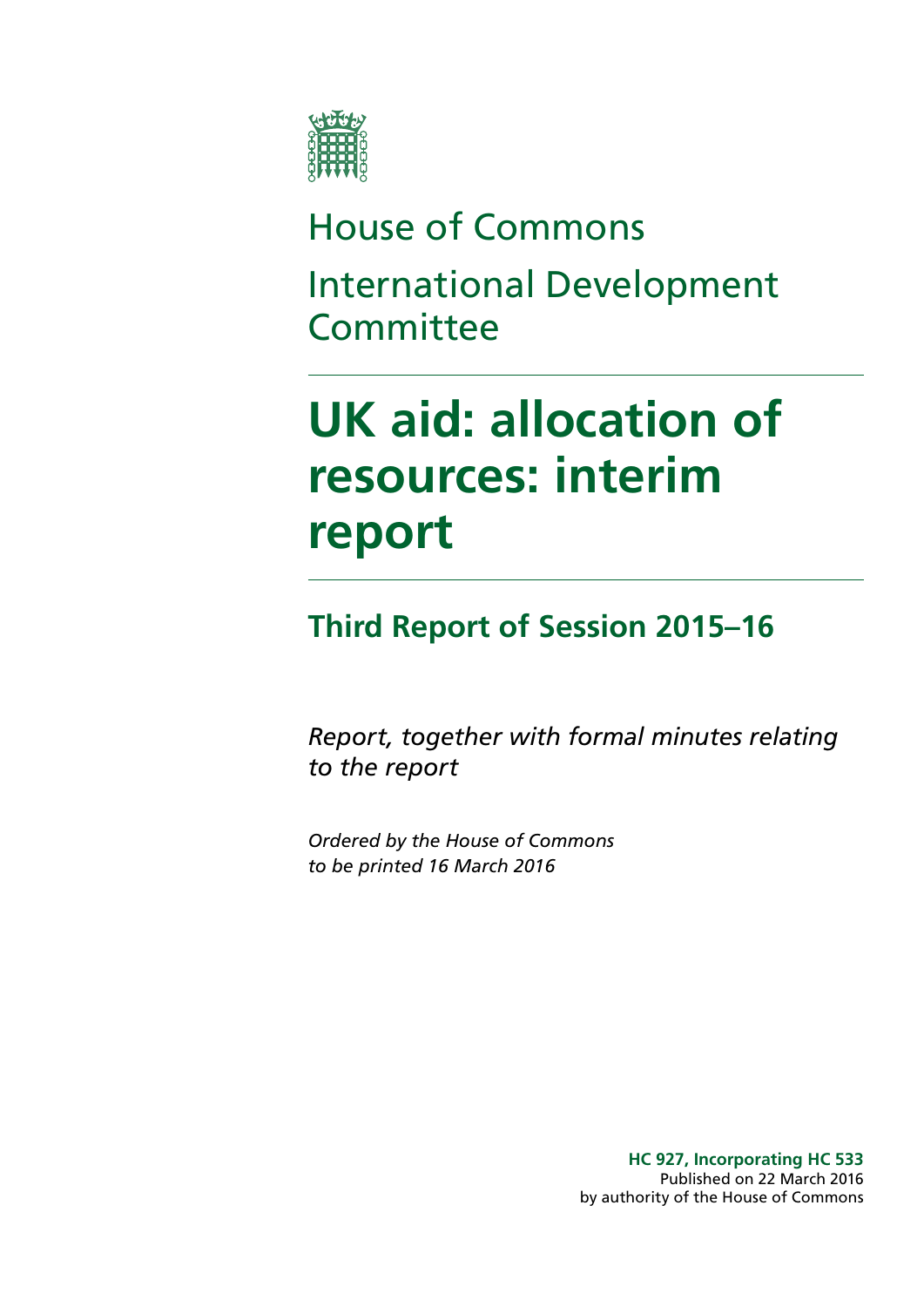#### **The International Development Committee**

The International Development Committee is appointed by the House of Commons to examine the expenditure, administration and policy of the Department for International Development and its associated public bodies.

#### **Current membership**

[Stephen Twigg](http://www.parliament.uk/biographies/commons/stephen-twigg/167) (*Labour (Co-op), Liverpool, West Derby*) (Chair) [Fiona Bruce](http://www.parliament.uk/biographies/commons/fiona-bruce/3958) (*Conservative, Congleton*) [Dr Lisa Cameron](http://www.parliament.uk/biographies/commons/dr-lisa-cameron/4412) (*Scottish National Party, East Kilbride, Strathaven and Lesmahagow*) [Stephen Doughty](http://www.parliament.uk/biographies/commons/stephen-doughty/4264) (*Labour (Co-op), Cardiff South and Penarth*) [Mr Nigel Evans](http://www.parliament.uk/biographies/commons/mr-nigel-evans/474) (*Conservative, Ribble Valley*) [Mrs Helen Grant](http://www.parliament.uk/biographies/commons/mrs-helen-grant/4018) (*Conservative, Maidstone and The Weald*) [Pauline Latham OBE](http://www.parliament.uk/biographies/commons/pauline-latham/4025) (*Conservative, Mid Derbyshire*) [Jeremy Lefroy](http://www.parliament.uk/biographies/commons/jeremy-lefroy/4109) (*Conservative, Stafford*) [Wendy Morton](http://www.parliament.uk/biographies/commons/wendy-morton/4358) (*Conservative, Aldridge-Brownhills*) [Albert Owen](http://www.parliament.uk/biographies/commons/albert-owen/1474) (*Labour, Ynys Môn*) [Mr Virendra Sharma](http://www.parliament.uk/biographies/commons/mr-virendra-sharma/1604) (*Labour, Ealing Southall*)

The following member was also a member of the Committee during the Parliament:

[Fabian Hamilton](http://www.parliament.uk/biographies/commons/fabian-hamilton/415) (*Labour, Leeds North East*)

#### **Powers**

The Committee is one of the departmental select committees, the powers of which are set out in House of Commons Standing Orders, principally in SO No.152. These are available on the internet via [www.parliament.uk](http://www.parliament.uk).

#### **Publication**

Committee reports are published on the [Committee's website](http://www.parliament.uk/business/committees/committees-a-z/commons-select/international-development-committee/) and in print by Order of the House.

Evidence relating to this report is published on the relevant [inquiry page](http://www.parliament.uk/business/committees/committees-a-z/commons-select/international-development-committee/inquiries/parliament-2015/dfids-allocation-of-resources/) of the Committee's website.

#### **Committee staff**

The current staff of the Committee are Sarah Hartwell-Naguib (Clerk), Daniel Whitford (Second Clerk), Steven Ayres and Rachael Cox (Committee Specialists), Kingsley Boateng and Claire Cozens (Inquiry Managers), Zac Mead (Senior Committee Assistant), Paul Hampson and Mandy Sullivan (Committee Assistants), Estelle Currie (Media Officer) and Lutz Brusche (Intern).

#### **Contacts**

All correspondence should be addressed to the Clerk of the International Development Committee, House of Commons, London SW1A 0AA. The telephone number for general enquiries is 020 7219 1223; the Committee's email address is [indcom@parliament.uk.](mailto:indcom@parliament.uk)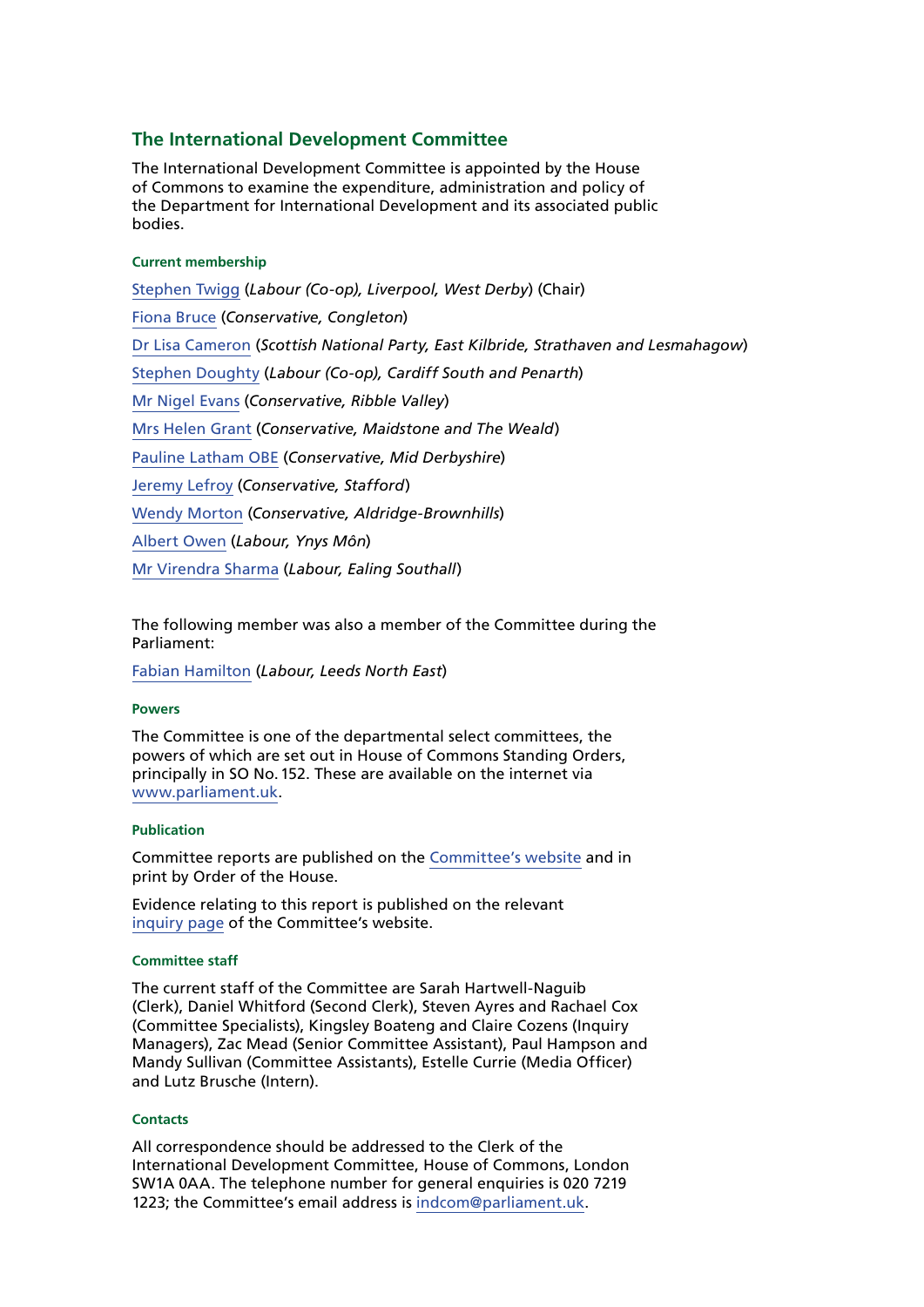### **Contents**

| <b>Summary</b>                                                   |                                                             |    |
|------------------------------------------------------------------|-------------------------------------------------------------|----|
| 1                                                                | <b>Introduction</b>                                         | 5  |
| 2                                                                | The new UK aid strategy                                     | 7  |
|                                                                  | The focus of the new UK aid strategy                        | 7  |
|                                                                  | Fragile states and regions                                  | 7  |
|                                                                  | <b>Cross-Government aid spending</b>                        | 8  |
|                                                                  | The definition of fragility                                 | 9  |
|                                                                  | Other issues in the new UK aid strategy                     | 11 |
|                                                                  | Choice of countries                                         | 11 |
|                                                                  | The balance between bilateral and multilateral spending     | 12 |
|                                                                  | Traditional budget support                                  | 13 |
| 3                                                                | <b>Transparency and accountability</b>                      | 15 |
|                                                                  | Transparency                                                | 15 |
|                                                                  | Accountability                                              | 15 |
| 4                                                                | <b>Capability and capacity</b>                              | 18 |
|                                                                  | DFID's capacity to scale-up in fragile states and regions   | 18 |
|                                                                  | The capacity of other government departments to deliver aid | 20 |
|                                                                  | Other issues relating to DFID spending                      | 21 |
|                                                                  | The target for 'non-fiscal' spending                        | 21 |
|                                                                  | <b>Payment by Results</b>                                   | 22 |
| 5                                                                | <b>Conclusion</b>                                           | 24 |
| <b>Conclusions and recommendations</b>                           |                                                             | 25 |
| <b>Formal Minutes</b>                                            |                                                             | 30 |
|                                                                  | <b>Witnesses</b>                                            | 31 |
| <b>Published written evidence</b>                                |                                                             | 32 |
| List of Reports from the Committee during the current Parliament |                                                             | 34 |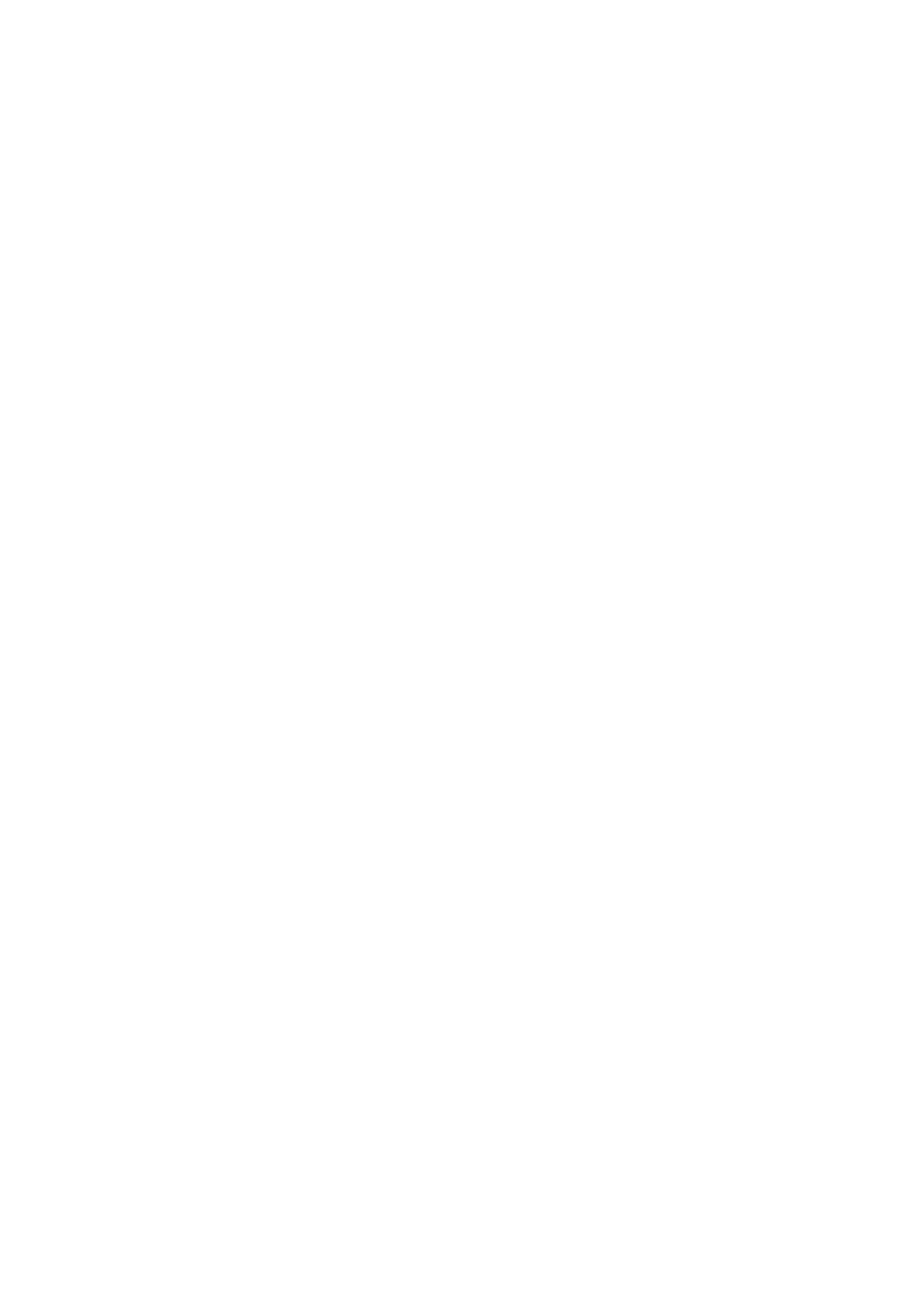### <span id="page-6-0"></span>Summary

The last year has seen several important developments which affect the UK aid budget, including a new UK aid strategy. We are publishing this as an interim report, prior to the publication of the Bilateral Aid Review and Multilateral Aid Review, to deal with the high-level strategic issues arising out of the new aid strategy.

The new strategy emphasises how UK aid benefits the UK's national interest, and contains an increased focus on fragile states and regions and greater spending of ODA by other government departments (OGDs). These are both welcome, as fragile states tend to have higher levels of extreme poverty and the increase of UK aid for OGDs has the potential to increase its impact.

The most important principle of allocating UK aid should always be that it is allocated where it can most effectively be used to reduce poverty. However, we have heard concerns that increased consideration of the national interest will lead to a reduced focus on poverty reduction, which is only listed as the fourth of four strategic objectives in the new strategy. Poverty reduction is a statutory requirement for the spending of development assistance by DFID, and has traditionally been the primary objective of UK aid spending. The Government should make reducing poverty a legal obligation for the spending of all ODA, regardless of which department is spending it and which legal power it is being spent under, which should be made explicit in all ODA programming. With the greater spending of ODA now by other government departments we urge a reemphasis of poverty reduction as the primary objective regardless of which department is spending it, particularly in light of Sustainable Development Goal 1 being to "End poverty in all its forms everywhere".

We have received evidence that DFID's old definition of 'fragile states' did not properly appreciate the complexities of the causes of fragility, which meant that it covered the majority of DFID's priority countries and therefore did not help with allocation decisions. While DFID has produced a new definition and published a new list of fragile states and regions, it is still not clear to us precisely what that definition entails and how the list was arrived at. We are therefore asking for more detail about the definition and how it will inform allocation decisions, and are keeping a watching brief on the OECD's upcoming multidimensional fragility framework.

DFID's choice of priority countries after the Bilateral Aid Review will doubtless be heavily influenced by the new UK aid strategy. We welcome the factors stated in that strategy, but emphasise that foremost amongst these should be effectively achieving poverty reduction. It is also unclear to us how DFID precisely determines its balance between multilateral and bilateral spending. We therefore suggest that DFID sets out clearly the criteria it uses and how those criteria are used, as part of a broader strategy for how it engages with multilaterals.

The new aid strategy includes a commitment to end all traditional general budget support. We have been told that budget support has many advantages, including giving recipient countries ownership of their development, and that it should be retained as an option. We therefore think that DFID should clarify which forms of budget support, if any, will continue, and what its evidence base is for deciding to end this traditional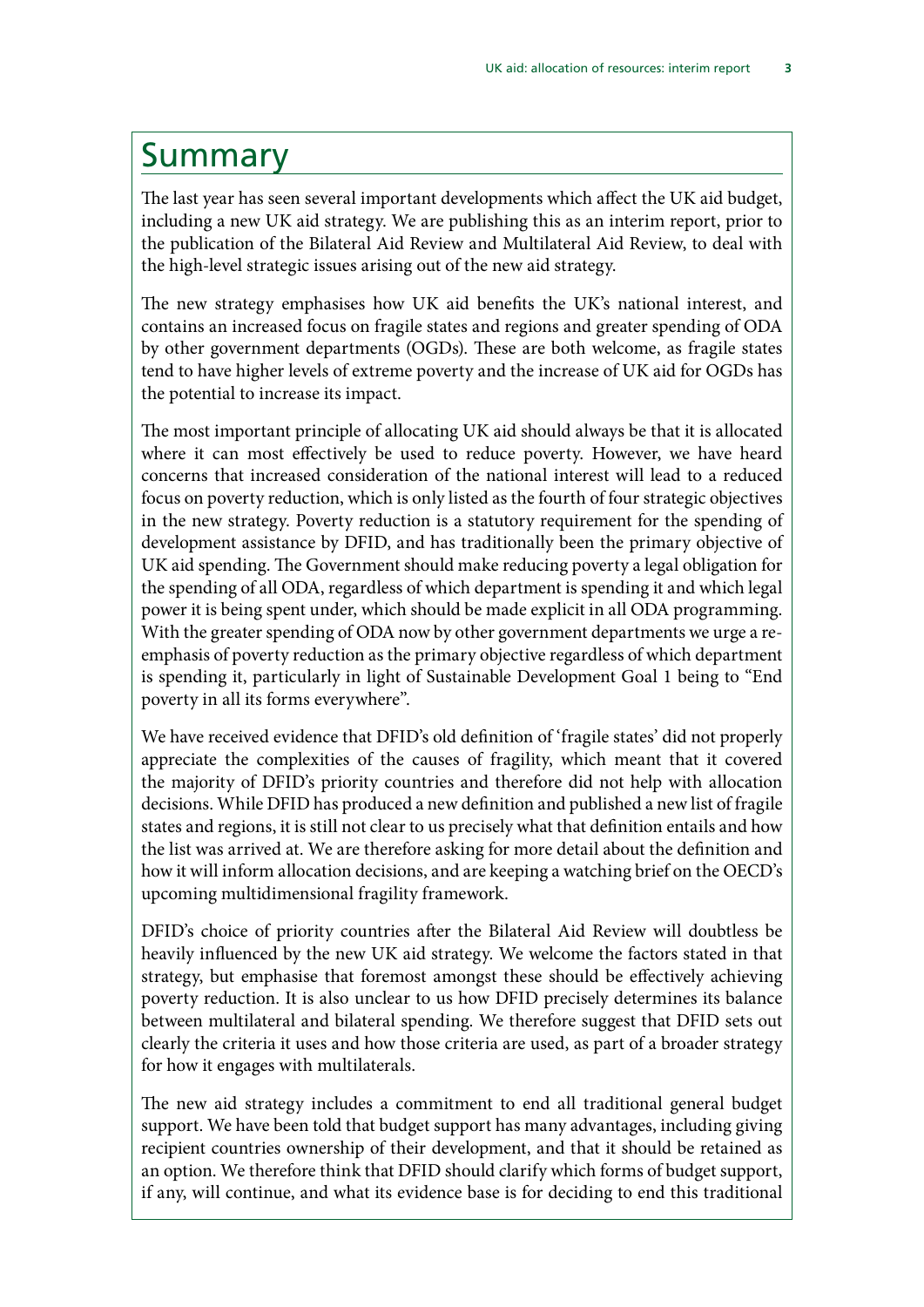method of financial support. We recommend therefore that consideration then be given as to the case for an option to give general budget support in exceptional circumstances, where systems are in place to effectively monitor transparency and accountability.

Transparency and accountability are vital to ensuring that UK aid is spent effectively. The aid strategy commits all government departments to being ranked as 'Good' or 'Very Good' in the international Aid Transparency Index in five years. We think that this timescale is unambitious and unacceptable and recommend that it should be reduced to two years. Furthermore, we think that it is very important that proper parliamentary scrutiny of UK ODA spending should be retained, especially due to the greater involvement of other government departments. We consider that we have an important role to play, both through ICAI and our own inquiries, in scrutinising all UK ODA and we intend to do so.

Evidence indicates that DFID has the capacity to scale-up over time in fragile states, but there is still room for improvement. We recommend that, to succeed in fragile states and regions: DFID adjust its programming accordingly; ensure that it is planning sufficiently long-term across the board to achieve sustainable impact and includes a greater focus on conflict prevention; and consider increasing posting lengths in fragile states to improve the expertise and local knowledge of its in-country teams. We have heard concerns about the capacity of other government departments to deliver aid effectively. DFID should assist in building the capacity of those departments, and must be given the resources required to achieve that. We also have concerns that where different government departments are delivering aid within the same country or region, there can be insufficient clarity as to which is the lead department with overall responsibility to ensuring effective coordination on delivery of the aid strategy there, and that closer attention should be given to this. We will be scrutinising this more closely going forward.

DFID's own spending is constrained by a Treasury-set 'non-fiscal' target, which requires it to spend a certain amount of money in development capital, which does not impact net public sector debt. While we do not think that DFID should reduce its 'non-fiscal' spending, this does not necessarily lead to effective poverty reduction and should be relaxed to give DFID the flexibility it needs to achieve its objectives. DFID has also been expanding its use of Payment by Results, despite a weak evidence base for its advantages. We therefore recommend that DFID should reduce its use of Payment by Results until it has a stronger evidence base and the proper knowledge and expertise to implement it without negative consequences.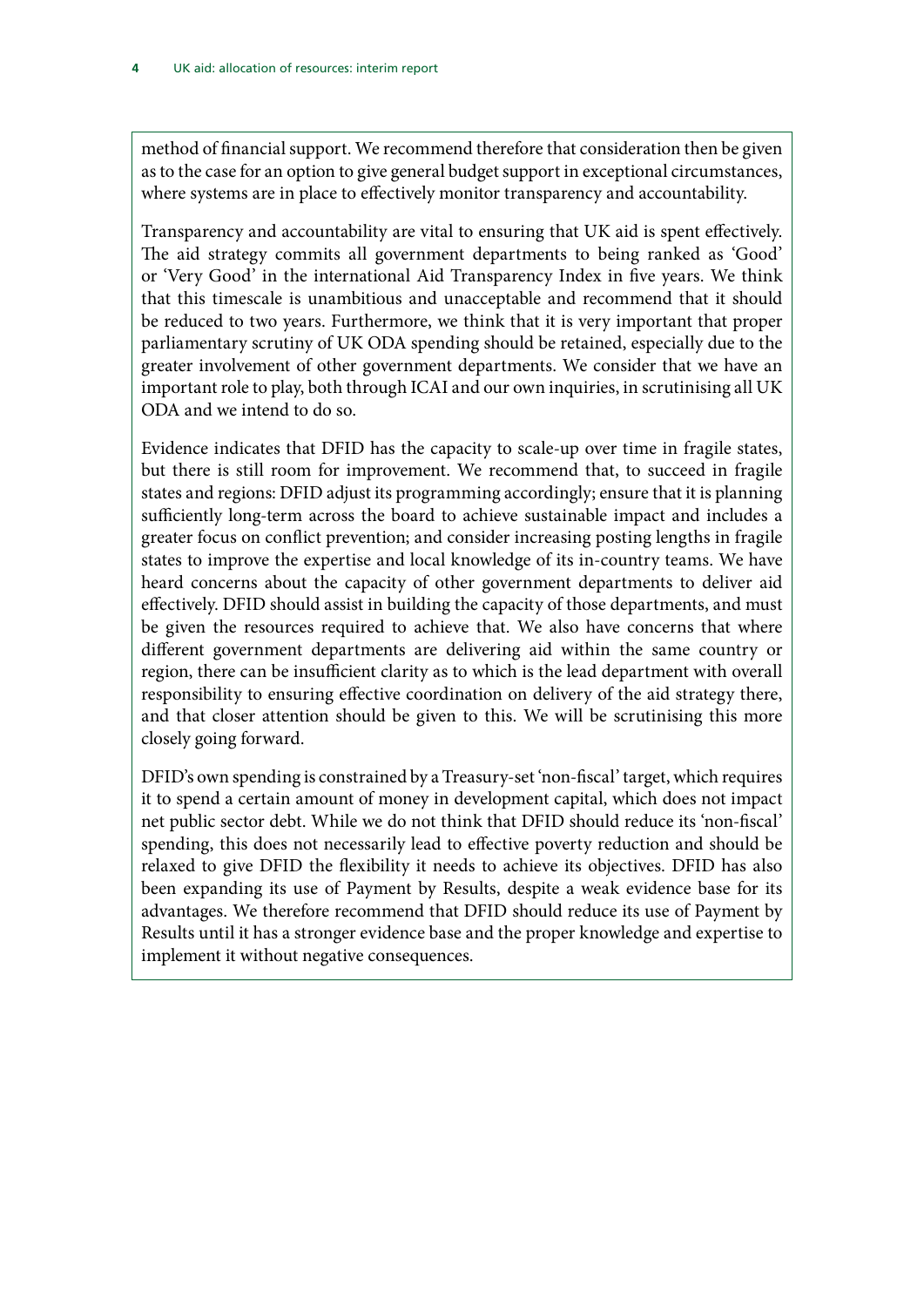## <span id="page-8-0"></span>**1** Introduction

1. The last year has seen several important developments which affect the UK aid budget. The International Development (Official Development Assistance Target) Act 2015 ("the 2015 Act") requires the UK to spend at least 0.7% of gross national income on official development assistance (ODA). The Spending Review 2015 set departmental settlements for the next five years, including a commitment to have more aid administered by government departments other than the Department for International Development (DFID).1 In November 2015 the Government released a new UK aid strategy called *UK aid: tackling global challenges in the national interest*, alongside the Strategic Defence and Security Review (SDSR), with an increased focus on how international development benefits the national interest.<sup>2</sup>

2. DFID is currently running its first round of major reviews since the 2015 Act came into force. This includes the Bilateral Aid Review (BAR) and the Multilateral Aid Review (MAR), which will inform how DFID allocates its resources through bilateral and multilateral channels respectively, as well as the Civil Society Partnership Review (CSPR), which looks at the structure and conduct of DFID's civil society partnerships.

3. In the midst of these announcements, and in order to feed into the BAR and MAR, we held an oral evidence session with Mark Lowcock, Permanent Secretary of DFID, on 8 December 2015. That session was informed by memoranda from the Independent Commission for Aid Impact (ICAI) and the National Audit Office (NAO), on the ODA allocation process $^3$  and trends in UK ODA respectively, $^4$  for which we are grateful.

4. We decided to hold a full inquiry arising out of the issues raised during that evidence session. We called for written evidence, looking more broadly at DFID's allocation of resources and the new UK aid strategy, but specifically looking at the following issues:

- What is the right definition of 'fragile states'? What are the implications in defining fragility for DFID's decisions on where it works and how? For instance, how effective is the balance of spending through multilateral (60%) and bilateral partners (40%)?
- What is the capacity of DFID and its partners to scale up in fragile states?
- What choices and challenges does DFID face in determining where it will work in the future and what should inform those decisions?
- What is DFID's capacity to deliver on both existing commitments and refocused priorities:
	- What are the implications of the security and prosperity agenda for delivery of the other Sustainable Development Goals and work to tackle extreme poverty both in the shorter and longer term?
	- What does DFID need to do to improve on past performance in the following areas?

<sup>1</sup> HM Treasury, *Spending Review and Autumn Statement 2015*, [Cm 9162](https://www.gov.uk/government/uploads/system/uploads/attachment_data/file/479749/52229_Blue_Book_PU1865_Web_Accessible.pdf), November 2015, p 29

<sup>2</sup> HM Treasury, *UK aid: tackling global challenges in the national interest*, [Cm 9163](https://www.gov.uk/government/uploads/system/uploads/attachment_data/file/478834/ODA_strategy_final_web_0905.pdf), November 2015

<sup>3</sup> ICAI, *[The 2015 ODA allocation process](http://www.parliament.uk/documents/commons-committees/international-development/ICAI-Memo-ODA-allocation-process.pdf)* (December 2015)

<sup>4</sup> NAO, *[Trends in total UK Official Development Assistance and the Department for International Development's](https://www.nao.org.uk/wp-content/uploads/2015/12/Trends-in-total-UK-Official-Development-Assistance-and-the-Department-for-International-Developments-expenditu.pdf) [expenditure](https://www.nao.org.uk/wp-content/uploads/2015/12/Trends-in-total-UK-Official-Development-Assistance-and-the-Department-for-International-Developments-expenditu.pdf)* (December 2015)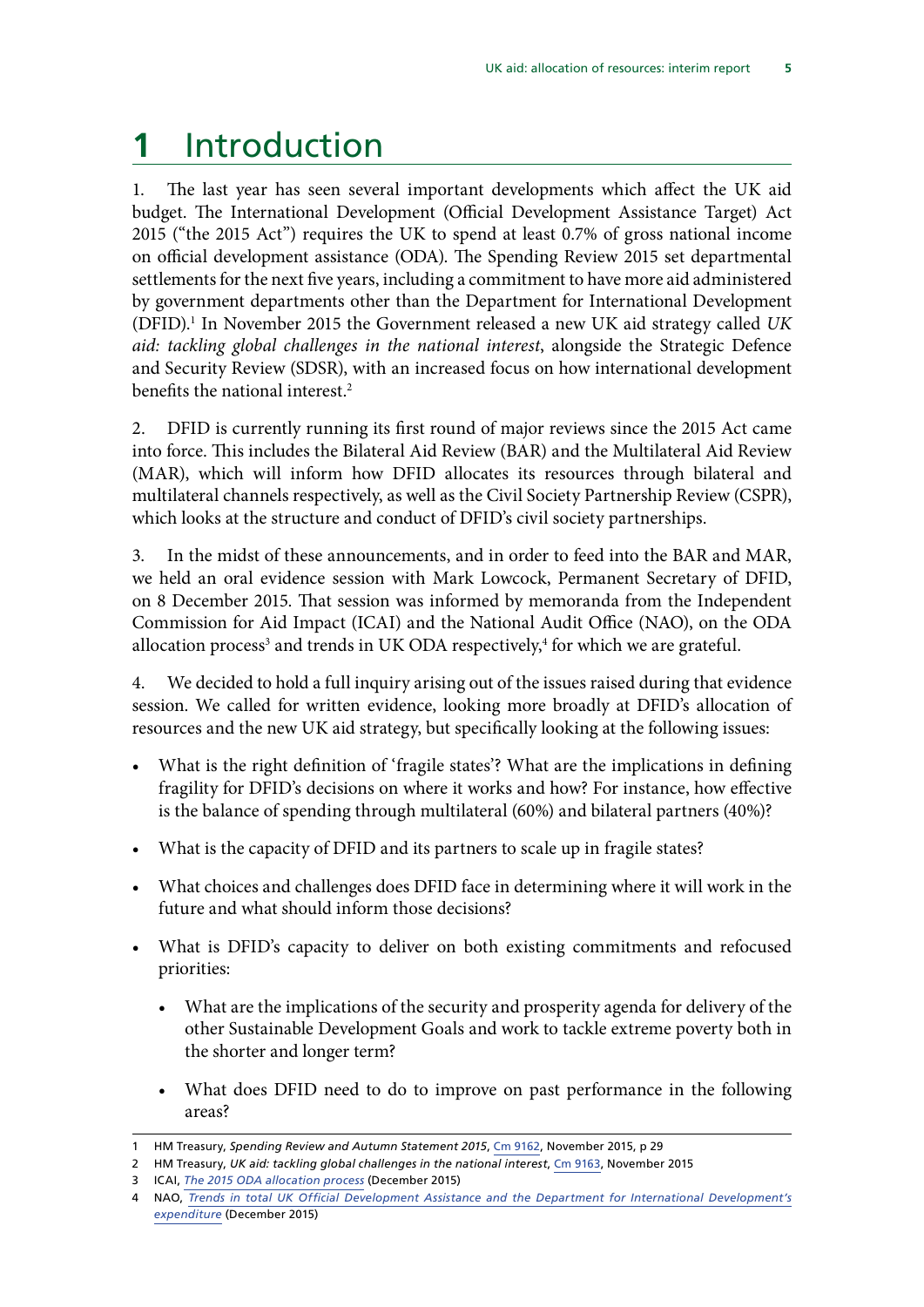- (1) Security; and
- (2) Economic development.
- What are the challenges ahead for ensuring effective design, delivery and accountability of ODA spend by other government departments through cross-Government funds such as the Conflict, Stability and Security Fund (CSSF) and the new Prosperity Fund? What role can DFID play in ensuring value for money in all ODA spending? What is the responsibility of other government departments to comply with DFID's objective to reduce poverty?
- How effectively has DFID managed its operating costs and what are the implications of the new aid strategy for operating costs both centrally and in country offices?
- What are the challenges of meeting Treasury non-fiscal spending requirements and will these be affected by the new aid strategy?
- How has 'payment by results' worked for DFID in the past (eg. 2014–15) and what are the implications of extending this approach as implied in the aid strategy?
- How effective is DFID's approach to managing risk and how could or should this change to reflect new priorities under the aid strategy?
- How has DFID performed on the targets and indicators it had in place to March 2015? How should targets and indicators be altered to reflect delivery against Government manifesto commitments and the priorities of the new aid strategy?

5. We are currently awaiting the results of the Bilateral Aid Review (BAR) and the Multilateral Aid Review (MAR), after which we intend to take further oral evidence on issues arising from those reviews and publish a final report. However, we think that there are some important issues which cannot wait until then. There are considerations, in light of the new UK aid strategy, which we feel need to be built into the Government's approach to international development as soon as possible. We have therefore decided to publish this interim report dealing with these high-level strategic issues.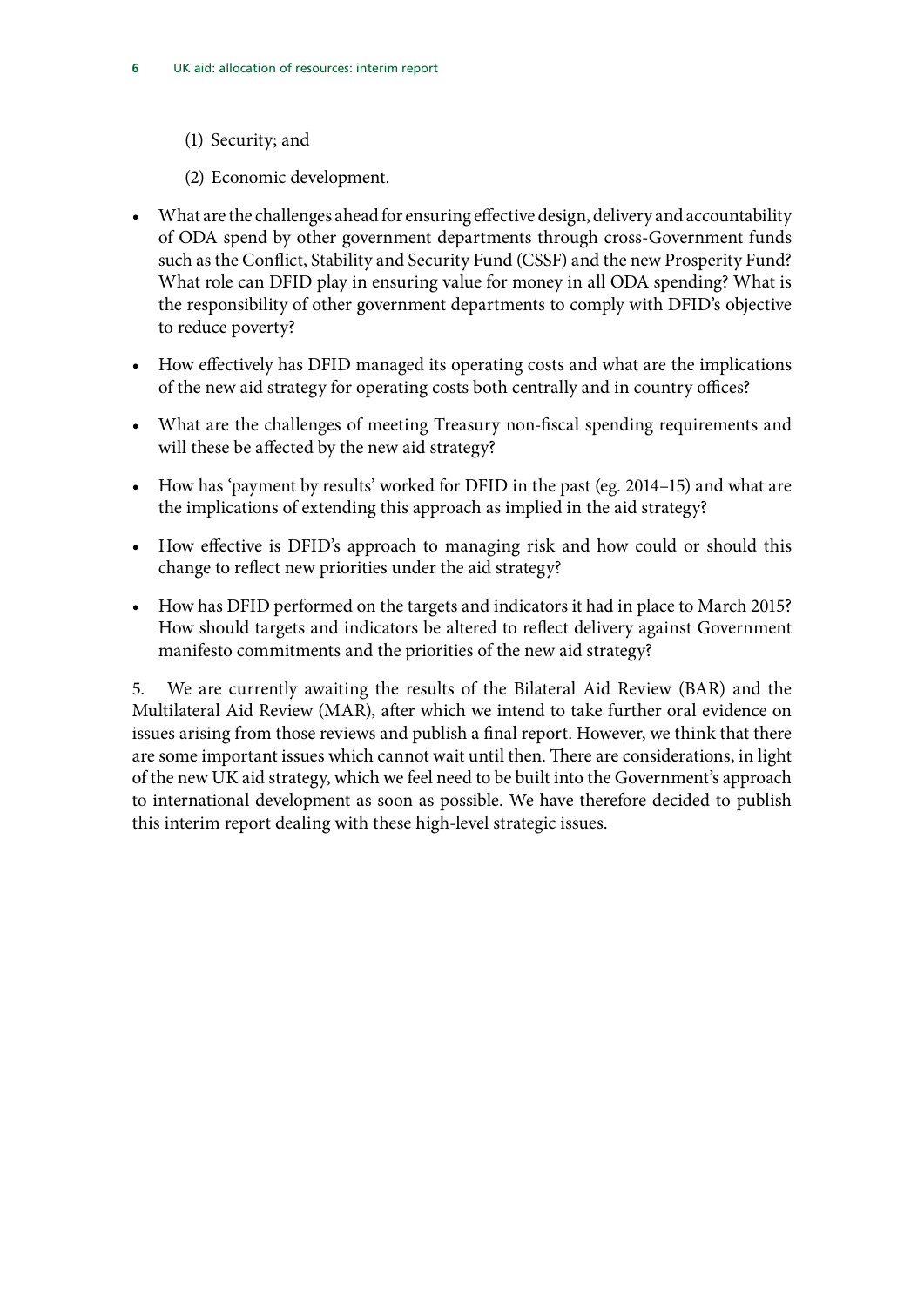### <span id="page-10-0"></span>**2** The new UK aid strategy

#### **The focus of the new UK aid strategy**

#### *Fragile states and regions*

6. The new aid strategy includes an increased focus on fragile states and regions, by way of a commitment to "allocate 50% of all DFID's spending to fragile states and regions".5 There are a number of reasons given in the aid strategy for this focus. The first is that, in "the future, extreme poverty is likely to be concentrated in fragile countries." The second is "to address current crises, the root causes of migration, and the threats posed to the UK by the ongoing conflict [in Syria]." The third is as a "major investment in global stability, including in regions of strategic importance to the UK".6 The Government had already previously committed to spending 30% of total UK ODA, as opposed to just DFID's budget, to support fragile and conflict-affected states by 2014-15, in the 2010 SDSR.<sup>7</sup>

7. The general response from witnesses to this inquiry was welcoming of the new aid strategy and its focus on fragile states and regions, due to the high concentrations of extreme poverty and high levels of need in those states.<sup>8</sup> Harpinder Collacott, Executive Director of Development Initiatives, told us that:

"It brings together poverty and also other issues around instability and insecurity, which are, from our perspective, great to see. […] It reflects, from our perspective, a continuation, to some degree, of the way that DFID has been leading globally in the role that it has been given, specifically in fragile states."<sup>9</sup>

Mark Lowcock, Permanent Secretary of DFID, also told us that this focus is a continuation of what DFID is already doing, "something like 85% of the bilateral programme at the moment is for fragile and conflict-affected states. It will remain at a very high level." DFID's approach is therefore to direct more of the multilateral budget towards fragile states and regions, through "a dialogue with the multilateral institutions to try to focus their resources more on countries where there are real problems."10

8. Despite this, as the aid strategy is framed in terms of benefiting the UK's national interest, it creates the potential for a reduced focus on poverty reduction. Poverty reduction is a statutory requirement for the spending of development assistance by  $DFID<sub>i</sub><sup>11</sup>$ but not necessarily for the spending of ODA by other government departments, and has traditionally been the first priority of UK aid spending. Its prime importance is also reflected in the Sustainable Development Goals, which the UK took a leading role in negotiating, with the first goal being to "end poverty in all its forms everywhere".<sup>12</sup> However, of the four objectives for UK aid in the new UK aid strategy, tackling extreme poverty is listed as the fourth and final objective, below objectives which are more focused on security,

- 9 Q59
- 10 Q43

<sup>5</sup> HM Treasury, *UK aid: tackling global challenges in the national interest*, [Cm 9163](https://www.gov.uk/government/uploads/system/uploads/attachment_data/file/478834/ODA_strategy_final_web_0905.pdf), November 2015, p 4

<sup>6</sup> HM Treasury, *UK aid: tackling global challenges in the national interest*, [Cm 9163](https://www.gov.uk/government/uploads/system/uploads/attachment_data/file/478834/ODA_strategy_final_web_0905.pdf), November 2015, para 1.19

<sup>7</sup> HM Treasury, *UK aid: tackling global challenges in the national interest*, [Cm 9163](https://www.gov.uk/government/uploads/system/uploads/attachment_data/file/478834/ODA_strategy_final_web_0905.pdf), November 2015, para 2.8

<sup>8</sup> HM Treasury, *UK aid: tackling global challenges in the national interest*, [Cm 9163](https://www.gov.uk/government/uploads/system/uploads/attachment_data/file/478834/ODA_strategy_final_web_0905.pdf), November 2015, para 3.8

<sup>11</sup> International Development Act 2002, [section 1\(1\)](http://www.legislation.gov.uk/ukpga/2002/1/section/1)

<sup>12</sup> UN Sustainable Development Knowledge Platform, '[Sustainable Development Goals](https://sustainabledevelopment.un.org/sdgs)', accessed 24 February 2016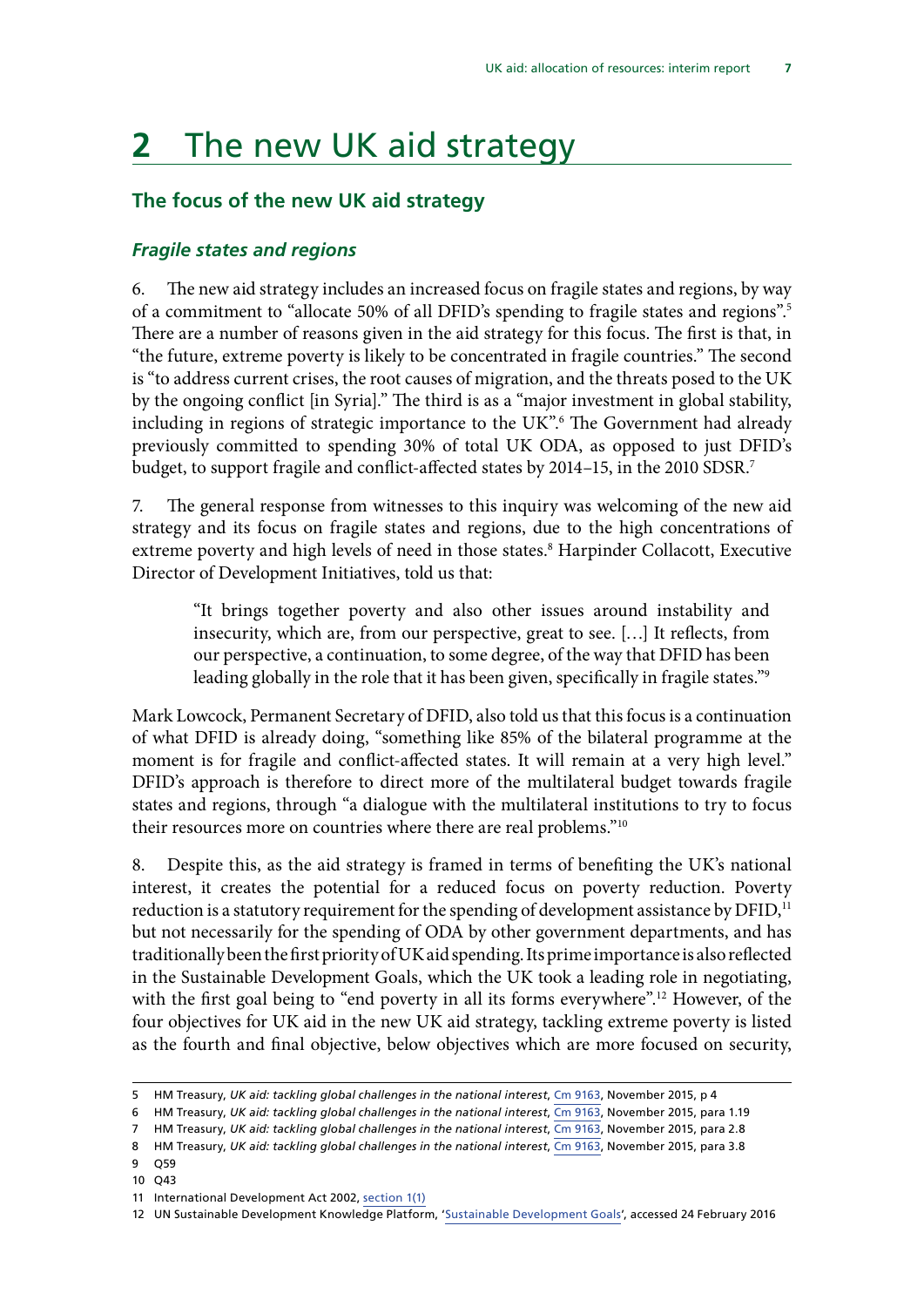<span id="page-11-0"></span>prosperity and the national interest. The short version of DFID's single departmental plan for 2015–20 is framed around these objectives, in the same order, although it does make heavy reference to poverty reduction throughout.<sup>13</sup>

9. Girish Menon, CEO of ActionAid UK, told us that there "is a risk of a potential loss of poverty reduction as the overarching agenda for UK aid".14 BOND and the UK Aid Network emphasised to us that the "UK's approach to aid must be driven by sustainable development and poverty reduction",<sup>15</sup> and noted that the "increasing emphasis on security and national interest also has the potential to undermine DFID's leadership in development effectiveness for tackling poverty."16 Development Initiatives expressed concerns that the "focus on aligning aid spending with 'the national interest', national security priorities and the interests of UK companies, could result in UK aid (a scarce and unique resource) being directed to different priorities less focused on meeting the needs of the most vulnerable people."17

#### *Cross-Government aid spending*

10. Another major aspect of the new UK aid strategy is the increased use of other government departments (OGDs) and cross-Government funds for disbursing ODA. Over the last Comprehensive Spending Review (CSR) period (2011–15), DFID spent about 85% of the total ODA budget.<sup>18</sup> This is expected to fall to about 72% for this CSR period (2015–20).19 For the first time, ODA spending was allocated across departments through a competitive bidding process, run by the Treasury with assistance from DFID.20

11. The majority of witnesses have welcomed this increased cross-Government working, although many witnesses warned of the risk that this may also reduce the focus of UK aid on poverty reduction. ActionAid UK highlighted the positive possibilities presented by the expansion of cross-Government aid, "The involvement of other departments in international development has the potential to increase the impact of UK aid through better policy coherence across Whitehall."<sup>21</sup> Meanwhile, VSO stated that, "ODA spent through non-DFID departments should have a direct beneficial impact on, and relationship to developing economies. […] All ODA (including non-DFID ODA) should have an explicit focus on poverty reduction".22 Save the Children similarly argued for all UK ODA to have poverty reduction as its core objective, regardless of department.<sup>23</sup>

12. The International Development Act 2002 ("the 2002 Act") provides the legal power for the Secretary of State to provide development assistance, with the requirement that "the provision of the assistance is likely to contribute to a reduction in poverty."24 This is the only legal power under which DFID can spend ODA, meaning that all DFID ODA is subject to the poverty reduction requirement. Evidence to us has indicated, however,

<sup>13</sup> DFID, '[Single departmental plan: 2015 to 2020](https://www.gov.uk/government/publications/dfid-single-departmental-plan-2015-to-2020/single-departmental-plan-2015-to-2020)', accessed 24 February 2016

<sup>14</sup> Q84

<sup>15</sup> Bond and the UK Aid Network ([ACH0006](http://data.parliament.uk/writtenevidence/committeeevidence.svc/evidencedocument/international-development-committee/dfids-allocation-of-resources/written/27391.pdf)) para 19

<sup>16</sup> Bond and the UK Aid Network ([ACH0006](http://data.parliament.uk/writtenevidence/committeeevidence.svc/evidencedocument/international-development-committee/dfids-allocation-of-resources/written/27391.pdf)) para 22

<sup>17</sup> Development Initiatives ([ACH0035\)](http://data.parliament.uk/writtenevidence/committeeevidence.svc/evidencedocument/international-development-committee/dfids-allocation-of-resources/written/28286.pdf) para 1.3

<sup>18</sup> ICAI, *[The 2015 ODA allocation process](http://www.parliament.uk/documents/commons-committees/international-development/ICAI-Memo-ODA-allocation-process.pdf)* (December 2015), para 3.4

<sup>19</sup> Oral evidence taken on 23 February 2016, HC (2015–16) [576](http://data.parliament.uk/writtenevidence/committeeevidence.svc/evidencedocument/international-development-committee/dfids-annual-report-and-accounts-201415/oral/29586.pdf), Q11

<sup>20</sup> ICAI, *[The 2015 ODA allocation process](http://www.parliament.uk/documents/commons-committees/international-development/ICAI-Memo-ODA-allocation-process.pdf)* (December 2015), para 3.4

<sup>21</sup> ActionAid UK ([ACH0034\)](http://data.parliament.uk/writtenevidence/committeeevidence.svc/evidencedocument/international-development-committee/dfids-allocation-of-resources/written/28285.pdf) para 2

<sup>22</sup> VSO ([ACH0032\)](http://data.parliament.uk/writtenevidence/committeeevidence.svc/evidencedocument/international-development-committee/dfids-allocation-of-resources/written/27896.pdf) para 7

<sup>23</sup> Save the Children [\(ACH0020](http://data.parliament.uk/writtenevidence/committeeevidence.svc/evidencedocument/international-development-committee/dfids-allocation-of-resources/written/27542.pdf)) para 6.6

<sup>24</sup> International Development Act 2002, [section 1\(1\)](http://www.legislation.gov.uk/ukpga/2002/1/section/1)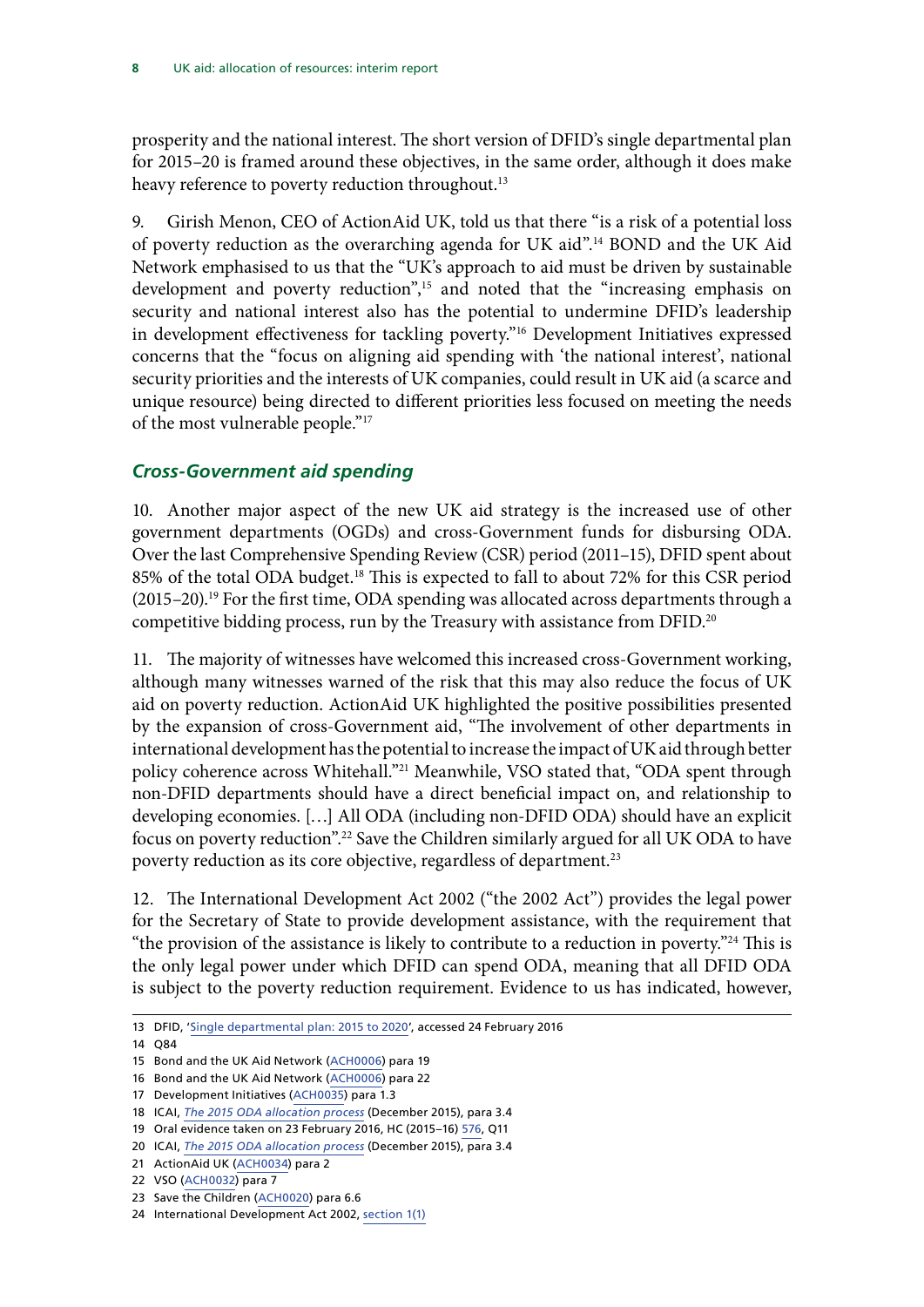<span id="page-12-0"></span>confusion over to what extent this requirement applies to OGDs,<sup>25</sup> which may use the 2002 Act but also have other powers under which they could spend ODA.26 We asked Mark Lowcock what percentage of UK ODA fell under the 2002 Act, and therefore the poverty reduction requirement, and he told us, "The vast majority of the total ODA pot is covered by the Act, but one or two departments are still working out the best legislative arrangement for some of the new provisions they have been given in the 2015 spending review."27

13. **We welcome the new UK aid strategy's focus on fragile states and regions, as these states and regions generally face high levels of extreme poverty. We are concerned, however, by the lack of priority given to poverty reduction within the aid strategy, and the potential implications for UK aid. This is especially a risk with other government departments, which have key aims other than poverty reduction and some of whose spending may not fall under the powers and requirements of the International Development Act 2002. Poverty reduction must be the primary purpose of UK aid spending, with other objectives surrounding security and the national interest flowing from it, rather than the other way round. We are also deeply concerned at the absence of any mention of human rights in the new UK aid strategy.**

14. *The Government should make reducing poverty a legal obligation for the spending of all ODA, regardless of which department is spending it and which legal power it is being spent under, which should be made explicit in all ODA programming. DFID must reemphasise in its Single Departmental Plan that the primary objective and requirement for UK aid is the elimination of poverty.*

#### **The definition of fragility**

15. An important aspect of the fragile states and regions agenda is how fragility is defined, as this in turn affects where DFID focuses its efforts. The Overseas Development Institute (ODI) argued that "DFID should consider adopting a narrower definition of fragile states that focuses on countries with a weak or failing central government." DFID's current definition covers the majority of its priority countries, making it unhelpful for making specific allocation decisions. In 2005 DFID defined fragile states as those where the government cannot or will not deliver core functions to the majority of its people, where core functions include service entitlements, justice and security.<sup>28</sup> In his evidence to us on 8 December Mark Lowcock acknowledged "it does need reviewing, because the world has changed since 2010."29 ODI pointed out that "only two of DFID's current ten largest country programmes (India and Tanzania) do not count as fragile states."30 Simon Gill, Director of the Budget Strengthening Initiative at ODI, expanded on the reason for adopting a narrower definition to better target resources, as "'fragile states' in a very

<sup>25</sup> For example see Bond and the UK Aid Network [\(ACH0006\)](http://data.parliament.uk/writtenevidence/committeeevidence.svc/evidencedocument/international-development-committee/dfids-allocation-of-resources/written/27391.pdf) para 37(iii), VSO ([ACH0032\)](http://data.parliament.uk/writtenevidence/committeeevidence.svc/evidencedocument/international-development-committee/dfids-allocation-of-resources/written/27896.pdf) para 8, and ActionAid UK ([ACH0034\)](http://data.parliament.uk/writtenevidence/committeeevidence.svc/evidencedocument/international-development-committee/dfids-allocation-of-resources/written/28285.pdf) para 20

<sup>26</sup> Oral evidence taken on 23 February 2016, HC (2015–16) [576](http://data.parliament.uk/writtenevidence/committeeevidence.svc/evidencedocument/international-development-committee/dfids-annual-report-and-accounts-201415/oral/29586.pdf), Q11

<sup>27</sup> Oral evidence taken on 23 February 2016, HC (2015–16) [576](http://data.parliament.uk/writtenevidence/committeeevidence.svc/evidencedocument/international-development-committee/dfids-annual-report-and-accounts-201415/oral/29586.pdf), Q12

<sup>28</sup> International Development Committee, Twelfth Report of Session 2010–12, *[Working Effectively in Fragile and](http://www.publications.parliament.uk/pa/cm201012/cmselect/cmintdev/1133/1133.pdf) [Conflict-Affected States: DRC and Rwanda](http://www.publications.parliament.uk/pa/cm201012/cmselect/cmintdev/1133/1133.pdf)*, HC 1133, para 28

<sup>29</sup> Q41

<sup>30</sup> Overseas Development Institute [\(ACH0014\)](http://data.parliament.uk/writtenevidence/committeeevidence.svc/evidencedocument/international-development-committee/dfids-allocation-of-resources/written/27459.pdf) para 3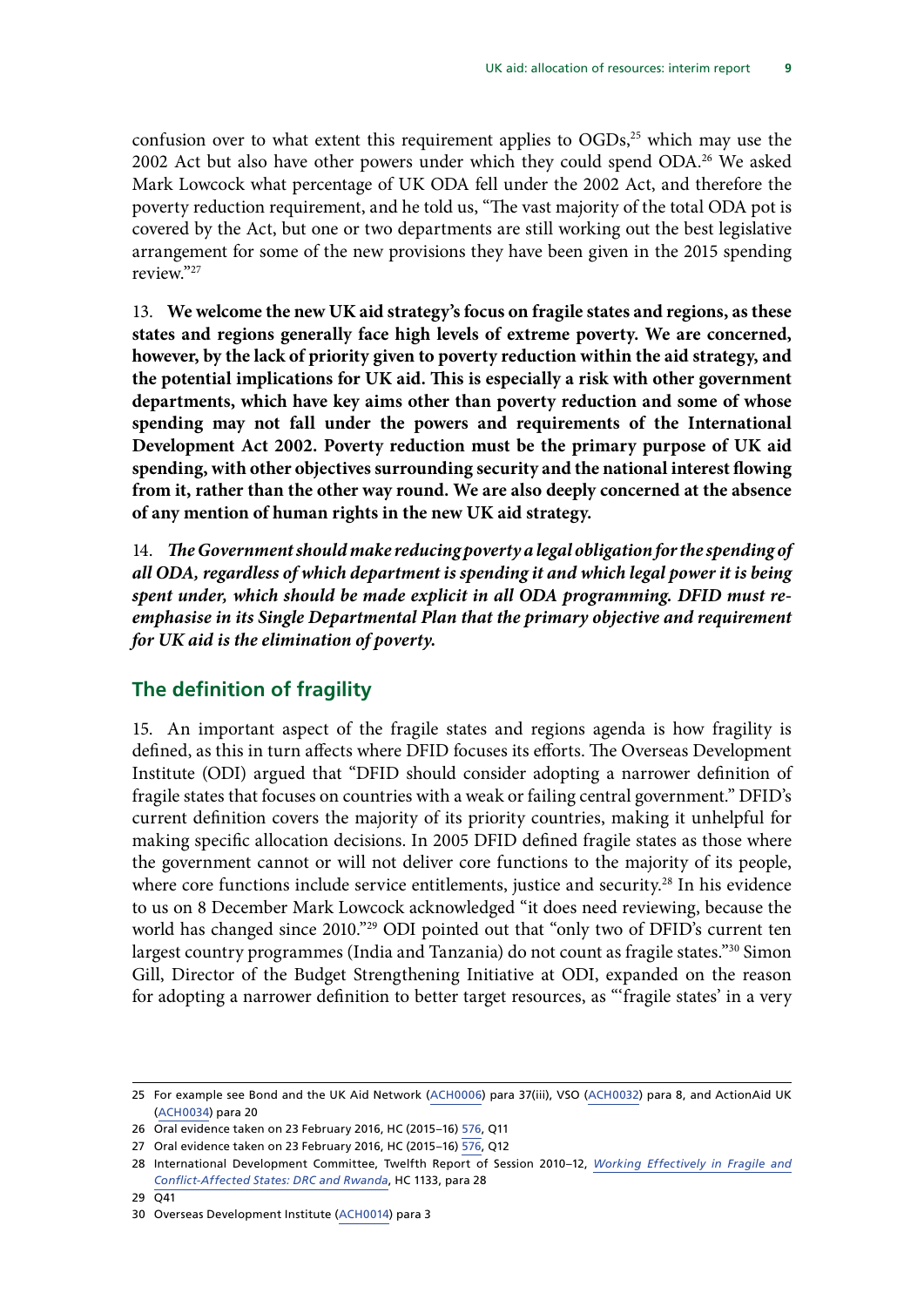narrow definition […] are the countries that get less aid money per person. If you want to concentrate your financing on those who are most needy, a very narrow definition of fragility is better".<sup>31</sup>

16. We have also been told that the definition should take into account the complexities of the causes of fragility. The OECD Development Co-operation Directorate (OECD-DCD) stated that:

"The definition of fragility is complicated because it is political in nature, and because of the evolving nature of fragility. The OECD now recognises that fragility is not black and white, but instead has multiple dimensions, that change over time. Accordingly, the OECD is developing a new fragility framework to replace the 'Fragile States List' used over the past 10 years, with a multidimensional model that allows for a more nuanced analysis."32

17. International Alert echoed this, noting that:

"'Fragile states' is a helpful phrase to convey a complex situation to the public. However, it does not help development practitioners to identify where to invest resources. The current international trend is to move away from this categorisation. There are many states that exhibit elements of fragility but that are not considered fragile states as a whole."33

It therefore called for fragility to be considered as a spectrum, "with states having the ability to move, sometimes invisibly as was the case with the Arab Spring, along the scale in either direction."34 Similarly, Harpinder Collacott told us that DFID's definition "has been very narrowly defined up until now", and that this "is a very good opportunity for DFID to widen that definition in the scope of all the various different causes that contribute to instability and insecurity."35

18. DFID has recently reworked its definition of fragility. Mark Lowcock told us:

"What we have done is another piece of analytical work on this fragility issue. We identified three criteria. Those states and regions that suffer external and social stresses that are particularly likely to result in violence is the first thing we looked at. We looked secondly at whether the states have the capacity or lack the capacity to manage disagreement and conflict in a way that does not lead to violence. Thirdly, maybe the most important new thing we did was to look as well at neighbouring states that are especially susceptible to instability because of who their neighbours are."36

As a result, DFID has produced a full list of fragile states and regions based on opensource data, in three categories: (i) Countries on DFID's Fragile States List; (ii) ODAeligible countries neighbouring 'high fragility' states (excluding China and India); and (iii) Regional programmes in three specifically designated fragile regions.<sup>37</sup> These countries

- 35 Q65
- 36 Q41

<sup>31</sup> Q116

<sup>32</sup> OECD Development Co-operation Directorate [\(ACH0031\)](http://data.parliament.uk/writtenevidence/committeeevidence.svc/evidencedocument/international-development-committee/dfids-allocation-of-resources/written/27847.pdf) p 1

<sup>33</sup> International Alert [\(ACH0023](http://data.parliament.uk/writtenevidence/committeeevidence.svc/evidencedocument/international-development-committee/dfids-allocation-of-resources/written/27584.pdf)) p 1

<sup>34</sup> International Alert [\(ACH0023](http://data.parliament.uk/writtenevidence/committeeevidence.svc/evidencedocument/international-development-committee/dfids-allocation-of-resources/written/27584.pdf)) p 2

<sup>37</sup> Department for International Development ([ACH0033\)](http://data.parliament.uk/writtenevidence/committeeevidence.svc/evidencedocument/international-development-committee/dfids-allocation-of-resources/written/28276.pdf) Annex A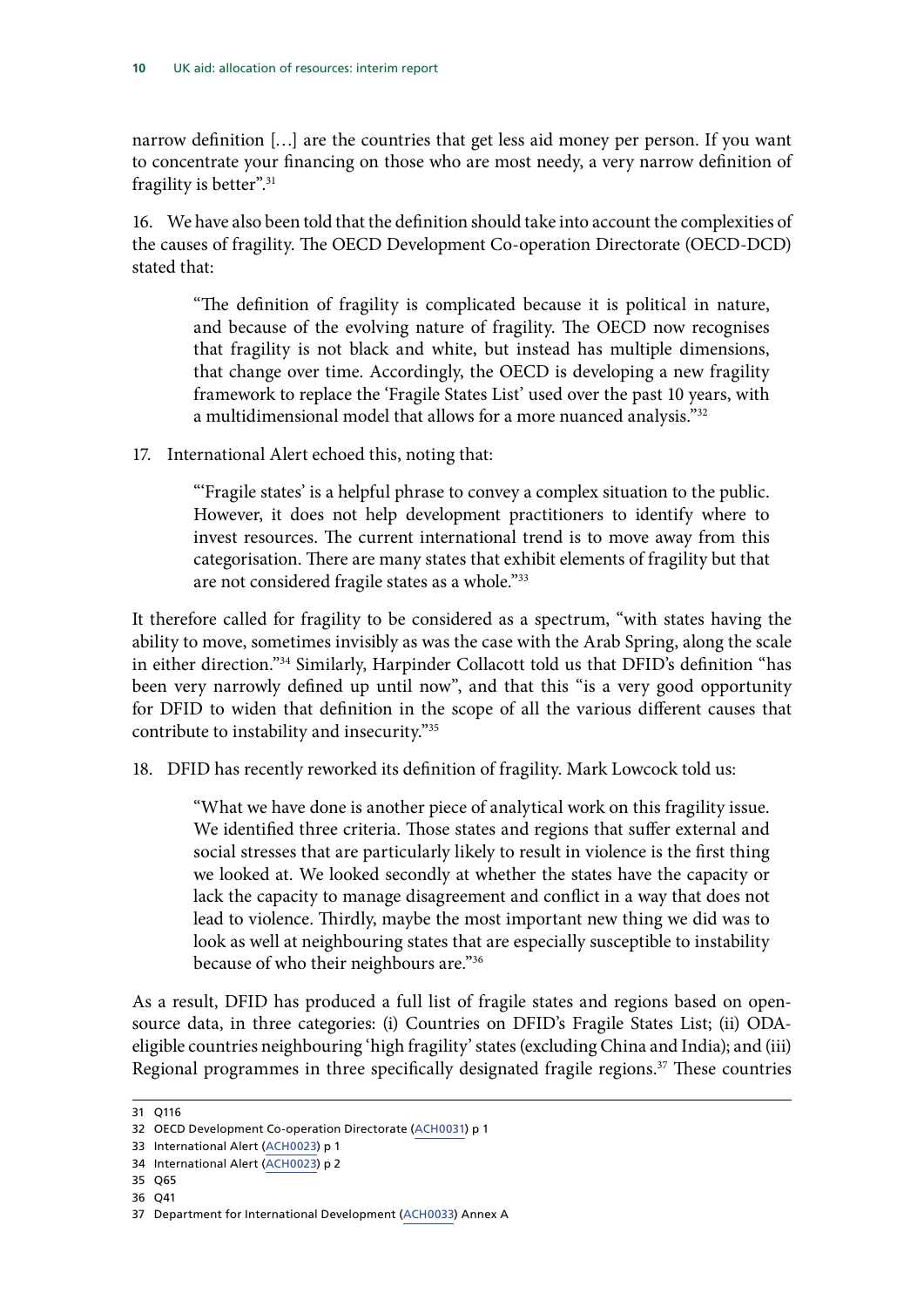<span id="page-14-0"></span>will be regularly updated to reflect changes in the data. Despite this, we have received no detail on how the different statistics were weighted or how exactly this list was arrived at from the data.

19. **There is a need for a more considered definition of fragility than has been used in the past, taking into account the complex causes of fragility. This, in turn, can help better direct allocation decisions. At first glance, it appears that DFID is taking a more nuanced approach in its definition, but in practice this has actually increased the number of its 28 priority countries classed as fragile states and regions from 21 to 22. Without more specific details about the calculations of fragility that DFID is making, it is difficult to pass judgement on this new definition. It is also currently unclear how the new definition will inform allocation decisions, beyond the broad 50% target.**

20. *DFID should publish more complete details of its definition of fragility and specific information about how its list of fragile states and regions has been determined,*  including details of how the different categories of fragility will inform allocation *decisions. DFID should consider the OECD's new multidimensional fragility framework when it is released.*

#### **Other issues in the new UK aid strategy**

#### *Choice of countries*

21. The aid strategy's focus on fragile states and regions also includes a geographic refocus of the UK's aid spending, including towards "Syria and other countries in the MENA [Middle East and North Africa] region to address current crises, the root causes of migration, and the threats posed to the UK by the ongoing conflict."38 The strategy goes on to say, "In allocating aid, the Government will carefully consider the fit with its strategic objectives, the level of need, the ability of partner countries to finance their own development, what support they get from others and their future risks, including humanitarian, economic and climate."39

22. The written evidence we have received has been generally supportive of these factors identified in the aid strategy, but with the addition of a specific emphasis on poverty reduction, DFID's added value and the level of need of the recipient countries. Action Against Hunger told us that "DFID decisions on where to work should be balanced between an assessment of where the need is greatest, the outcome of the Bilateral Aid Review, and an analysis of DFID's own added value."40 The OECD-DCD said "DFID should consider what is its specific added value (history, influence, capacity to intervene) but should also consider the question of under-aided states".41 World Vision UK urged "DFID to ensure that poverty and vulnerability are the primary determinants of aid spending."<sup>42</sup> **We welcome the Government's statement of the factors which will influence its choice of countries and allocation decisions as being the right factors. We emphasise again that foremost amongst these should be effectively achieving poverty reduction, and therefore the level of need of recipient countries and where DFID can add value.**

39 HM Treasury, *UK aid: tackling global challenges in the national interest*, [Cm 9163](https://www.gov.uk/government/uploads/system/uploads/attachment_data/file/478834/ODA_strategy_final_web_0905.pdf), November 2015, para 2.11

<sup>38</sup> HM Treasury, *UK aid: tackling global challenges in the national interest*, [Cm 9163](https://www.gov.uk/government/uploads/system/uploads/attachment_data/file/478834/ODA_strategy_final_web_0905.pdf), November 2015, para 2.8

<sup>40</sup> Action Against Hunger ([ACH0027\)](http://data.parliament.uk/writtenevidence/committeeevidence.svc/evidencedocument/international-development-committee/dfids-allocation-of-resources/written/27623.pdf) para 3.1

<sup>41</sup> OECD Development Co-operation Directorate [\(ACH0031\)](http://data.parliament.uk/writtenevidence/committeeevidence.svc/evidencedocument/international-development-committee/dfids-allocation-of-resources/written/27847.pdf) p 3

<sup>42</sup> World Vision UK [\(ACH0004\)](http://data.parliament.uk/writtenevidence/committeeevidence.svc/evidencedocument/international-development-committee/dfids-allocation-of-resources/written/27350.pdf) para 20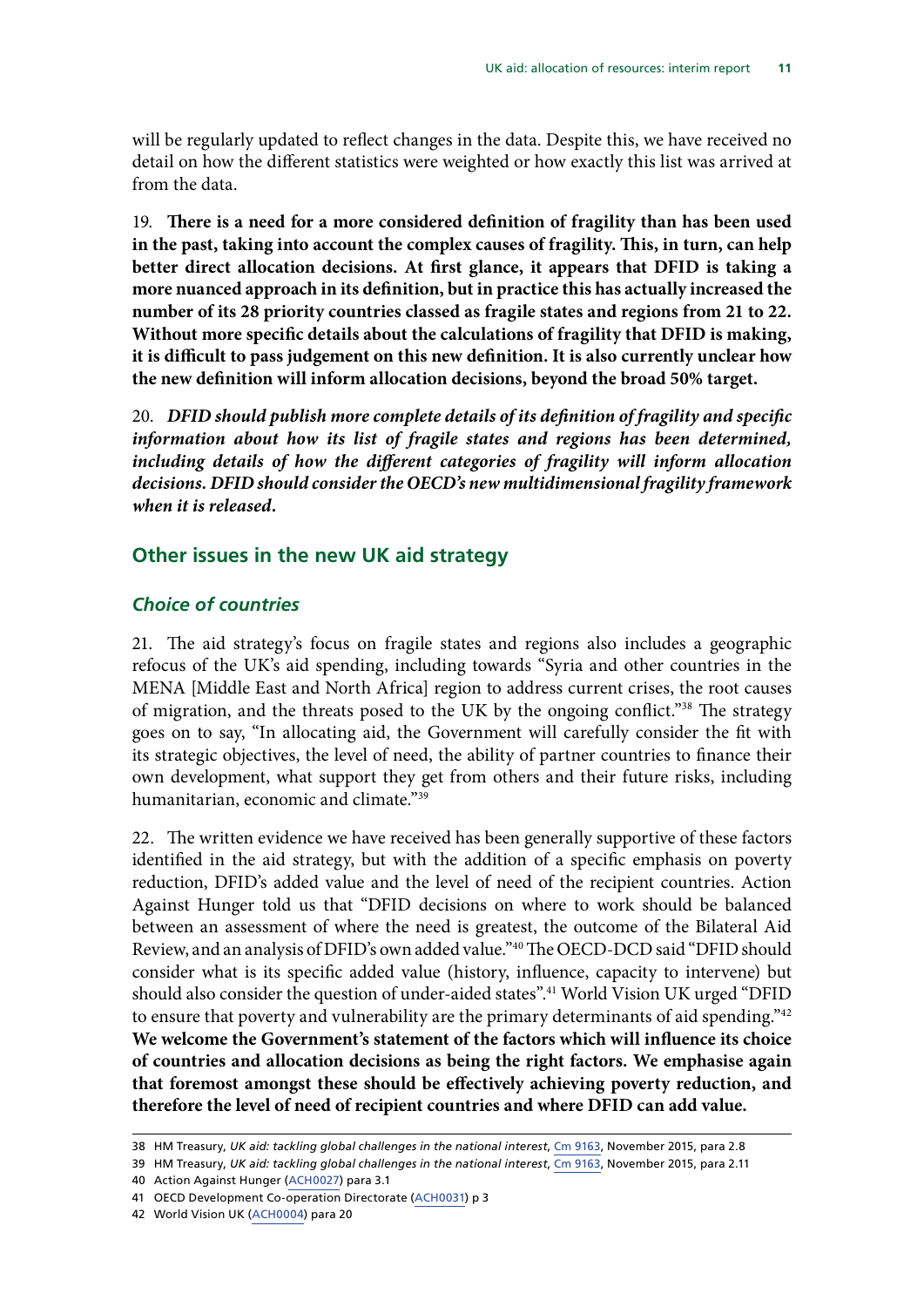#### <span id="page-15-0"></span>*The balance between bilateral and multilateral spending*

23. The focus on fragile states and regions will also have implications for the balance between bilateral and multilateral spending, as both channels have certain difficulties when operating in fragile states. Currently, 40% of DFID expenditure goes to bilateral programming work in country and 60% to multilateral agencies, of which two-thirds goes on multilateral core funding and one-third on bilateral work carried out by multilateral agencies ("multi-bilateral funding").<sup>43</sup>

24. Bond and the UK Aid Network argued that the current balance should not be significantly altered. They acknowledged both that it "can be extremely challenging to deliver effective programmes in fragile states on a bilateral basis<sup>"44</sup> and that "there are challenges of channelling aid through multilaterals, including DFID's limited ability to tailor interventions to the context."45 Mott MacDonald, a development consultancy firm, expressed its view that "the big multilaterals are less focused on the very poorest countries"46 and that "multilateral spending does not represent anything like the same value for money as the bilateral programme." It therefore pushed for greater scrutiny of multilateral spending and welcomed an indication that multilateral spending would reduce as a proportion of DFID's budget.<sup>47</sup>

25. Mark Lowcock, Permanent Secretary of DFID, told us that decisions as to which channels to use are driven by competition:

"Our strategy to drive value for money is to have competition between the different choices. If we know we want a project to put another million girls in northern Nigeria into education, we get propositions from a variety of service deliverers and choose the one that is going to do it best with the best value for money. With that approach, the outcome of which sort of organisation delivers what for us is driven by value for money and competition, rather than an a priori view. That is the approach that we are keen to sustain."48

26. This does not, however, accord with ICAI's findings, when it looked at DFID's work with multilaterals. ICAI found that "DFID's choice of multilaterals as a delivery partner is not always evidence based",<sup>49</sup> including that "DFID does not always consider alternatives to multilaterals in-country, making it hard to ensure transparency and value for money."<sup>50</sup> This led ICAI to recommend that "DFID should have a strategy for its engagement with the multilateral system as a whole at the global level" and that it "needs clear objectives for its work with the multilateral system in its country-level strategies."51 DFID rejected these recommendations on the basis that its strategic approach is set out in the Multilateral Aid Review and its country operational plans.<sup>52</sup>

<sup>43</sup> ICAI, *[How DFID works with multilateral agencies to achieve impact](http://icai.independent.gov.uk/wp-content/uploads/ICAI-Report-How-DFID-works-with-multilateral-agencies-to-achieve-impact.pdf)* (June 2015), p 8

<sup>44</sup> Bond and the UK Aid Network ([ACH0006](http://data.parliament.uk/writtenevidence/committeeevidence.svc/evidencedocument/international-development-committee/dfids-allocation-of-resources/written/27391.pdf)) para 8

<sup>45</sup> Bond and the UK Aid Network ([ACH0006](http://data.parliament.uk/writtenevidence/committeeevidence.svc/evidencedocument/international-development-committee/dfids-allocation-of-resources/written/27391.pdf)) para 9

<sup>46</sup> Mott MacDonald ([ACH0017](http://data.parliament.uk/writtenevidence/committeeevidence.svc/evidencedocument/international-development-committee/dfids-allocation-of-resources/written/27463.pdf)) para 2, and see Q43 [Mark Lowcock]

<sup>47</sup> Mott MacDonald ([ACH0017](http://data.parliament.uk/writtenevidence/committeeevidence.svc/evidencedocument/international-development-committee/dfids-allocation-of-resources/written/27463.pdf)) para 11

<sup>48</sup> Oral evidence taken on 23 February 2016, HC (2015–16) [576](http://data.parliament.uk/writtenevidence/committeeevidence.svc/evidencedocument/international-development-committee/dfids-annual-report-and-accounts-201415/oral/29586.pdf), Q25

<sup>49</sup> ICAI, *[How DFID works with multilateral agencies to achieve impact](http://icai.independent.gov.uk/wp-content/uploads/ICAI-Report-How-DFID-works-with-multilateral-agencies-to-achieve-impact.pdf)* (June 2015), p 25

<sup>50</sup> ICAI, *[How DFID works with multilateral agencies to achieve impact](http://icai.independent.gov.uk/wp-content/uploads/ICAI-Report-How-DFID-works-with-multilateral-agencies-to-achieve-impact.pdf)* (June 2015), para 3.20

<sup>51</sup> ICAI, *[How DFID works with multilateral agencies to achieve impact](http://icai.independent.gov.uk/wp-content/uploads/ICAI-Report-How-DFID-works-with-multilateral-agencies-to-achieve-impact.pdf)* (June 2015), p 1

<sup>52</sup> DFID, *[DFID management response to the ICAI recommendations on: How DFID works with multilateral agencies to](https://www.gov.uk/government/uploads/system/uploads/attachment_data/file/441384/Man-response-work-multilateral-org-impact.pdf) [achieve impact, June 2015](https://www.gov.uk/government/uploads/system/uploads/attachment_data/file/441384/Man-response-work-multilateral-org-impact.pdf)* (July 2015)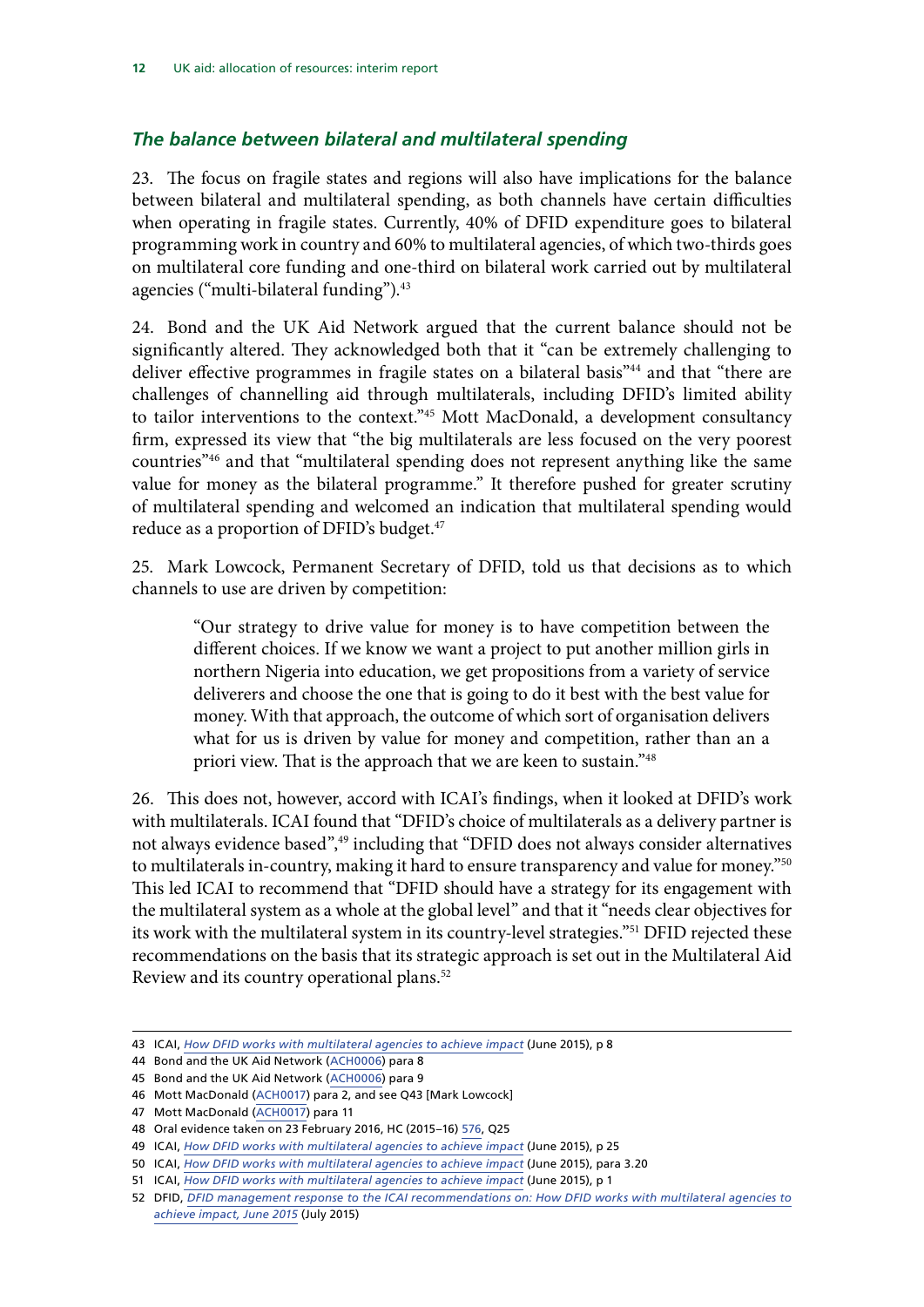<span id="page-16-0"></span>27. **While it seems to us that the balance between multilateral and bilateral spending is broadly correct, it is still not entirely apparent how DFID determines this balance. It is clear, however, that it will be heavily informed by the results of the Bilateral Aid Review and Multilateral Aid Review, and by the new UK aid strategy. We trust that the Multilateral Aid Review will include analysis of the performance and capacity of multilaterals in-country. The reasoning behind the balance would be more evident if DFID had a published strategy for how it engages with multilaterals. Whether or not the Multilateral Aid Review suffices as a standalone strategy, rather than just an assessment and diagnostic tool, remains to be seen and we intend to return to this topic.**

28. *DFID should set out clearly what criteria it uses to determine the balance between multilateral and bilateral spending, and how these criteria are then used to decide the balance. DFID should build this into a broader strategy for how it works with multilaterals in the wake of the Multilateral Aid Review.*

#### *Traditional budget support*

29. The new UK aid strategy includes a commitment to "end all traditional general budget support—so we can better target spending".53 It states that:

"The Government has reviewed value for money of all existing ODA spend across Government to identify and eliminate poor value spend and re-focus it where it can most effectively deliver UK objectives. As a result of this review a number of programmes that were weak value for money or had a weak fit with the Government's strategic objectives have been stopped, and resources re-allocated. This includes continuing the move away from traditional general budget support (unearmarked contributions to recipient countries' budgets) to more targeted forms of financing. DFID will neither start any new, nor restart any previous, traditional general budget support programmes in conventional aid settings."54

30. Despite this, we have heard many positive things about budget support, including that it gives recipient countries ownership of their development, rewards better-governed countries, and is low-cost and predictable. We understand that there are certain issues such as investment in public health systems which it is very difficult to incentivise donors to engage with, and which need the involvement of the relevant government. ActionAid UK told us that budget support "is the form of aid that most puts developing country governments in the driving seat of their own development strategies, which is known to have positive impacts on effectiveness, accountability and value for money."<sup>55</sup> While expressing concerns about the end of traditional budget support, Save the Children stated that its understanding is that "sector budget support<sup>56</sup> will continue."<sup>57</sup>

55 ActionAid UK ([ACH0034\)](http://data.parliament.uk/writtenevidence/committeeevidence.svc/evidencedocument/international-development-committee/dfids-allocation-of-resources/written/28285.pdf) para 15

<sup>53</sup> HM Treasury, *UK aid: tackling global challenges in the national interest*, [Cm 9163](https://www.gov.uk/government/uploads/system/uploads/attachment_data/file/478834/ODA_strategy_final_web_0905.pdf), November 2015, p 4

<sup>54</sup> HM Treasury, *UK aid: tackling global challenges in the national interest*, [Cm 9163](https://www.gov.uk/government/uploads/system/uploads/attachment_data/file/478834/ODA_strategy_final_web_0905.pdf), November 2015, para 4.4

<sup>56</sup> Financial aid earmarked to a specific sector, such as health, as opposed to a general contribution to a recipient government's overall budget.

<sup>57</sup> Save the Children [\(ACH0020](http://data.parliament.uk/writtenevidence/committeeevidence.svc/evidencedocument/international-development-committee/dfids-allocation-of-resources/written/27542.pdf)) para 5.2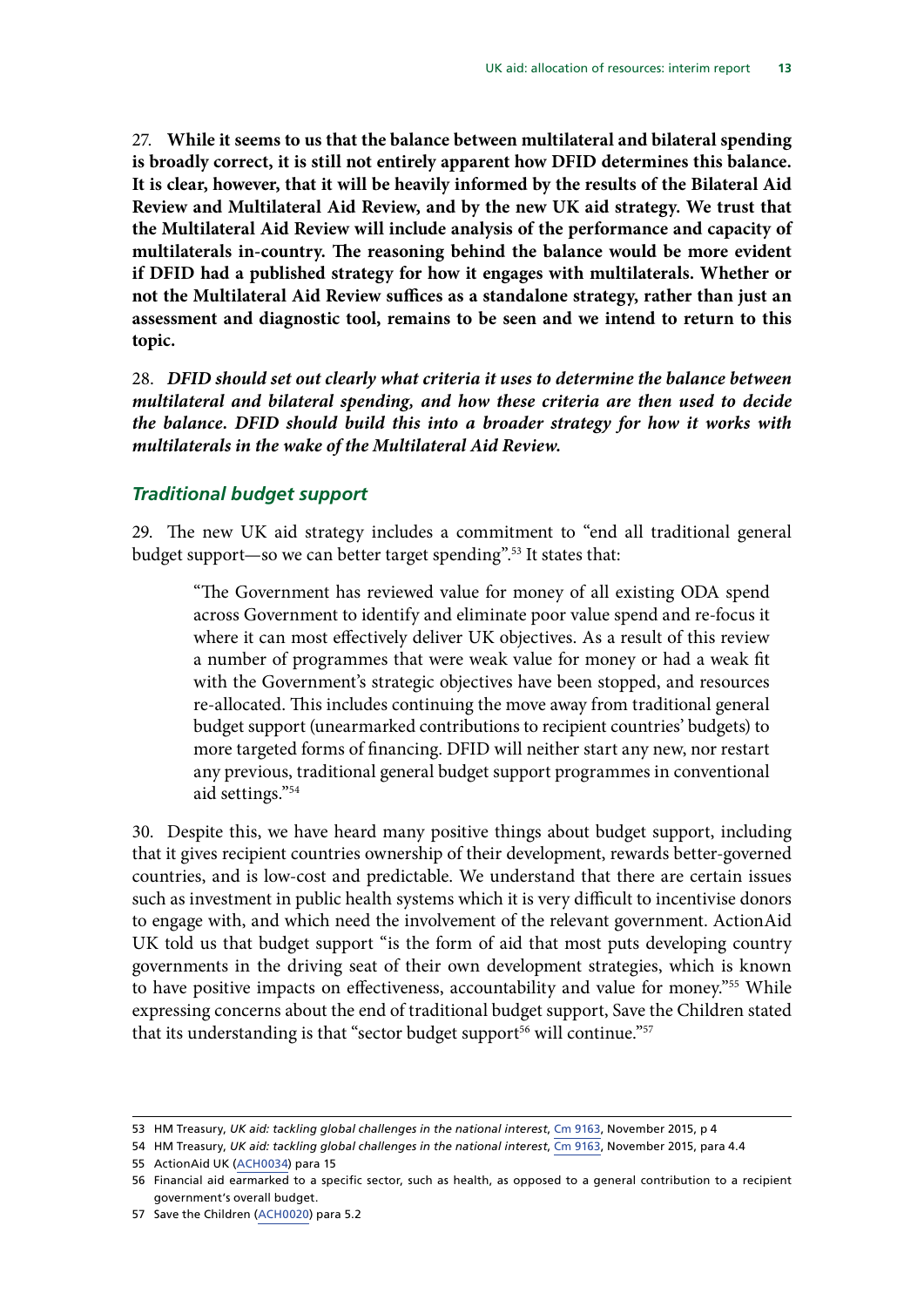#### 31. Dr Paul Clist said:

"It is a real shame to get rid of general budget support as an instrument. […] First of all, I showed in a 2012 paper that general budget support is given to better-governed countries, so, if you are better governed, within the volume of aid that you will get, you will get a higher percentage of general budget support. […] It is a policy lever that donors can use to influence outcomes in various different ways. The second thing is that, where most other aid is volatile, general budget support is predictable, it has low transaction costs, and it does not take too much time from the Government, so I think it is a real shame that that instrument is not an option, at the very least."<sup>58</sup>

This was echoed by Simon Gill, who told us that "It would be a shame if budget support is not a tool that we can use, because in certain situations, if it is well-managed, targeted, and safeguards are built in, it can have a really useful effect". Brenda Killen, Deputy Director of OECD-DCD, also said that she hopes it will continue to be an option, while acknowledging that there are more concerns about systems in fragile states that may make it inappropriate in some circumstances.<sup>59</sup>

32. **Traditional and sectoral budget support can be useful tools and give recipient countries ownership of their development. A blanket end to traditional general budget support is potentially unhelpful, as there are occasions on which it may be the most appropriate method of financing, subject to ensuring transparency and accountability.**

33. *DFID should clarify which forms of budget support, if any, will continue, what its evidence base is for deciding to end traditional general budget support, and how it intends to ensure country ownership of development without it. We recommend therefore that consideration then be given as to the case for an option to give general budget support in exceptional circumstances, where systems are in place to effectively monitor transparency and accountability.*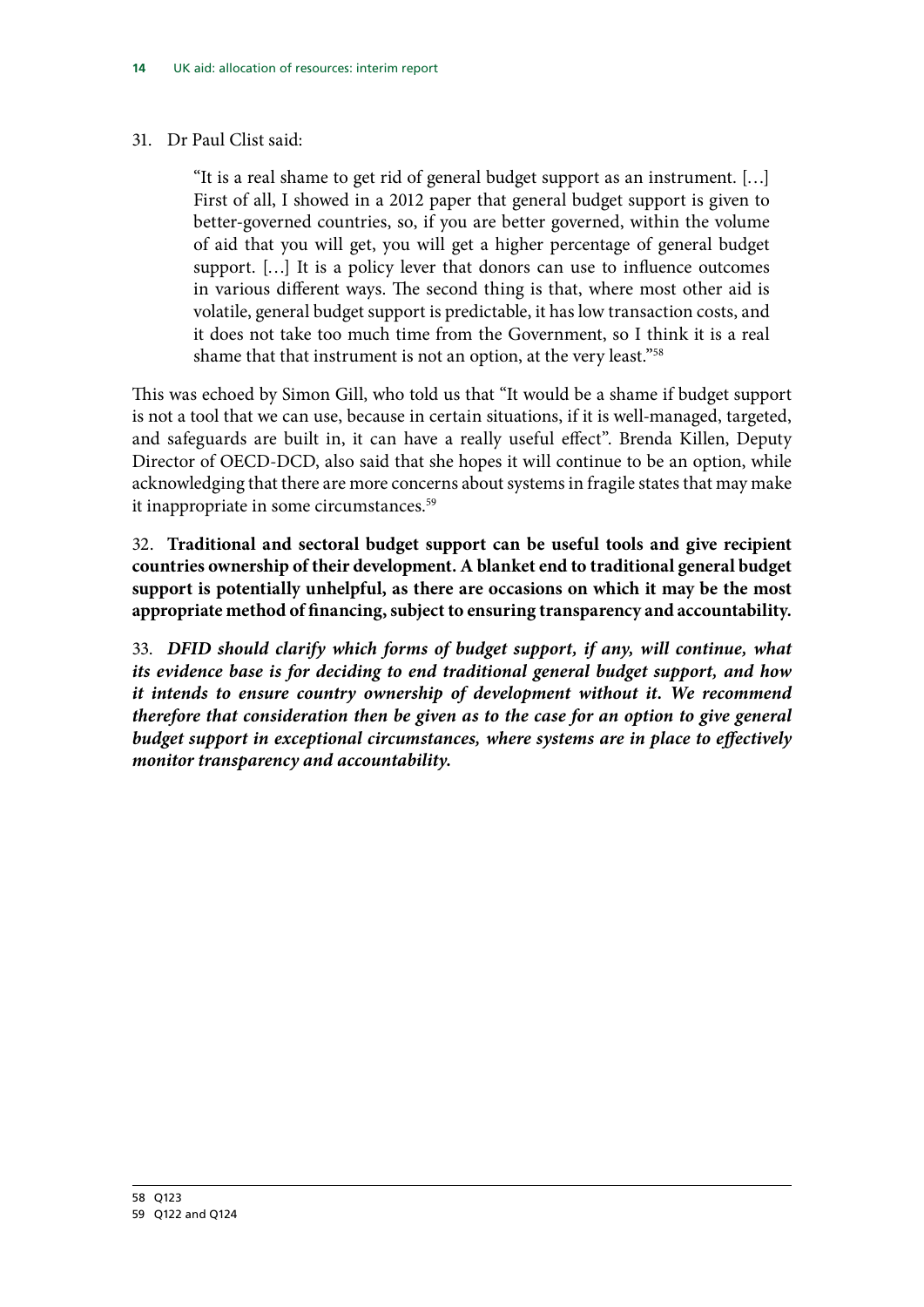### <span id="page-18-0"></span>**3** Transparency and accountability

#### **Transparency**

34. With a much greater proportion of UK ODA spending being delivered by OGDs and through cross-Government funds, concerns have been raised with us about the levels of transparency and accountability for UK aid moving forward. DFID has robust processes in place to ensure transparency and accountability. It has "world-class expertise in transparency",60 and is rated Very Good by the International Aid Transparency Initiative (IATI), compared to ratings of Poor and Very Poor for the FCO and MOD respectively.61 The new UK aid strategy commits "for all UK government departments to be ranked as 'Good' or 'Very Good' in the international Aid Transparency Index, within the next five years."62 Ben Jackson, Chief Executive, Bond, criticised this timeline, as being below the standards expected of NGOs receiving UK aid:

"To say that it will take five years for the MOD to get to those standards, and that that is acceptable, is not acceptable to us. It is out of kilter with what is expected of many other partners, like ourselves."<sup>63</sup>

35. **It is crucial that a change in the proportion of aid delivered by other government departments does not lead to a change in the effectiveness of that aid. Demonstrating this effectiveness requires those departments to meet the same high levels of accountability and transparency that DFID has over the past few years. The ambition for all government departments to be ranked as 'Good' or 'Very Good' in the international Aid Transparency Index is welcome, but five years is an unambitious and unacceptable timescale.**

36. *The Government should commit to all government departments achieving a 'Good' or 'Very Good' ranking in the international Aid Transparency Index within two years. All departments administering UK aid should report to Parliament within two years as to their ranking and, if they have not achieved one of the above rankings, should explain why this is the case.*

#### **Accountability**

37. There are questions over the proper accountability and parliamentary scrutiny of UK ODA spending, considering it will be more spread out than ever before. The Conflict, Stability and Security Fund (CSSF) and the Prosperity Fund will be led by the National Security Council (NSC), which also raises particular issues over its accountability and transparency. Bond and the UK Aid Network told us, "The lack of transparency surrounding the NSC sits uncomfortably with the Government's drive to increase transparency of non-DFID ODA. It also has a mandate and priorities that may sometimes be at odds with sustainable development and lack the strong and robust accountability and scrutiny to which DFID is subject."<sup>64</sup>

63 Q153

<sup>60</sup> RESULTS UK [\(ACH0007\)](http://data.parliament.uk/writtenevidence/committeeevidence.svc/evidencedocument/international-development-committee/dfids-allocation-of-resources/written/27398.pdf) para 18

<sup>61</sup> Aid Transparency Index, ['Aid Transparency Index 2014 Results'](http://ati.publishwhatyoufund.org/index-2014/results/), accessed 25 February 2016

<sup>62</sup> HM Treasury, *UK aid: tackling global challenges in the national interest*, [Cm 9163](https://www.gov.uk/government/uploads/system/uploads/attachment_data/file/478834/ODA_strategy_final_web_0905.pdf), November 2015, para 4.11

<sup>64</sup> Bond and the UK Aid Network ([ACH0006](http://data.parliament.uk/writtenevidence/committeeevidence.svc/evidencedocument/international-development-committee/dfids-allocation-of-resources/written/27391.pdf)) para 25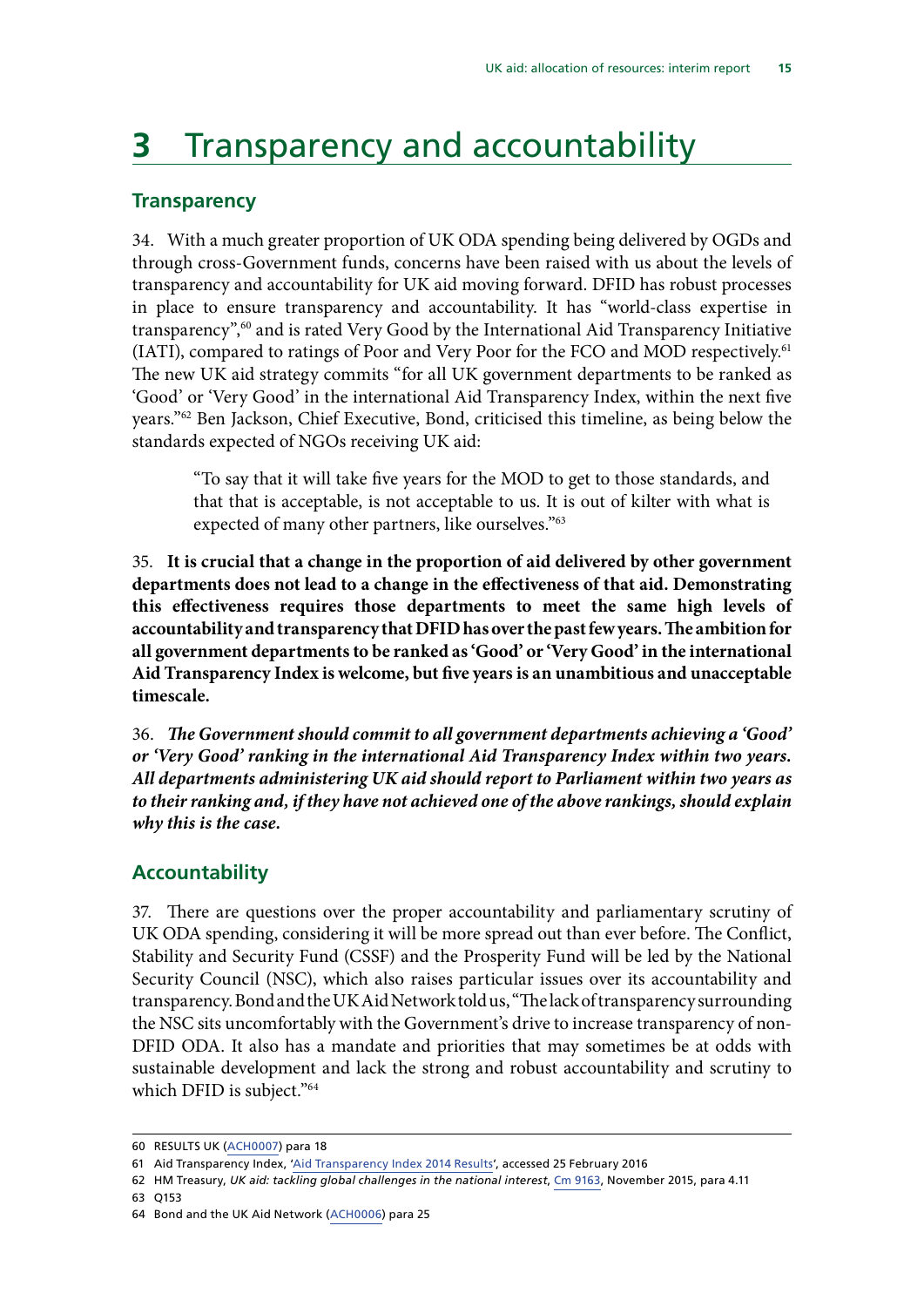38. Many witnesses have raised doubts about the ability of the NSC to deliver aid effectively, and whether it will prioritise poverty reduction over a narrow definition of the national interest, making its accountability and transparency a matter of particular concern. With regards to the Prosperity Fund, RESULTS UK stated:

"It is puzzling, to say the least, that the cross-Government Prosperity Fund is being led by the National Security Council, rather than DFID. DFID would appear to be the best-placed department for ensuring that prosperity strategies deliver on poverty reduction, not merely boosting growth and opportunities that do not reach the poorest and most marginalised communities".<sup>65</sup>

Mark Lowcock described the reasoning as being so that the Cabinet, the Prime Minister, the Chancellor and others would have an overview of what was going on. He explained that "global prosperity is part of what makes us secure as a country. If other countries are becoming more prosperous, what you are going to observe is that security issues become less acute."66

39. Much of the evidence has questioned whether there will be adequate parliamentary scrutiny of non-DFID ODA. Conscience expressed "concerns that the totality of CSSF spending is not fully accountable to Parliament."<sup>67</sup> The Scotland Malawi Partnership expressed similar concerns "for it is unclear whether all ODA, including the 25% not spent by DFID, will continue to be overseen by the Independent Commission for Aid Impact (ICAI) and the UK Parliament's International Development Committee."68 Bond and the UK Aid Network also called for "strong, coherent and coordinated oversight, scrutiny and accountability of UK aid spend by all government departments, including through highlevel political support for the scrutiny work of ICAI and more coordinated parliamentary accountability."69

40. Our formal remit, as the International Development Committee, is "to examine the expenditure, administration and policy" of the Department for International Development.<sup>70</sup> The Independent Commission for Aid Impact (ICAI), however, which reports to us, has an explicit mandate "to scrutinise any UK Government Official Development Assistance (ODA) spend".71 In relation to this mandate, OGDs have explicit responsibilities towards ICAI, including to "provide ICAI with full and unrestricted access to all relevant information and documents in a timely manner up to but not beyond Official (including Official-Sensitive) material"72, and ICAI has previously reported on non-DFID ODA spend.73 Additionally, the Department for International Development, which we scrutinise, has many responsibilities with regards to ODA spend across Government under the International Development (Reporting and Transparency) Act 2006 and the 2015 Act.74

<sup>65</sup> RESULTS UK [\(ACH0007\)](http://data.parliament.uk/writtenevidence/committeeevidence.svc/evidencedocument/international-development-committee/dfids-allocation-of-resources/written/27398.pdf) para 13

<sup>66</sup> Q10

<sup>67</sup> Conscience: Taxes for Peace not War ([ACH0009](http://data.parliament.uk/writtenevidence/committeeevidence.svc/evidencedocument/international-development-committee/dfids-allocation-of-resources/written/27429.pdf)) para 2

<sup>68</sup> Scotland Malawi Partnership [\(ACH0024](http://data.parliament.uk/writtenevidence/committeeevidence.svc/evidencedocument/international-development-committee/dfids-allocation-of-resources/written/27585.pdf)) para 3.2

<sup>69</sup> Bond and the UK Aid Network ([ACH0006](http://data.parliament.uk/writtenevidence/committeeevidence.svc/evidencedocument/international-development-committee/dfids-allocation-of-resources/written/27391.pdf)) para 3(vi)

<sup>70</sup> Standing Order No. 152

<sup>71</sup> ICAI, *[ICAI-DFID Framework Agreement](http://icai.independent.gov.uk/wp-content/uploads/ICAI-DFID-Framework-Agreement.pdf)* (September 2015), Annex A para 7.1

<sup>72</sup> ICAI, *[ICAI-DFID Framework Agreement](http://icai.independent.gov.uk/wp-content/uploads/ICAI-DFID-Framework-Agreement.pdf)* (September 2015), Annex A para 7.3

<sup>73</sup> See ICAI, *[A preliminary investigation of Official Development Assistance \(ODA\) spent by departments other than](http://icai.independent.gov.uk/wp-content/uploads/A-preliminary-investigation-of-Official-Development-Assistance-ODA-spe....pdf) [DFID](http://icai.independent.gov.uk/wp-content/uploads/A-preliminary-investigation-of-Official-Development-Assistance-ODA-spe....pdf)* (February 2015)

<sup>74</sup> Including to report on the amount of aid provided and to make arrangements for the independent evaluation of the extent to which ODA provided represents value for money.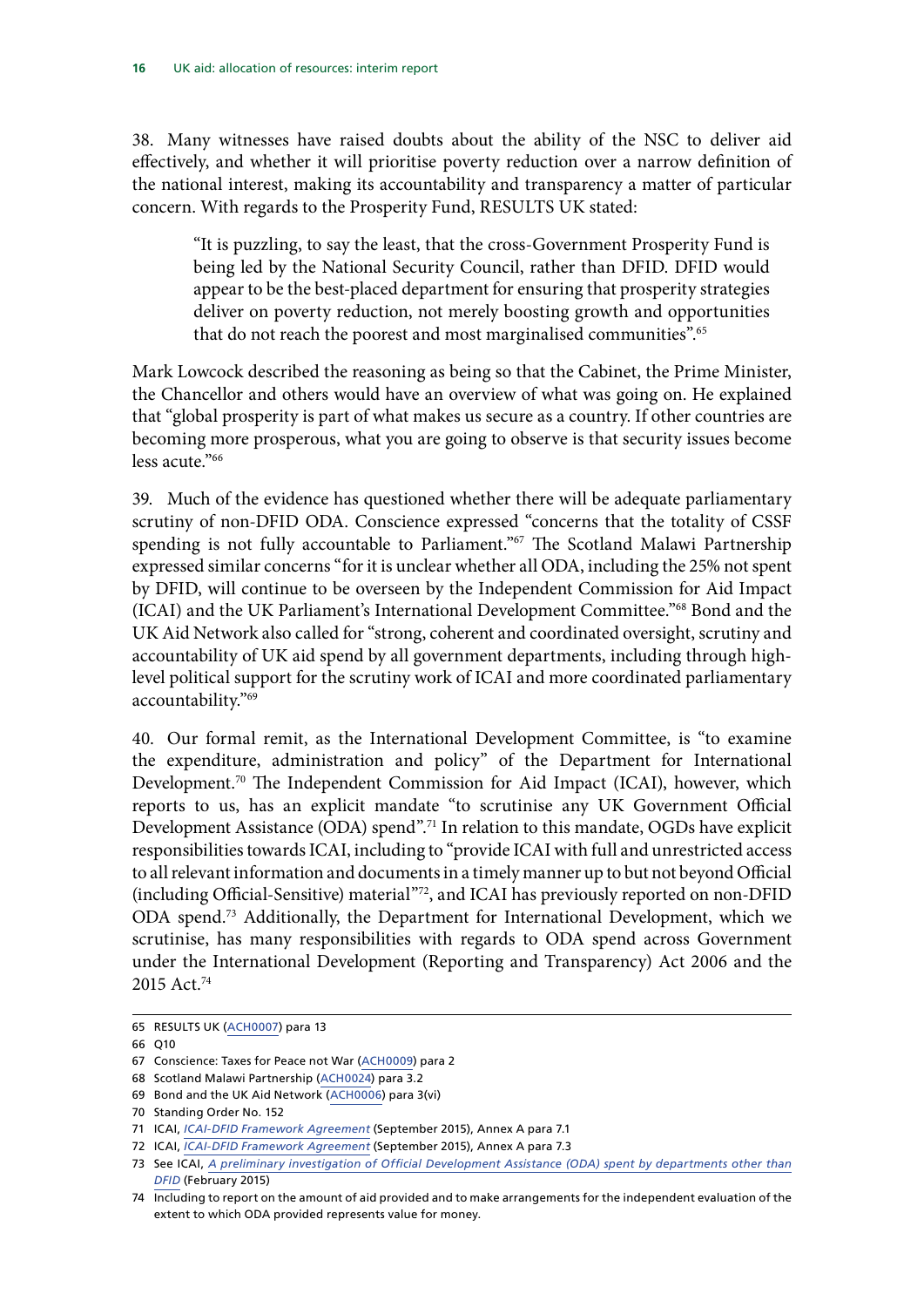41. **Parliamentary scrutiny of aid spending is vital to ensure that it is spent well. We consider that we, as the International Development Committee, have a role in scrutiny of all UK ODA, both through ICAI and through our own inquiries into UK aid. We intend to exercise this function, alongside any relevant other parliamentary committees, with regards to all government departments and the National Security Council, in order to maintain a broad overall picture of all UK aid. Furthermore, we highlight the fundamental importance of ICAI in the scrutiny of UK aid and its clear mandate to scrutinise all Government aid spending, regardless of department. In order to ensure the effectiveness of ICAI's reviews, other government departments must treat it with the same seriousness and respect that has exemplified the relationship between it and DFID.**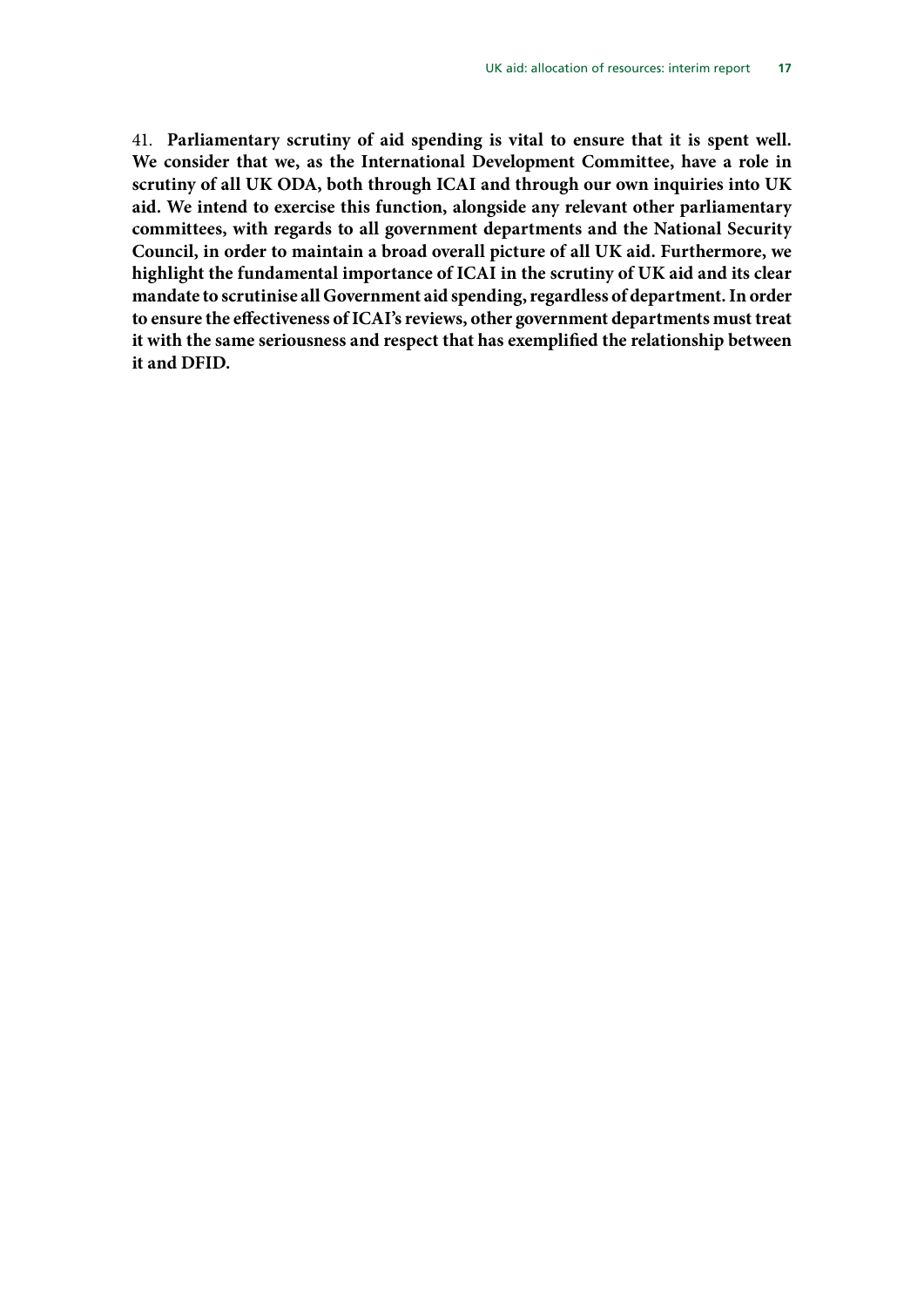# <span id="page-21-0"></span>**4** Capability and capacity

#### **DFID's capacity to scale-up in fragile states and regions**

42. As mentioned earlier, DFID already operates heavily in fragile and conflict-affected states, having scaled-up from 2010 to spending 30% of UK ODA in those states. An assessment of that scale-up by ICAI was quite critical of how it had been done and found:

"The targeted volume of expenditure and the planned pace of the increases was out of step with the capacity of DFID, its partners and, most importantly, the countries themselves to deliver. It has taken DFID four years for scale-up to start to deliver impact. Transformative impact in fragile states will take a generation to achieve and is dependent upon development of in-country state capacity. This was insufficiently recognised at the start of scaling up, where increased funding was directly linked to assumed greater impact."75

ICAI made a similar finding in its most recent Annual Report, "DFID has become, to a significant extent, a specialist in fragile states. We are concerned that DFID is yet to grasp the full implications of this."76

43. We have been told that DFID is capable of scaling-up, but that it will potentially face substantial difficulties in doing so. Coffey International Development stated that "DFID has significant experience of working in fragile states, but it still faces challenges. In countries where the security threat is high, DFID staff face travel and other restrictions that make it difficult for them to fully appreciate the local context, to visit projects, and to have on-theground project oversight."77 Adam Smith International also said that an "issue that will require attention is DFID's ability to station sufficient numbers of its own staff in the more dangerous fragile countries."78 International Alert noted that it is "a reality that working in fragile states requires a high number of expert personnel than traditional development environments: to maintain a deep contextual understanding, to manage risk, build and influence relationships that promote change and properly coordinate and integrate with broader HMG strategies."79

44. We have also been told that DFID still needs to fully adapt to the timescales necessary to achieve impact in fragile states and regions. ODI said that "DFID will need to scale up human resources capacity and alter staff incentives to respond to the increased focus on fragile states"<sup>80</sup> and that the latest "research on assistance in fragile states places a strong emphasis on in-depth understanding of the local context and on building long-term relationships."81 Simon Gill expanded on this:

"There is a need for a longer-term focus. Our experience, and one of the things we put in the submission, is that DFID staff's tours of duty in fragile states are still short. There is lots of turnover; they do not necessarily get the best people

<sup>75</sup> ICAI, *[Assessing the Impact of the Scale-up of DFID's Support to Fragile States](http://icai.independent.gov.uk/wp-content/uploads/ICAI-Report-Assessing-the-Impact-of-the-Scale-up-of-DFIDs-Support-to-Fragile-States.pdf)* (February 2015), p 1

<sup>76</sup> ICAI, *[Independent Commission for Aid Impact: Annual Report to the House of Commons International Development](http://icai.independent.gov.uk/wp-content/uploads/ICAI-Annual-Report-2014-15-FINAL.pdf) [Committee 2014–15](http://icai.independent.gov.uk/wp-content/uploads/ICAI-Annual-Report-2014-15-FINAL.pdf)* (June 2015), p 20

<sup>77</sup> Coffey International Development Ltd [\(ACH0026](http://data.parliament.uk/writtenevidence/committeeevidence.svc/evidencedocument/international-development-committee/dfids-allocation-of-resources/written/27590.pdf)) para 6

<sup>78</sup> Adam Smith International ([ACH0025](http://data.parliament.uk/writtenevidence/committeeevidence.svc/evidencedocument/international-development-committee/dfids-allocation-of-resources/written/27586.pdf)) para 1.4

<sup>79</sup> International Alert [\(ACH0023](http://data.parliament.uk/writtenevidence/committeeevidence.svc/evidencedocument/international-development-committee/dfids-allocation-of-resources/written/27584.pdf)) p 4

<sup>80</sup> Overseas Development Institute [\(ACH0014\)](http://data.parliament.uk/writtenevidence/committeeevidence.svc/evidencedocument/international-development-committee/dfids-allocation-of-resources/written/27459.pdf) para 8

<sup>81</sup> Overseas Development Institute [\(ACH0014\)](http://data.parliament.uk/writtenevidence/committeeevidence.svc/evidencedocument/international-development-committee/dfids-allocation-of-resources/written/27459.pdf) para 9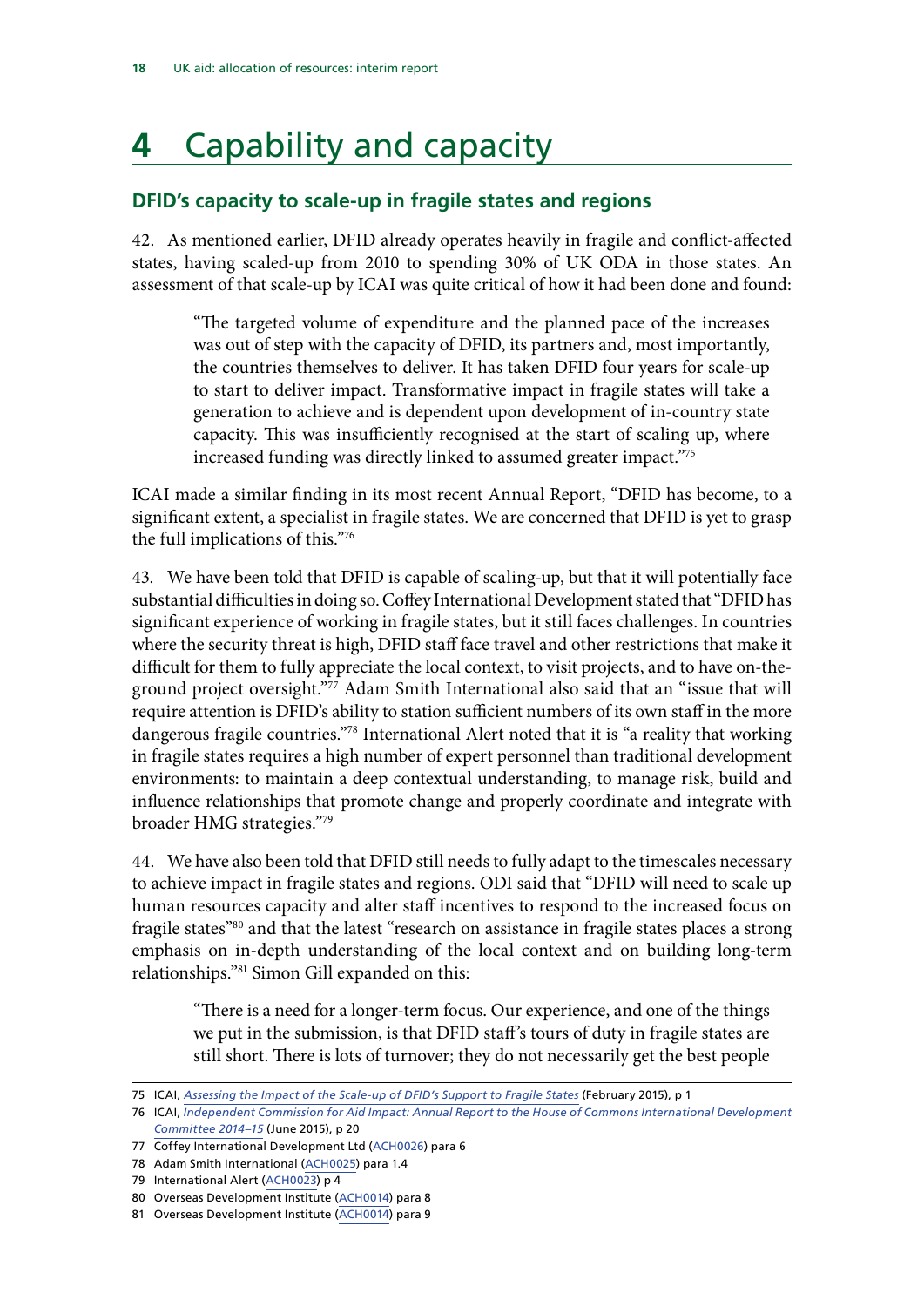in those places. We have teams in South Sudan; one has 30 years' experience engaging with the region. Most have over five years' experience, and you need people with that depth of knowledge and political understanding to make a real difference, and also people who have the trust and understanding of that context. That is one proposal. Despite the rhetoric, there is still a need to look at posting length in fragile states."82

We are concerned that the current typical three-year review period for DFID projects is too short, bearing in mind that we have been told that transformational change in a fragile state can take over a generation, and consider that DFID will need to review its timescales and current criteria, such as Payment by Results, which it sets to achieve sustainable impact in such areas.

45. We have previously had concerns about whether DFID's staffing levels were appropriate to administer its growing aid budget. Mark Lowcock acknowledged that there was a period "where that was something we worried about a lot." He recently reassured us, however, that DFID has now agreed its staffing budget with the Treasury for 2016–17, and that this "is not currently the worry." He stated that the new staffing budget "permits us to put extra capacity into areas where we do not currently have enough capacity […] and to provide more advisory services to other government departments."<sup>83</sup> Joy Hutcheon, Director General for Corporate Performance Group at DFID, told us that DFID is "actually expecting to see an expansion in our staff numbers, rather than a contraction."<sup>84</sup>

46. **We believe that DFID has the expertise and knowledge necessary to scale-up over time and deliver sustainable development in fragile states and regions, in line with the focus of the new UK aid strategy, although we are concerned that DFID may not at present have the capacity to allocate effectively, as stipulated in the new aid strategy, "50% of DFID's budget to fragile states and regions in every year of this Parliament". We are reassured that DFID has been given the funds required to increase its staffing levels to administer its ODA budget. It nevertheless needs to recognise that achieving results will require a longer-term focus and greater attention on conflict prevention. DFID's current programme lengths, posting lengths, review cycles and criteria do not operate on the timescales necessary to achieve transformative impact.**

47. *To succeed in fragile states and regions, DFID should:*

- *adjust its programming accordingly;*
- *ensure that it is planning sufficiently long-term across the board to achieve sustainable impact and includes greater focus on conflict prevention; and*
- *consider increasing posting lengths, whilst taking into account local conditions.*

*While this may have resourcing implications, it is important for DFID's ability to deliver the fragile states and regions agenda itself, rather than just relying on contractors.*

<sup>82</sup> Q112

<sup>83</sup> Oral evidence taken on 23 February 2016, HC (2015–16) [576](http://data.parliament.uk/writtenevidence/committeeevidence.svc/evidencedocument/international-development-committee/dfids-annual-report-and-accounts-201415/oral/29586.pdf), Q24

<sup>84</sup> Oral evidence taken on 23 February 2016, HC (2015–16) [576](http://data.parliament.uk/writtenevidence/committeeevidence.svc/evidencedocument/international-development-committee/dfids-annual-report-and-accounts-201415/oral/29586.pdf), Q30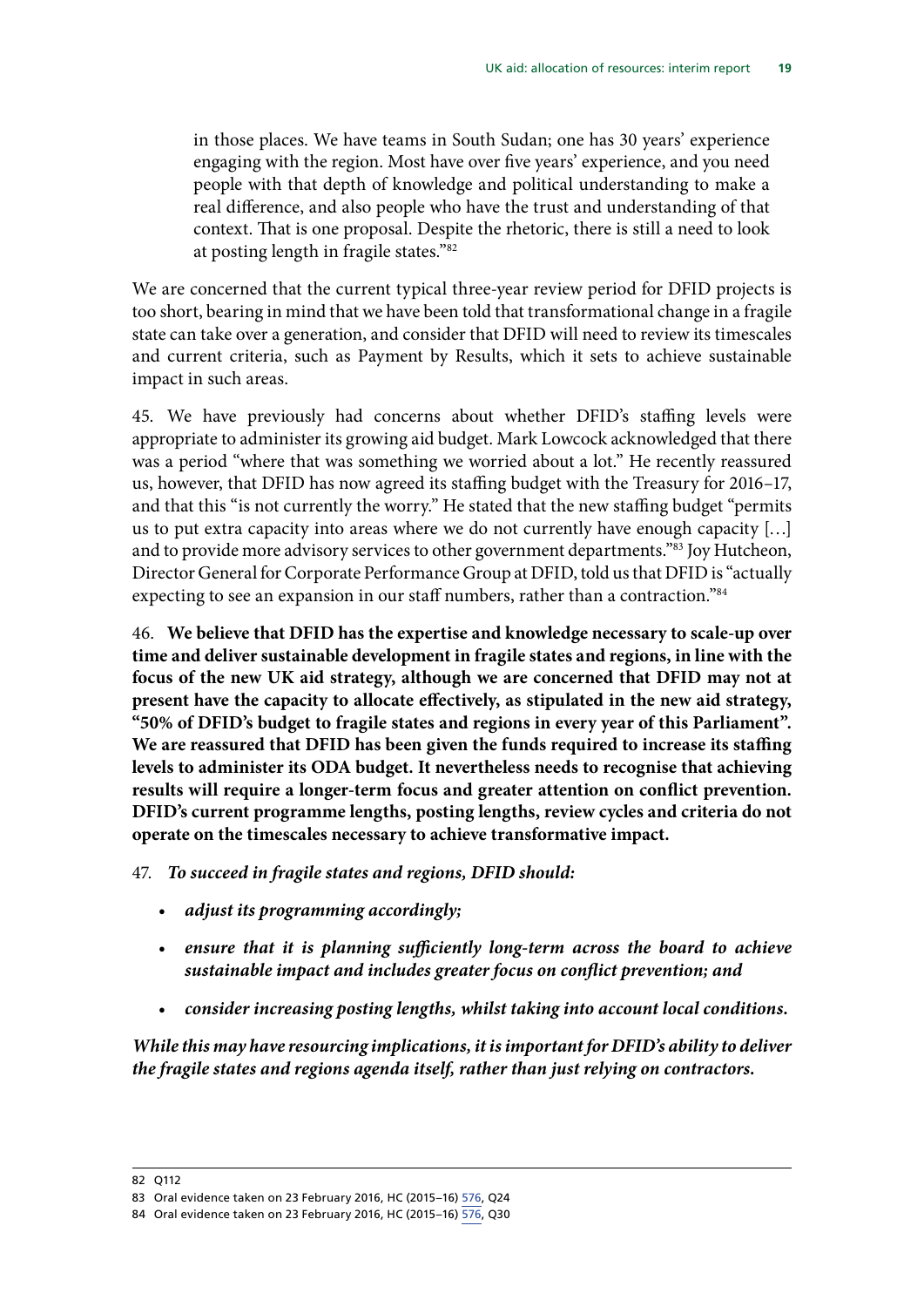#### <span id="page-23-0"></span>**The capacity of other government departments to deliver aid**

48. Unlike DFID, which has years of expertise in this area, many other government departments (OGDs) will be spending much larger sums of ODA than they have in the past. Evidence to this inquiry has acknowledged that this presents an opportunity for policy coherence and the development of new skills in OGDs. We have also heard that OGDs are unlikely to have the capacity and skills necessary to deliver aid effectively. Mott MacDonald said that it is "comfortable with increasing ODA spend" by OGDs, but has "concerns about whether these departments have the staff, skills and systems to ensure effective design, delivery and accountability of ODA spend."85 The Institute of Development Studies similarly noted that "there are serious challenges to ensure other government departments meet the aid effectiveness and transparency standards achieved by DFID."86 International Alert recommended, specifically with regards to the Prosperity Fund, that "DFID expertise is drawn upon heavily in the delivery of this fund by the NSC."87

49. This worry that OGDs do not have the necessary skills was echoed in oral evidence. Simon Gill said, "What I worry about DFID is that hard skills from the MOD, FCO and HMT are useful, but the soft set of skills that those people will need to make them effective operators in a fragile state will need contextualisation and briefing from DFID staff."88 Julian Egan told us, "DFID has decades of expertise in this area and other ministries are still developing that, so there is a need for some support and guidance in the delivery of non-DFID assistance."89 Girish Menon also shared this viewpoint, "DFID has a major role to make sure that the other departments, which have possibly not stepped into the sphere in the past to the degree to which DFID has, provide the necessary expertise and skills."<sup>90</sup> Mark Lowcock pointed out, however, that assisting other departments will also affect DFID's resources, and referred to 30 staff moving across from DFID to the Foreign Office to work on the CSSF as an example of this.<sup>91</sup> We have heard from Minister Desmond Swayne himself that DFID jointly administers "the Conflict, Stability and Security Fund together with the Ministry of Defence and the Foreign Office, so I suppose it is a collective effort."<sup>92</sup> However, while the CSSF will be under NSC direction, there does not appear to be a lead department coordinating this work, which needs to be clarified.

50. **We are not confident that other government departments currently have the capacity and experience to deliver aid to the same high standards as DFID, but developing this capacity in those departments will be of great long-term benefit. We are also concerned that a lack of clarity may exist as to which department may be leading and coordinating delivery of ODA, where a number of different departments are involved in the same region or area of work.**

51. *In the short-term, DFID should assist heavily in the administration of programmes run by other government departments, for example through secondments and exchanges of staff, to maintain the quality of UK aid, accountability and transparency. In the* 

- 88 Q154
- 89 Q75
- 90 Q102

<sup>85</sup> Mott MacDonald ([ACH0017](http://data.parliament.uk/writtenevidence/committeeevidence.svc/evidencedocument/international-development-committee/dfids-allocation-of-resources/written/27463.pdf)) para 12

<sup>86</sup> Institute of Development Studies ([ACH0028\)](http://data.parliament.uk/writtenevidence/committeeevidence.svc/evidencedocument/international-development-committee/dfids-allocation-of-resources/written/27803.pdf) para 3.1

<sup>87</sup> International Alert [\(ACH0023](http://data.parliament.uk/writtenevidence/committeeevidence.svc/evidencedocument/international-development-committee/dfids-allocation-of-resources/written/27584.pdf)) p 6

<sup>91</sup> Oral evidence taken on 23 February 2016, HC (2015–16) [576](http://data.parliament.uk/writtenevidence/committeeevidence.svc/evidencedocument/international-development-committee/dfids-annual-report-and-accounts-201415/oral/29586.pdf), Q14

<sup>92</sup> Oral evidence taken on 8 March 2016, HC (2015–16) [675,](http://data.parliament.uk/writtenevidence/committeeevidence.svc/evidencedocument/international-development-committee/the-global-humanitarian-system/oral/30258.pdf) Q43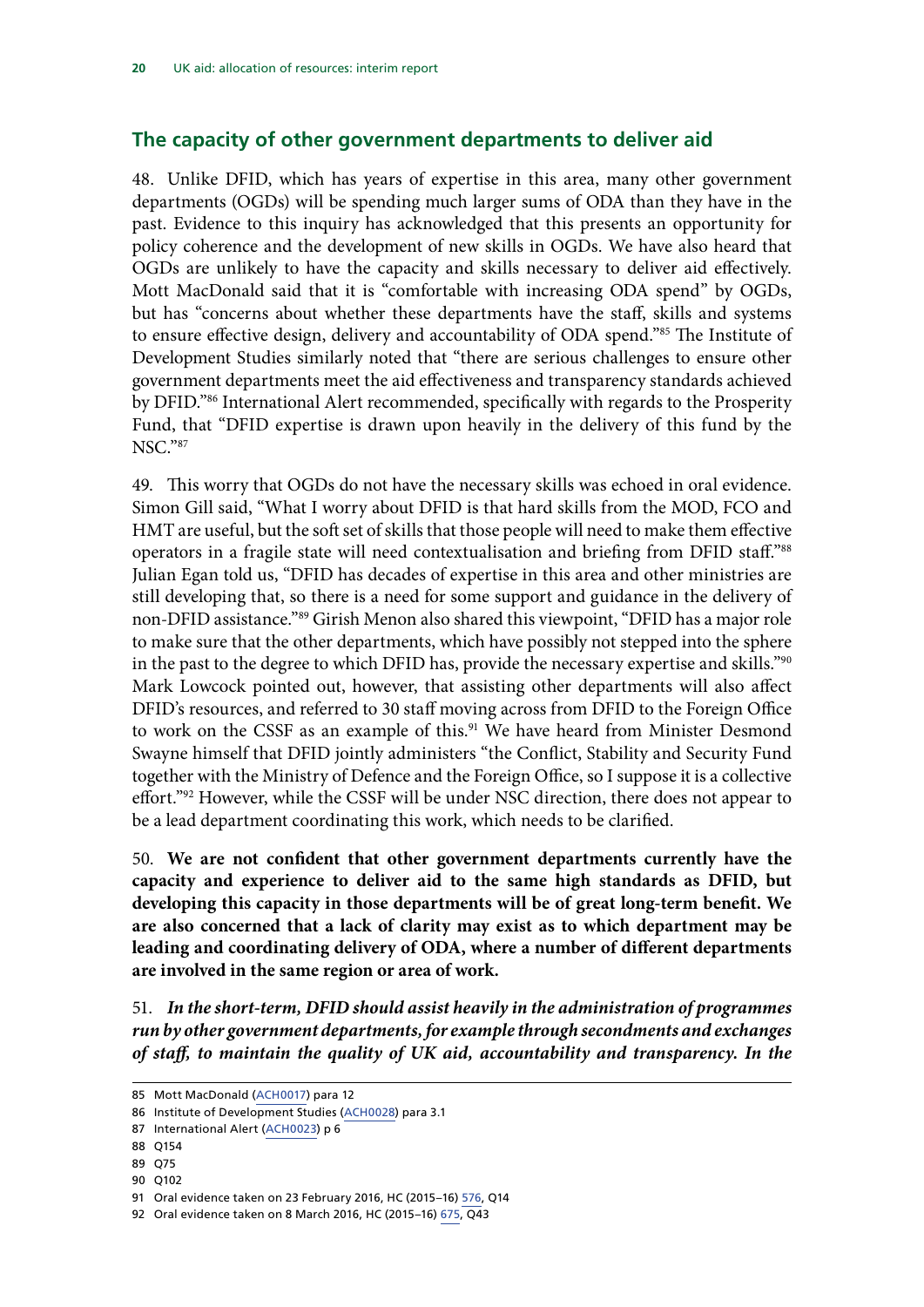<span id="page-24-0"></span>*longer-term, DFID should share its expertise with other government departments and develop their capacity to deliver ODA effectively. DFID should have oversight of all ODA delivery, including where different government departments are involved. DFID must be given the resources necessary to do this without impacting on its own work and levels of expertise. Clear statistics should be provided by all government departments providing ODA as to the proportion subject to the International Development Act 2002.*

#### **Other issues relating to DFID spending**

#### *The target for 'non-fiscal' spending*

52. HM Treasury rules require DFID to spend  $£5$  billion of 'non-fiscal capital' over this CSR period.93 'Non-fiscal capital' is spending, such as loans, equity investments and certain contributions to multilateral development banks, which is expected to generate at least some financial return to DFID in the future and therefore does not impact net public sector debt.<sup>94</sup> In its report on Business in Development, ICAI examined the 'nonfiscal' target and found that such spending faces "an issue of absorption capacity: that is, it may be hard to spend the amounts required in the time available." The target "may also create a bias in favour of large programmes that allow DFID to deploy quickly large amounts of funding that qualify as non-fiscal." It added that, in any case, if and when that spending generates a return, the return will be classified as negative ODA, which creates uncertainty and will need careful managing.<sup>95</sup> The NAO has also previously expressed concerns over the challenges for DFID in having to meet strict targets.<sup>96</sup>

53. In this inquiry we have also heard about issues with the 'non-fiscal' target. ICAI told us that "DFID has relatively few options available to it to meet this requirement", being primarily through the International Development Association (IDA) of the World Bank or through CDC, DFID's development finance institution.<sup>97</sup> Bond Disability and Development Group noted "a risk of tension between the non-fiscal spending requirements, and the commitment to leave no-one behind", as "non-fiscal spending is most likely to suit programmes that yield a relatively quick and recyclable financial return, such as investment in economic development."98

54. **DFID's 'non-fiscal' target does not necessarily lead to effective poverty reduction. Due to the small number of avenues available to DFID for 'non-fiscal' spending, the evidence suggests that the target can force DFID to spend large amounts of money through a small number of channels, regardless of whether that money would be more effectively spent elsewhere. While we do not think that DFID should reduce its 'nonfiscal' spending, it needs the flexibility to allocate its own spending in line with what will best achieve its primary aim of poverty reduction.**

55. *The Treasury should relax DFID's 'non-fiscal' target, and grant DFID the flexibility to spend in whatever way DFID deems will be most effective.*

<sup>93</sup> Department for International Development ([ACH0033\)](http://data.parliament.uk/writtenevidence/committeeevidence.svc/evidencedocument/international-development-committee/dfids-allocation-of-resources/written/28276.pdf) para 32

<sup>94</sup> ICAI, *[Business in Development](http://icai.independent.gov.uk/wp-content/uploads/ICAI-Business-in-Development-FINAL.pdf)* (May 2015), para 2.19

<sup>95</sup> ICAI, *[Business in Development](http://icai.independent.gov.uk/wp-content/uploads/ICAI-Business-in-Development-FINAL.pdf)* (May 2015), paras 2.20–2.22

<sup>96</sup> NAO, *Managing the Official Development Assistance Target*, HC (2014–15) [950](https://www.nao.org.uk/wp-content/uploads/2015/01/Managing-the-official-development-assistance-target.pdf), January 2015, p 7

<sup>97</sup> ICAI, *[The 2015 ODA allocation process](http://www.parliament.uk/documents/commons-committees/international-development/ICAI-Memo-ODA-allocation-process.pdf)* (December 2015), paras 3.8–3.9

<sup>98</sup> Bond Disability and Development Group [\(ACH0008\)](http://data.parliament.uk/writtenevidence/committeeevidence.svc/evidencedocument/international-development-committee/dfids-allocation-of-resources/written/27422.pdf) para 4.4.1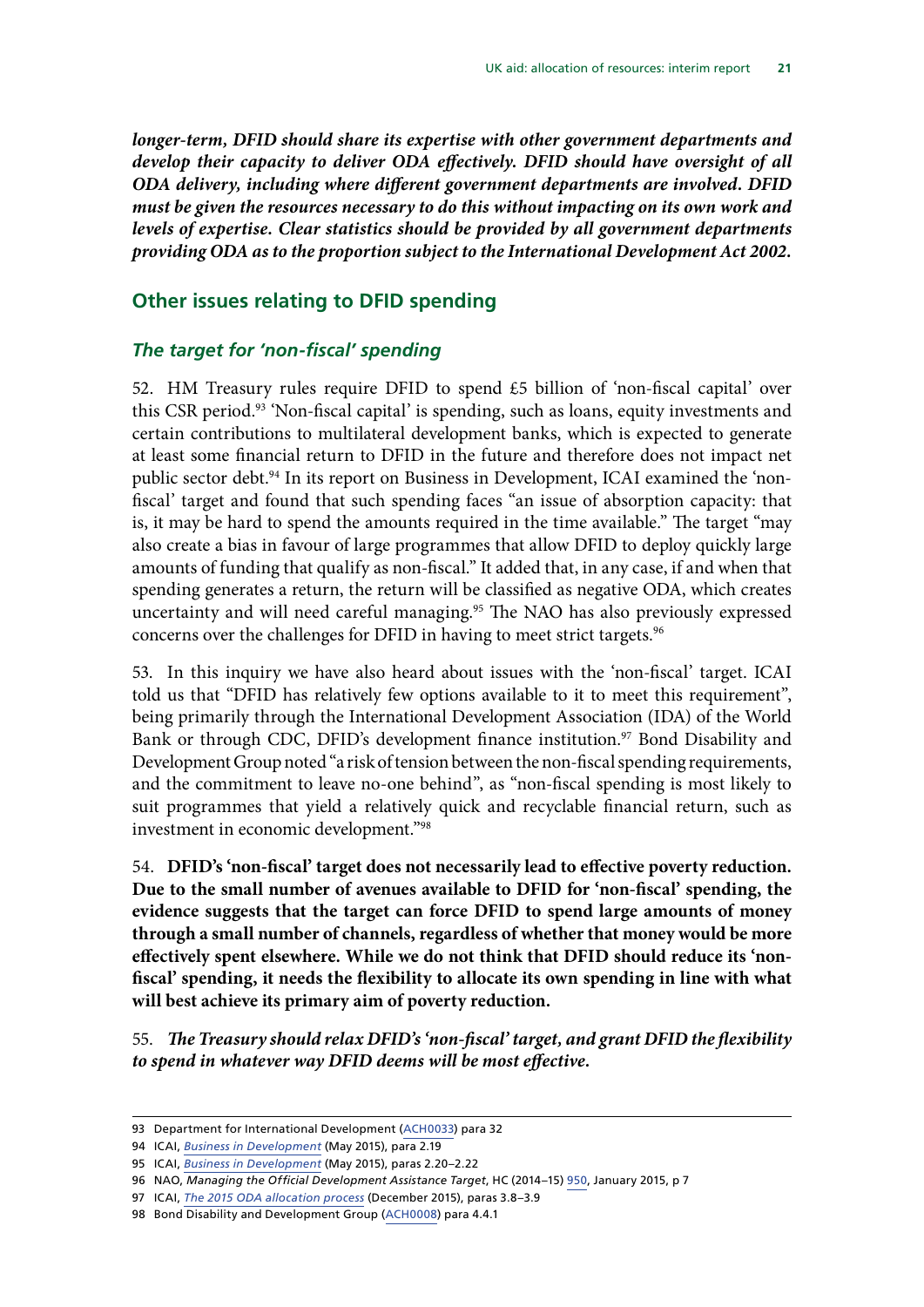#### <span id="page-25-0"></span>*Payment by Results*

56. DFID has also expanded its use of results-based aid, also known as Payment by Results (PBR), so that PBR contracts now represent, between April and October 2015, "nearly 80% by value of all new centrally-procured contracts over this period."99 These are programmes "where payments are made after the achievement of pre-agreed results, rather than being made up front to fund future activities."100 DFID acknowledged in its written evidence that "innovative PBR approaches require careful design and management if they are to deliver on their potential",<sup>101</sup> and pointed to its Evaluation Framework for Payment by Results<sup>102</sup> and its Smart Guide to PBR Contracting.<sup>103</sup>

57. We have received much evidence raising concerns about the efficacy of PBR.<sup>104</sup> Dr Paul Clist, while praising DFID for piloting these mechanisms, highlighted in his written evidence that, "There is currently no publically available evidence that DFID's use of results-based aid has had an additional positive effect on development outcomes."105 He also told us about the possibility that PBR leads to illusory success, due to "misleading data",<sup>106</sup> "distortion of incentives",<sup>107</sup> and "evidence of PBR rewarding short term success and ignoring long-term effects."<sup>108</sup> He added in oral evidence, "One of the problems with Payment by Results is that it will often look like it is a success when it is not, because it is essentially a one-way bet. If the results have not been met, you do not disburse anything. If the results have been met, you disburse everything, and therefore it looks like a success, and naïve evaluations will often claim success when there genuinely is not."<sup>109</sup> Marie Stopes International also urged "some caution in the rapid expansion of Payment by Results contracts" and stated that "the evidence base for Payment by Results needs to increase before it is used as DFID's standard funding mechanism."110

58. We heard that some features of PBR are potentially particularly problematic in fragile states and regions, including its bias towards larger aid deliverers, the possibility that it incentivises easier to achieve short-term results, and its lack of flexibility. Ben Jackson told us that Bond's concern "is that it has a danger of biasing towards certain institutions particularly those with a lot of capital—that can deliver and have the money to be able to do that", given payment does not come until results have been achieved.111 The Tropical Health and Education Trust (THET) wrote that "there exists a risk that PBR and other cost-effectiveness-based approaches will focus DFID's attention on short-term, easily measurable goals, at the expense of potentially transformational programmes that respect

107 Dr Paul Clist ([ACH0002\)](http://data.parliament.uk/writtenevidence/committeeevidence.svc/evidencedocument/international-development-committee/dfids-allocation-of-resources/written/27260.pdf) para 7

<sup>99</sup> Department for International Development ([ACH0033\)](http://data.parliament.uk/writtenevidence/committeeevidence.svc/evidencedocument/international-development-committee/dfids-allocation-of-resources/written/28276.pdf) para 41

<sup>100</sup> DFID, '[Payment by Results Strategy: Sharpening incentives to perform](https://www.gov.uk/government/publications/dfids-strategy-for-payment-by-results-sharpening-incentives-to-perform/payment-by-results-strategy-sharpening-incentives-to-perform)', accessed 25 February 2016

<sup>101</sup> Department for International Development ([ACH0033\)](http://data.parliament.uk/writtenevidence/committeeevidence.svc/evidencedocument/international-development-committee/dfids-allocation-of-resources/written/28276.pdf) para 37

<sup>102</sup> DFID, *[DFID's Evaluation Framework for Payment by Results](https://www.gov.uk/government/uploads/system/uploads/attachment_data/file/436051/Evaluation-Framework-Payment-by-Results3.pdf)* (May 2014)

<sup>103</sup> DFID, *[Designing and Delivering Payment by Results Programmes: A DFID Smart Guide](https://www.gov.uk/government/uploads/system/uploads/attachment_data/file/352519/Designing-Delivering-PbR-Programmes.pdf)* (September 2014)

<sup>104</sup> For example see World Vision UK ([ACH0004](http://data.parliament.uk/writtenevidence/committeeevidence.svc/evidencedocument/international-development-committee/dfids-allocation-of-resources/written/27350.pdf)), Tropical Health and Education Trust ([ACH0005](http://data.parliament.uk/writtenevidence/committeeevidence.svc/evidencedocument/international-development-committee/dfids-allocation-of-resources/written/27390.pdf)), and Bond and the UK Aid Network ([ACH0006](http://data.parliament.uk/writtenevidence/committeeevidence.svc/evidencedocument/international-development-committee/dfids-allocation-of-resources/written/27391.pdf))

<sup>105</sup> Dr Paul Clist ([ACH0002\)](http://data.parliament.uk/writtenevidence/committeeevidence.svc/evidencedocument/international-development-committee/dfids-allocation-of-resources/written/27260.pdf) p 1

<sup>106</sup> Dr Paul Clist ([ACH0002\)](http://data.parliament.uk/writtenevidence/committeeevidence.svc/evidencedocument/international-development-committee/dfids-allocation-of-resources/written/27260.pdf) para 6

<sup>108</sup> Dr Paul Clist ([ACH0002\)](http://data.parliament.uk/writtenevidence/committeeevidence.svc/evidencedocument/international-development-committee/dfids-allocation-of-resources/written/27260.pdf) para 8

<sup>109</sup> Q138

<sup>110</sup> Marie Stopes International [\(ACH0021\)](http://data.parliament.uk/writtenevidence/committeeevidence.svc/evidencedocument/international-development-committee/dfids-allocation-of-resources/written/27559.pdf) para 8

<sup>111</sup> Q136 [Ben Jackson]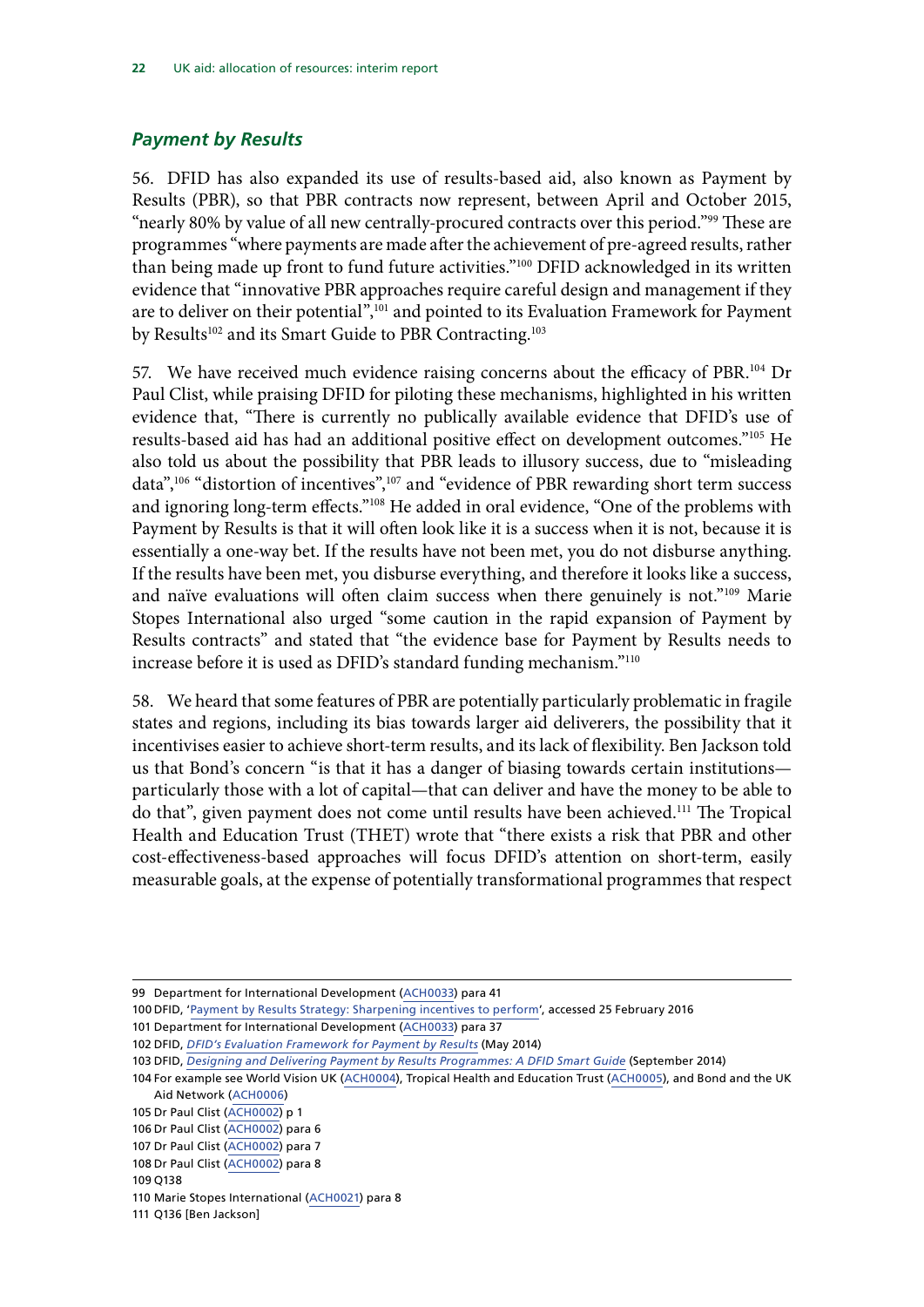context and complexity and that require long-term cooperation by disparate stakeholders".112 Simon Gill said that "Payment by Results forces you to work in a very binary way, and it is much more complicated than that."<sup>113</sup>

59. **Evidence to the Committee suggests that there is still only a weak evidence in support of Payment by Results and that it can have negative consequences. We are therefore alarmed by its rapidly increasing usage, as this is not yet supported by the evidence. DFID must be very careful that the use of Payment by Results works effectively in a fragile states and regions context, with the necessary focus on real transformational change and flexibility to adapt to changing circumstances.**

60. *DFID should reduce its use of Payment by Results until it has a stronger evidence base and the deeper knowledge and understanding to implement it without negative consequences.*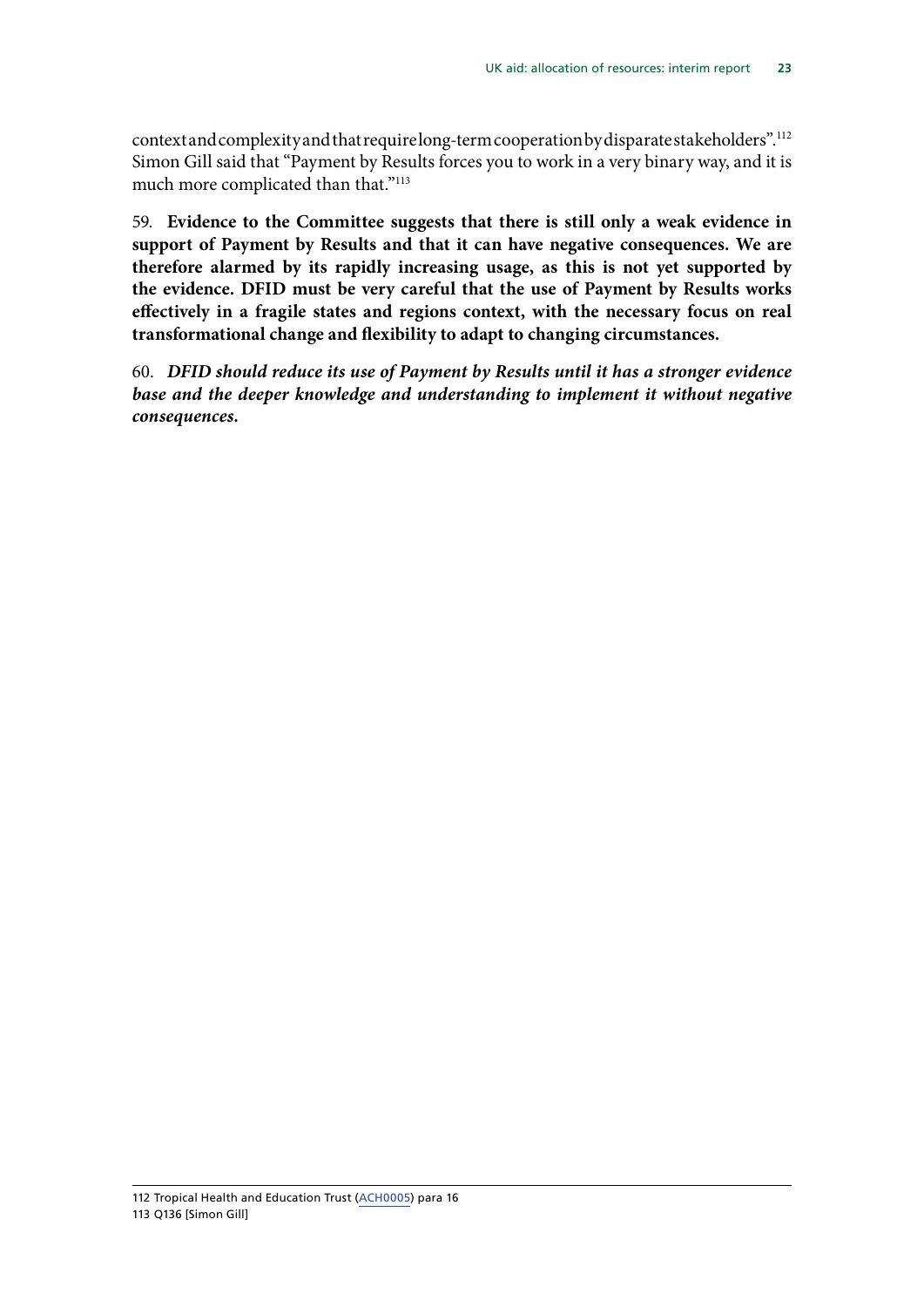## <span id="page-27-0"></span>**5** Conclusion

61. **The new UK aid strategy is a welcome restatement of the UK's strong commitment to international development. Its focus on fragile states and regions shows the Government's willingness to work in the difficult environments where levels of extreme poverty are highest. The associated increase in cross-Government working presents an opportunity for the Government to build international development into much of what it does and to build capacity. Furthermore, the strategy puts forward a compelling argument for how achieving the 0.7% target also benefits the UK's national interest.**

62. **We have some concerns, however, about how the aid strategy was developed and how it will be taken forward. Poverty reduction has been, and should always be, the first priority of UK aid. The strategy's status as a Treasury-led document with little explicit focus on poverty reduction risks creating an impression that the objectives regarding the UK's national interest, and therefore security and prosperity, were drawn up first, with DFID left to connect the dots with poverty reduction. That "tackling extreme poverty and helping the world's most vulnerable" is listed as the fourth of four strategic objectives compounds this impression and risks damaging the reputation of UK aid abroad.**

63. **The most important principle of allocating UK aid should always be that it is allocated where it can most effectively be used to reduce poverty. This has many dimensions, with both the security and prosperity agenda and increased cross-Government working being worthwhile and meaningful ways of achieving poverty reduction. It is important that the thinking flows from poverty reduction to these agendas, rather than the other way round, and that allocation decisions are made in line with this. It is further important that, as other government departments become more heavily involved in UK aid, the Government is alive to the risk that the focus on poverty reduction may be weakened.**

64. **The Government also needs to properly recognise the specific challenges associated with working in fragile states and regions and increasingly across Government, and respond appropriately. DFID's focus must be how to achieve long-term transformative impact in fragile states and regions. Other government departments will require a great deal of capacity building and assistance from DFID to ensure effective aid delivery. Finally, transparency and accountability must remain as core principles of UK aid, with effective parliamentary scrutiny of all areas of ODA spend.**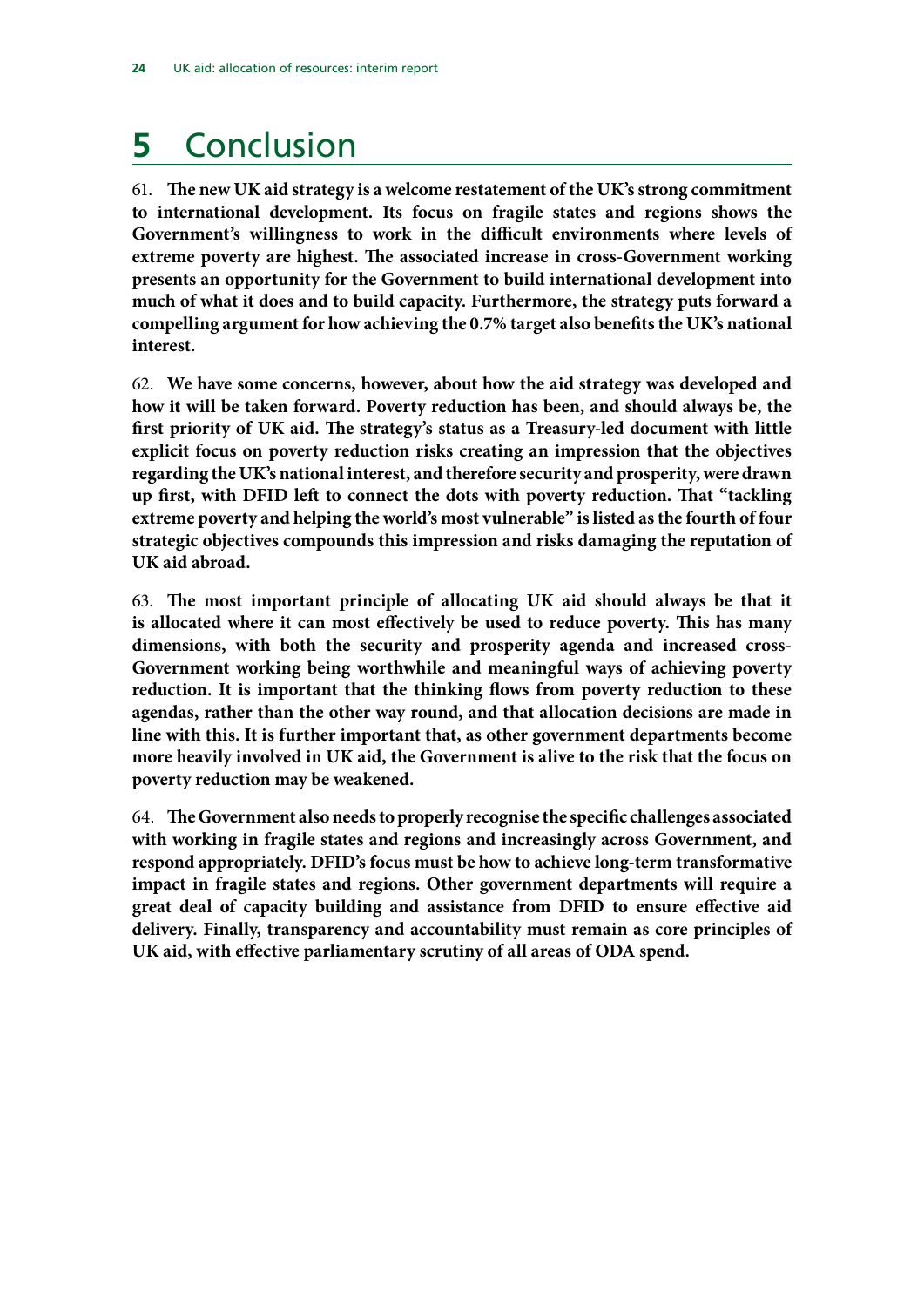### <span id="page-28-0"></span>Conclusions and recommendations

#### The new UK aid strategy

- 1. We welcome the new UK aid strategy's focus on fragile states and regions, as these states and regions generally face high levels of extreme poverty. We are concerned, however, by the lack of priority given to poverty reduction within the aid strategy, and the potential implications for UK aid. This is especially a risk with other government departments, which have key aims other than poverty reduction and some of whose spending may not fall under the powers and requirements of the International Development Act 2002. Poverty reduction must be the primary purpose of UK aid spending, with other objectives surrounding security and the national interest flowing from it, rather than the other way round. We are also deeply concerned at the absence of any mention of human rights in the new UK aid strategy. (Paragraph 13)
- 2. The Government should make reducing poverty a legal obligation for the spending of all ODA, regardless of which department is spending it and which legal power it is being spent under, which should be made explicit in all ODA programming. DFID must re-emphasise in its Single Departmental Plan that the primary objective and requirement for UK aid is the elimination of poverty. (Paragraph 14)
- 3. There is a need for a more considered definition of fragility than has been used in the past, taking into account the complex causes of fragility. This, in turn, can help better direct allocation decisions. At first glance, it appears that DFID is taking a more nuanced approach in its definition, but in practice this has actually increased the number of its 28 priority countries classed as fragile states and regions from 21 to 22. Without more specific details about the calculations of fragility that DFID is making, it is difficult to pass judgement on this new definition. It is also currently unclear how the new definition will inform allocation decisions, beyond the broad 50% target. (Paragraph 19)
- 4. DFID should publish more complete details of its definition of fragility and specific information about how its list of fragile states and regions has been determined, including details of how the different categories of fragility will inform allocation decisions. DFID should consider the OECD's new multidimensional fragility framework when it is released. (Paragraph 20)
- 5. We welcome the Government's statement of the factors which will influence its choice of countries and allocation decisions as being the right factors. We emphasise again that foremost amongst these should be effectively achieving poverty reduction, and therefore the level of need of recipient countries and where DFID can add value. (Paragraph 22)
- 6. While it seems to us that the balance between multilateral and bilateral spending is broadly correct, it is still not entirely apparent how DFID determines this balance. It is clear, however, that it will be heavily informed by the results of the Bilateral Aid Review and Multilateral Aid Review, and by the new UK aid strategy. We trust that the Multilateral Aid Review will include analysis of the performance and capacity of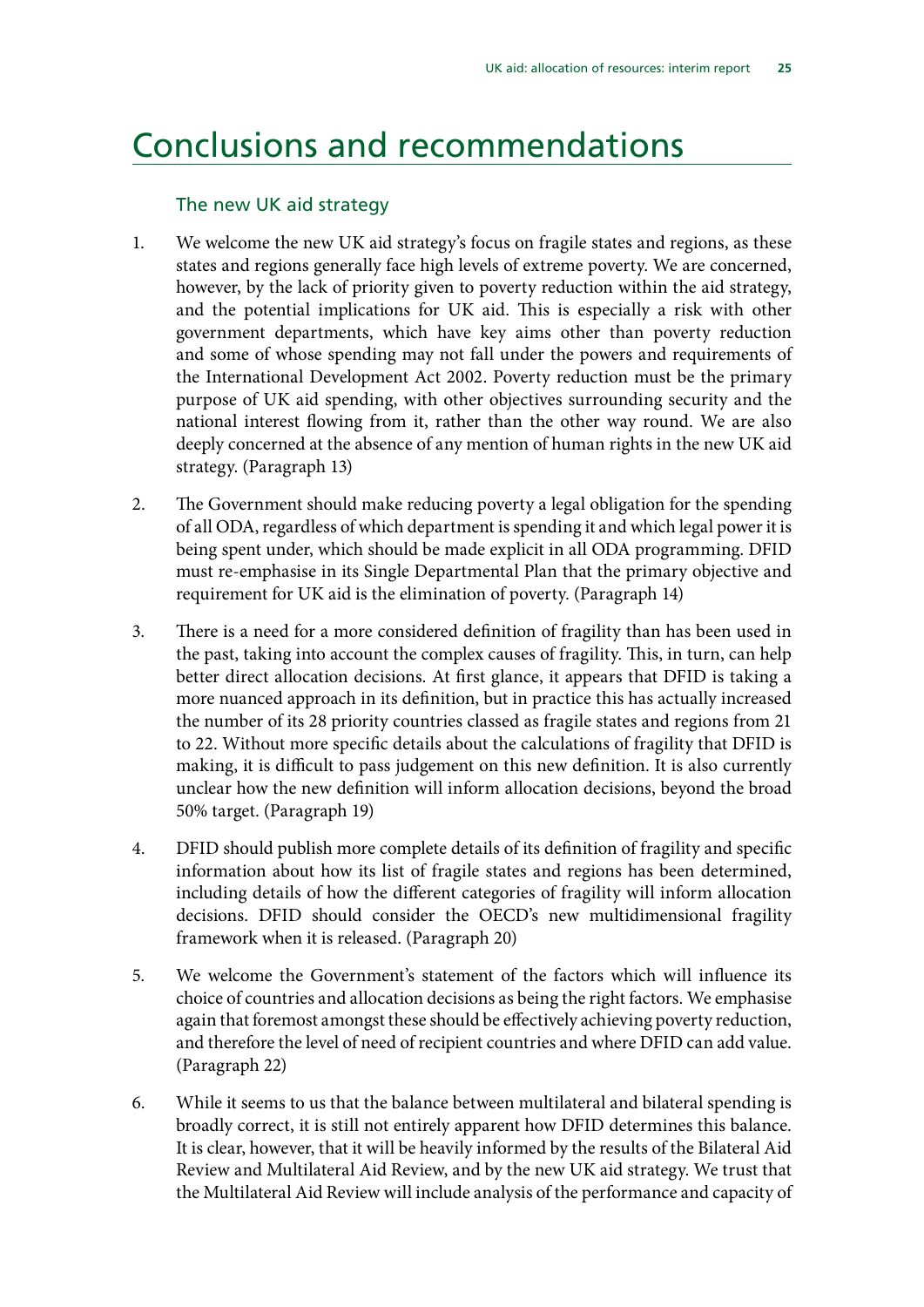multilaterals in-country. The reasoning behind the balance would be more evident if DFID had a published strategy for how it engages with multilaterals. Whether or not the Multilateral Aid Review suffices as a standalone strategy, rather than just an assessment and diagnostic tool, remains to be seen and we intend to return to this topic. (Paragraph 27)

- 7. DFID should set out clearly what criteria it uses to determine the balance between multilateral and bilateral spending, and how these criteria are then used to decide the balance. DFID should build this into a broader strategy for how it works with multilaterals in the wake of the Multilateral Aid Review. (Paragraph 28)
- 8. Traditional and sectoral budget support can be useful tools and give recipient countries ownership of their development. A blanket end to traditional general budget support is potentially unhelpful, as there are occasions on which it may be the most appropriate method of financing, subject to ensuring transparency and accountability. (Paragraph 32)
- 9. DFID should clarify which forms of budget support, if any, will continue, what its evidence base is for deciding to end traditional general budget support, and how it intends to ensure country ownership of development without it. We recommend therefore that consideration then be given as to the case for an option to give general budget support in exceptional circumstances, where systems are in place to effectively monitor transparency and accountability. (Paragraph 33)

#### Transparency and accountability

- 10. It is crucial that a change in the proportion of aid delivered by other government departments does not lead to a change in the effectiveness of that aid. Demonstrating this effectiveness requires those departments to meet the same high levels of accountability and transparency that DFID has over the past few years. The ambition for all government departments to be ranked as 'Good' or 'Very Good' in the international Aid Transparency Index is welcome, but five years is an unambitious and unacceptable timescale. (Paragraph 35)
- 11. The Government should commit to all government departments achieving a 'Good' or 'Very Good' ranking in the international Aid Transparency Index within two years. All departments administering UK aid should report to Parliament within two years as to their ranking and, if they have not achieved one of the above rankings, should explain why this is the case. (Paragraph 36)
- 12. Parliamentary scrutiny of aid spending is vital to ensure that it is spent well. We consider that we, as the International Development Committee, have a role in scrutiny of all UK ODA, both through ICAI and through our own inquiries into UK aid. We intend to exercise this function, alongside any relevant other parliamentary committees, with regards to all government departments and the National Security Council, in order to maintain a broad overall picture of all UK aid. Furthermore, we highlight the fundamental importance of ICAI in the scrutiny of UK aid and its clear mandate to scrutinise all Government aid spending, regardless of department.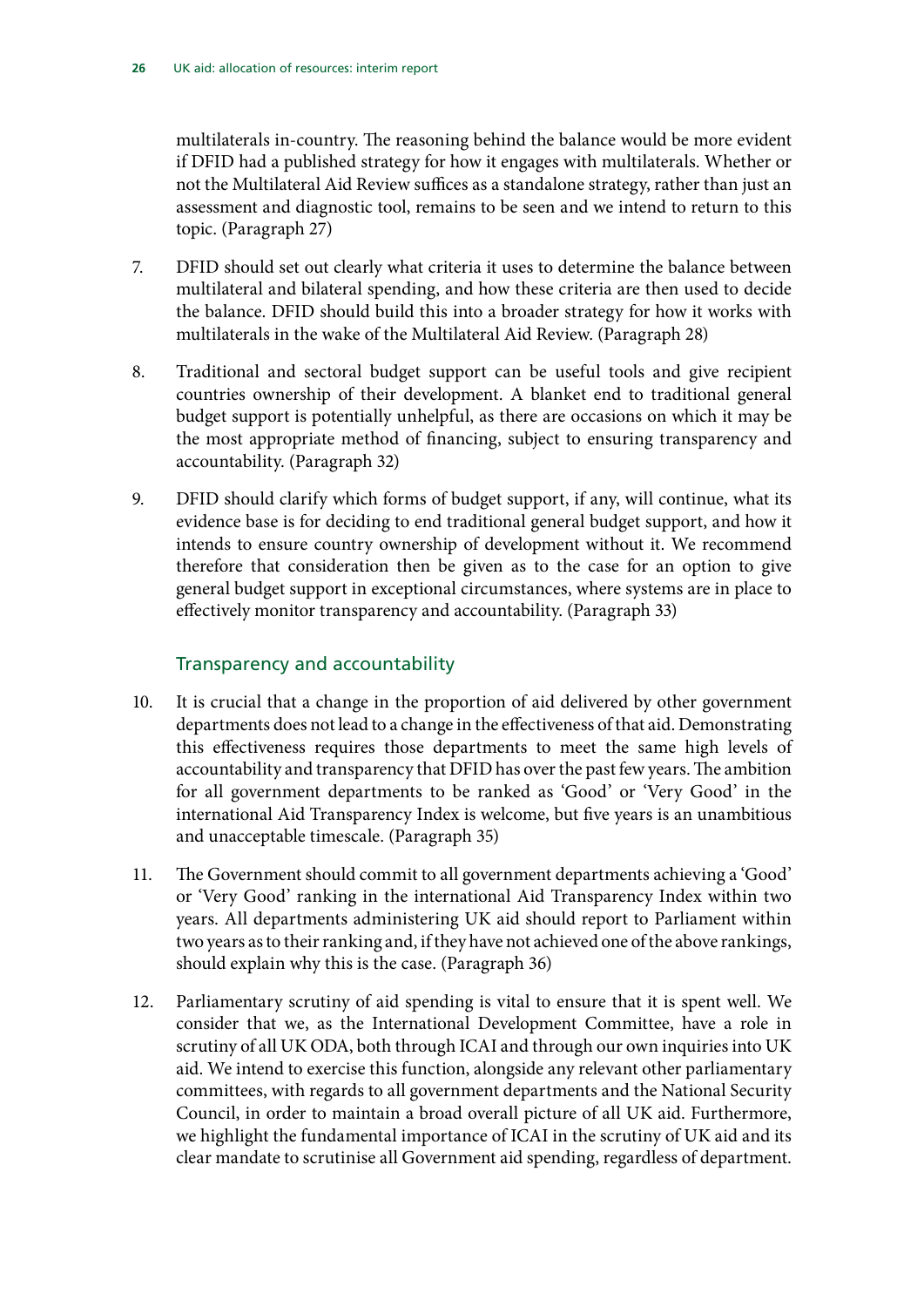In order to ensure the effectiveness of ICAI's reviews, other government departments must treat it with the same seriousness and respect that has exemplified the relationship between it and DFID. (Paragraph 41)

#### Capability and capacity

- 13. We believe that DFID has the expertise and knowledge necessary to scale-up over time and deliver sustainable development in fragile states and regions, in line with the focus of the new UK aid strategy, although we are concerned that DFID may not at present have the capacity to allocate effectively, as stipulated in the new aid strategy, "50% of DFID's budget to fragile states and regions in every year of this Parliament". We are reassured that DFID has been given the funds required to increase its staffing levels to administer its ODA budget. It nevertheless needs to recognise that achieving results will require a longer-term focus and greater attention on conflict prevention. DFID's current programme lengths, posting lengths, review cycles and criteria do not operate on the timescales necessary to achieve transformative impact. (Paragraph 46)
- 14. To succeed in fragile states and regions, DFID should:
	- adjust its programming accordingly;
	- ensure that it is planning sufficiently long-term across the board to achieve sustainable impact and includes greater focus on conflict prevention; and
	- consider increasing posting lengths, whilst taking into account local conditions.

While this may have resourcing implications, it is important for DFID's ability to deliver the fragile states and regions agenda itself, rather than just relying on contractors. (Paragraph 47)

- 15. We are not confident that other government departments currently have the capacity and experience to deliver aid to the same high standards as DFID, but developing this capacity in those departments will be of great long-term benefit. We are also concerned that a lack of clarity may exist as to which department may be leading and coordinating delivery of ODA, where a number of different departments are involved in the same region or area of work. (Paragraph 50)
- 16. In the short-term, DFID should assist heavily in the administration of programmes run by other government departments, for example through secondments and exchanges of staff, to maintain the quality of UK aid, accountability and transparency. In the longer-term, DFID should share its expertise with other government departments and develop their capacity to deliver ODA effectively. DFID should have oversight of all ODA delivery, including where different government departments are involved. DFID must be given the resources necessary to do this without impacting on its own work and levels of expertise. Clear statistics should be provided by all government departments providing ODA as to the proportion subject to the International Development Act 2002. (Paragraph 51)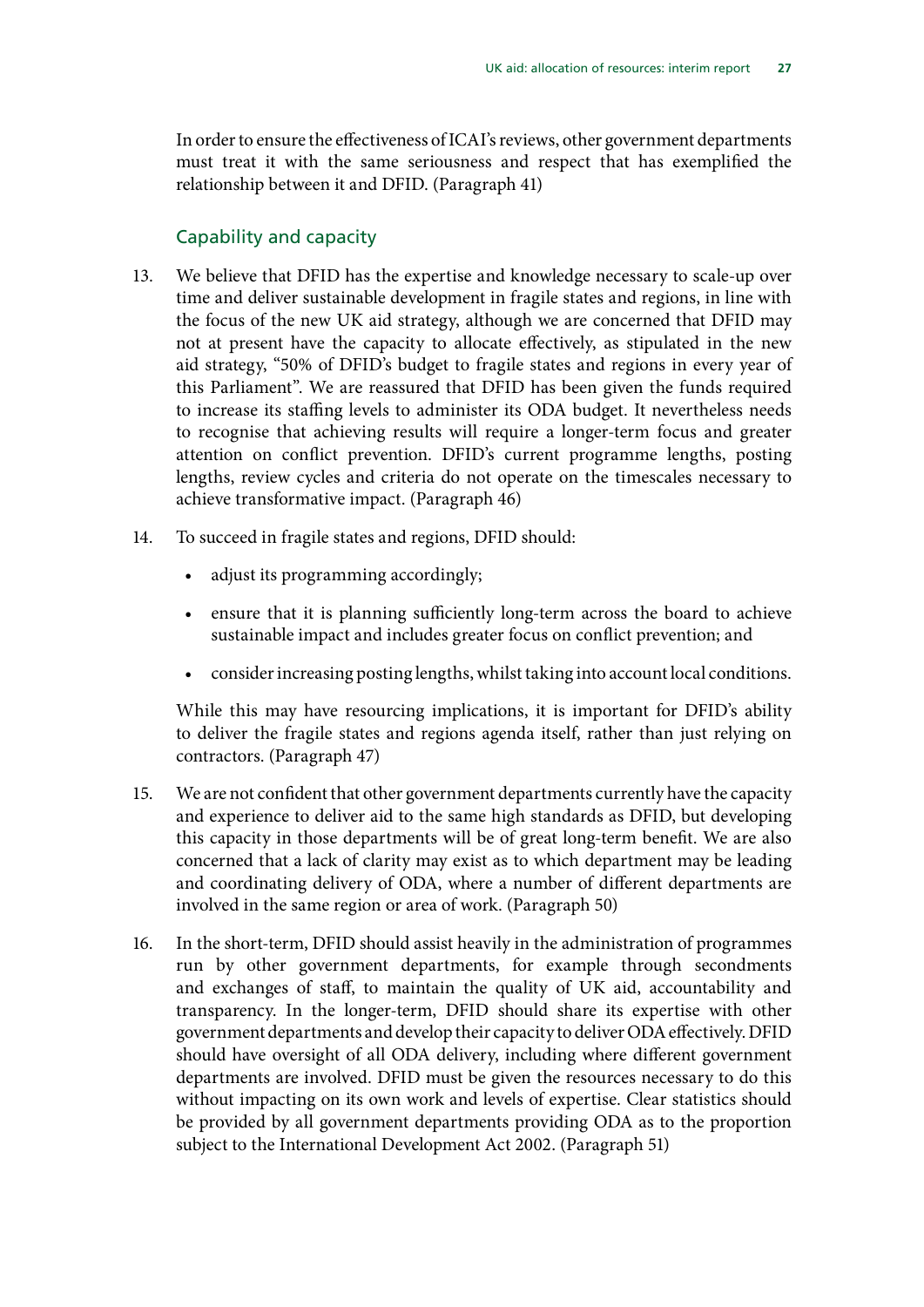- 17. DFID's 'non-fiscal' target does not necessarily lead to effective poverty reduction. Due to the small number of avenues available to DFID for 'non-fiscal' spending, the evidence suggests that the target can force DFID to spend large amounts of money through a small number of channels, regardless of whether that money would be more effectively spent elsewhere. While we do not think that DFID should reduce its 'non-fiscal' spending, it needs the flexibility to allocate its own spending in line with what will best achieve its primary aim of poverty reduction. (Paragraph 54)
- 18. The Treasury should relax DFID's 'non-fiscal' target, and grant DFID the flexibility to spend in whatever way DFID deems will be most effective. (Paragraph 55)
- 19. Evidence to the Committee suggests that there is still only a weak evidence in support of Payment by Results and that it can have negative consequences. We are therefore alarmed by its rapidly increasing usage, as this is not yet supported by the evidence. DFID must be very careful that the use of Payment by Results works effectively in a fragile states and regions context, with the necessary focus on real transformational change and flexibility to adapt to changing circumstances. (Paragraph 59)
- 20. DFID should reduce its use of Payment by Results until it has a stronger evidence base and the deeper knowledge and understanding to implement it without negative consequences. (Paragraph 60)

#### Conclusion

- 21. The new UK aid strategy is a welcome restatement of the UK's strong commitment to international development. Its focus on fragile states and regions shows the Government's willingness to work in the difficult environments where levels of extreme poverty are highest. The associated increase in cross-Government working presents an opportunity for the Government to build international development into much of what it does and to build capacity. Furthermore, the strategy puts forward a compelling argument for how achieving the 0.7% target also benefits the UK's national interest. (Paragraph 61)
- 22. We have some concerns, however, about how the aid strategy was developed and how it will be taken forward. Poverty reduction has been, and should always be, the first priority of UK aid. The strategy's status as a Treasury-led document with little explicit focus on poverty reduction risks creating an impression that the objectives regarding the UK's national interest, and therefore security and prosperity, were drawn up first, with DFID left to connect the dots with poverty reduction. That "tackling extreme poverty and helping the world's most vulnerable" is listed as the fourth of four strategic objectives compounds this impression and risks damaging the reputation of UK aid abroad. (Paragraph 62)
- 23. The most important principle of allocating UK aid should always be that it is allocated where it can most effectively be used to reduce poverty. This has many dimensions, with both the security and prosperity agenda and increased cross-Government working being worthwhile and meaningful ways of achieving poverty reduction. It is important that the thinking flows from poverty reduction to these agendas, rather than the other way round, and that allocation decisions are made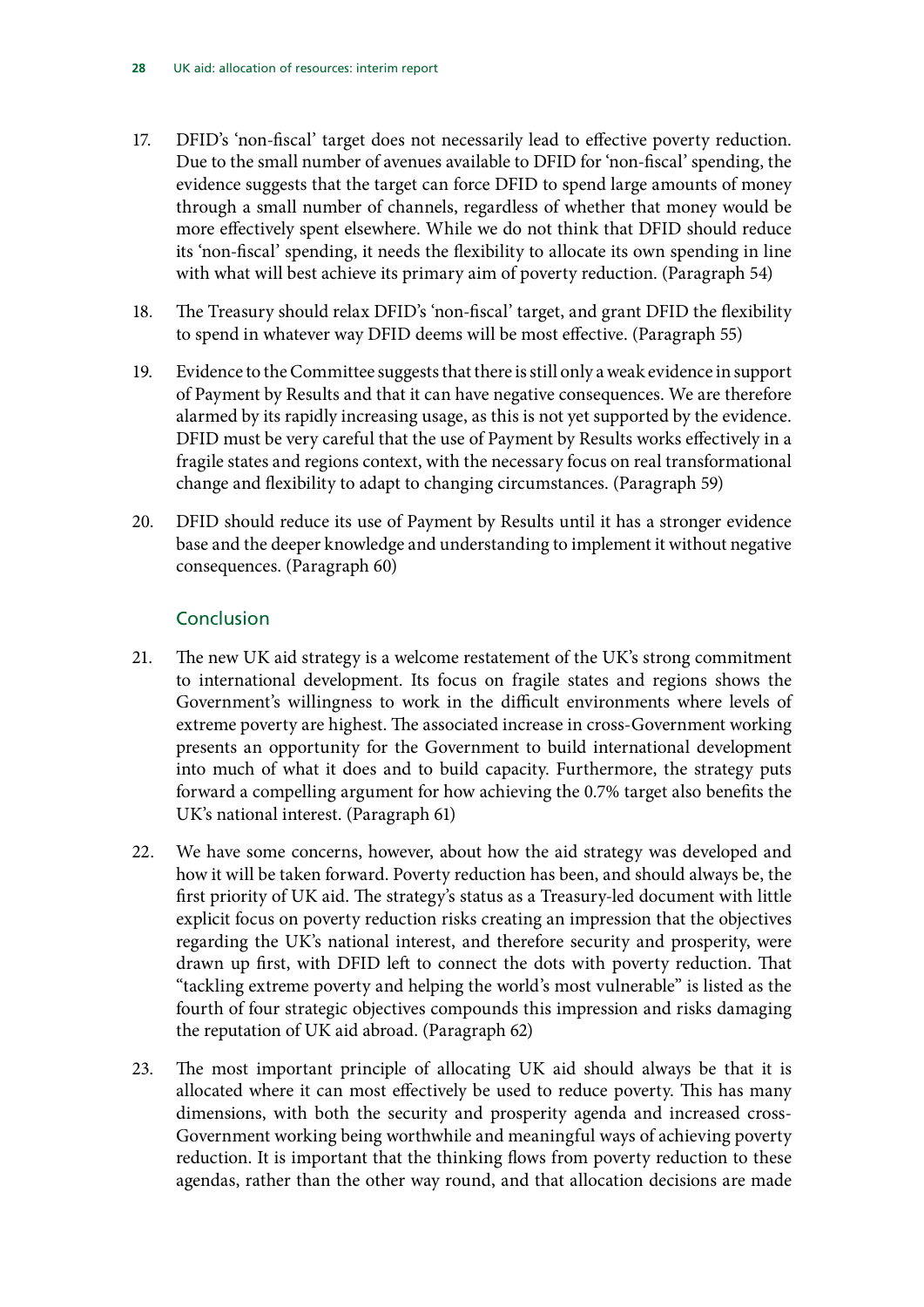in line with this. It is further important that, as other government departments become more heavily involved in UK aid, the Government is alive to the risk that the focus on poverty reduction may be weakened. (Paragraph 63)

24. The Government also needs to properly recognise the specific challenges associated with working in fragile states and regions and increasingly across Government, and respond appropriately. DFID's focus must be how to achieve long-term transformative impact in fragile states and regions. Other government departments will require a great deal of capacity building and assistance from DFID to ensure effective aid delivery. Finally, transparency and accountability must remain as core principles of UK aid, with effective parliamentary scrutiny of all areas of ODA spend. (Paragraph 64)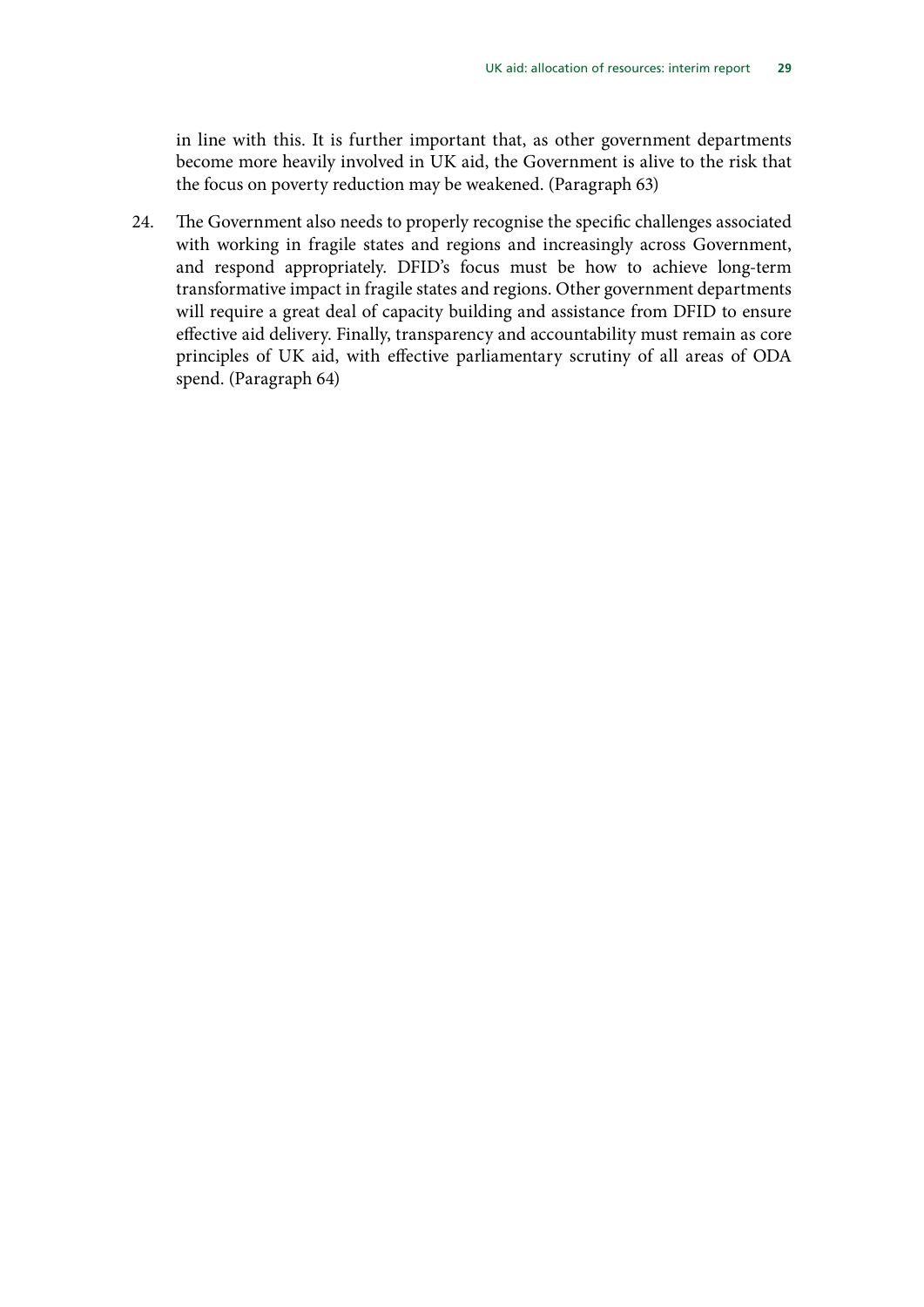### <span id="page-33-0"></span>Formal Minutes

#### **Wednesday 16 March 2016**

Members present:

Stephen Twigg, in the Chair

| Fiona Bruce     | Pauline Latham OBE  |
|-----------------|---------------------|
| Dr Lisa Cameron | Jeremy Lefroy       |
| Stephen Doughty | <b>Wendy Morton</b> |
| Nigel Evans     | Albert Owen         |
| Helen Grant     | Virendra Sharma     |

Draft Report (*UK aid: allocation of resources: interim report*), proposed by the Chair, brought up and read.

*Ordered*, That the draft Report be read a second time, paragraph by paragraph.

Paragraphs 1 to 64 read and agreed to.

Summary agreed to.

*Resolved*, That the Report be the Third Report of the Committee to the House.

*Ordered*, That the Chair make the Report to the House.

*Ordered*, That embargoed copies of the Report be made available (Standing Order No. 134).

[Adjourned till Tuesday 22 March at 9.45 am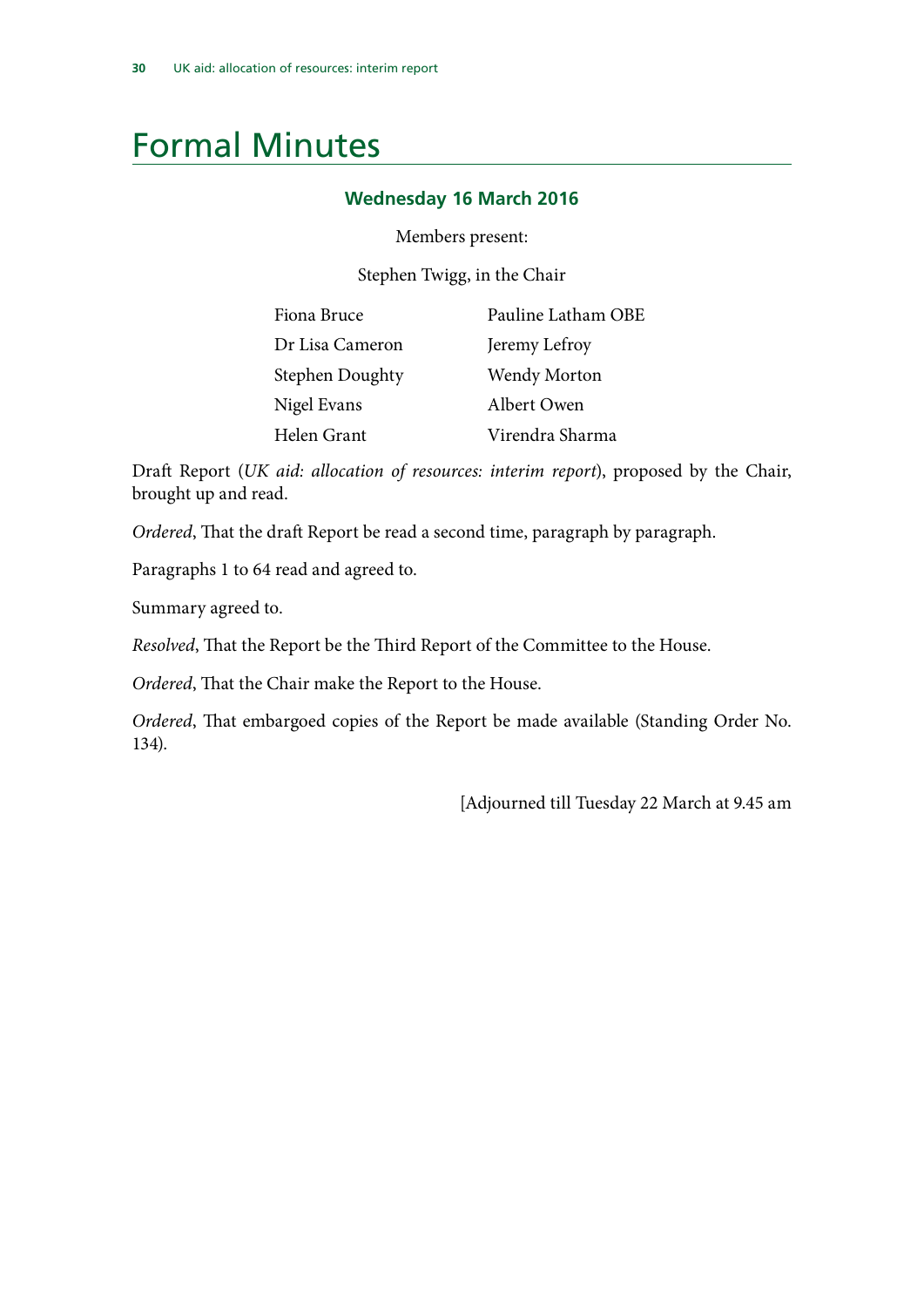### <span id="page-34-0"></span>Witnesses

The following witnesses gave evidence. Transcripts can be viewed on the Committee's [inquiry page](http://www.parliament.uk/business/committees/committees-a-z/commons-select/international-development-committee/inquiries/parliament-2015/dfids-allocation-of-resources/).

#### **Tuesday 8 December 2015** *Question number*

**Mark Lowcock**, Permanent Secretary, and **Anna Wechsberg**, Director of Strategy, Department for International Development COMERGIA RESERVIATION COMERGIA

#### **Tuesday 19 January 2016**

| Larry Attree, Head of Policy, Saferworld, Harpinder Collacott, Executive<br>Director, Development Initiatives, and Julian Egan, Head of Advocacy,           |            |
|-------------------------------------------------------------------------------------------------------------------------------------------------------------|------------|
| <b>International Alert</b>                                                                                                                                  | $Q59 - 83$ |
| Jonathan Glennie, Director of Policy, Save the Children, Girish Menon, Chief<br>Executive, ActionAid UK, and Aaron Oxley, Executive Director of RESULTS UK, |            |
| <b>Action for Global Health</b>                                                                                                                             | O84-107    |
|                                                                                                                                                             |            |

#### **Tuesday 9 February 2016**

**Brenda Killen**, Deputy Director, Development Co-operation Directorate, Organisation for Economic Co-operation and Development, **Dr Paul Clist**, Lecturer in Development Economics, University of East Anglia, **Simon Gill**, Director, Budget Strengthening Initiative, Overseas Development Institute, and **Ben Jackson**, Chief Executive, Bond **[Q108–158](http://data.parliament.uk/writtenevidence/committeeevidence.svc/evidencedocument/international-development-committee/dfids-allocation-of-resources/oral/29003.html)**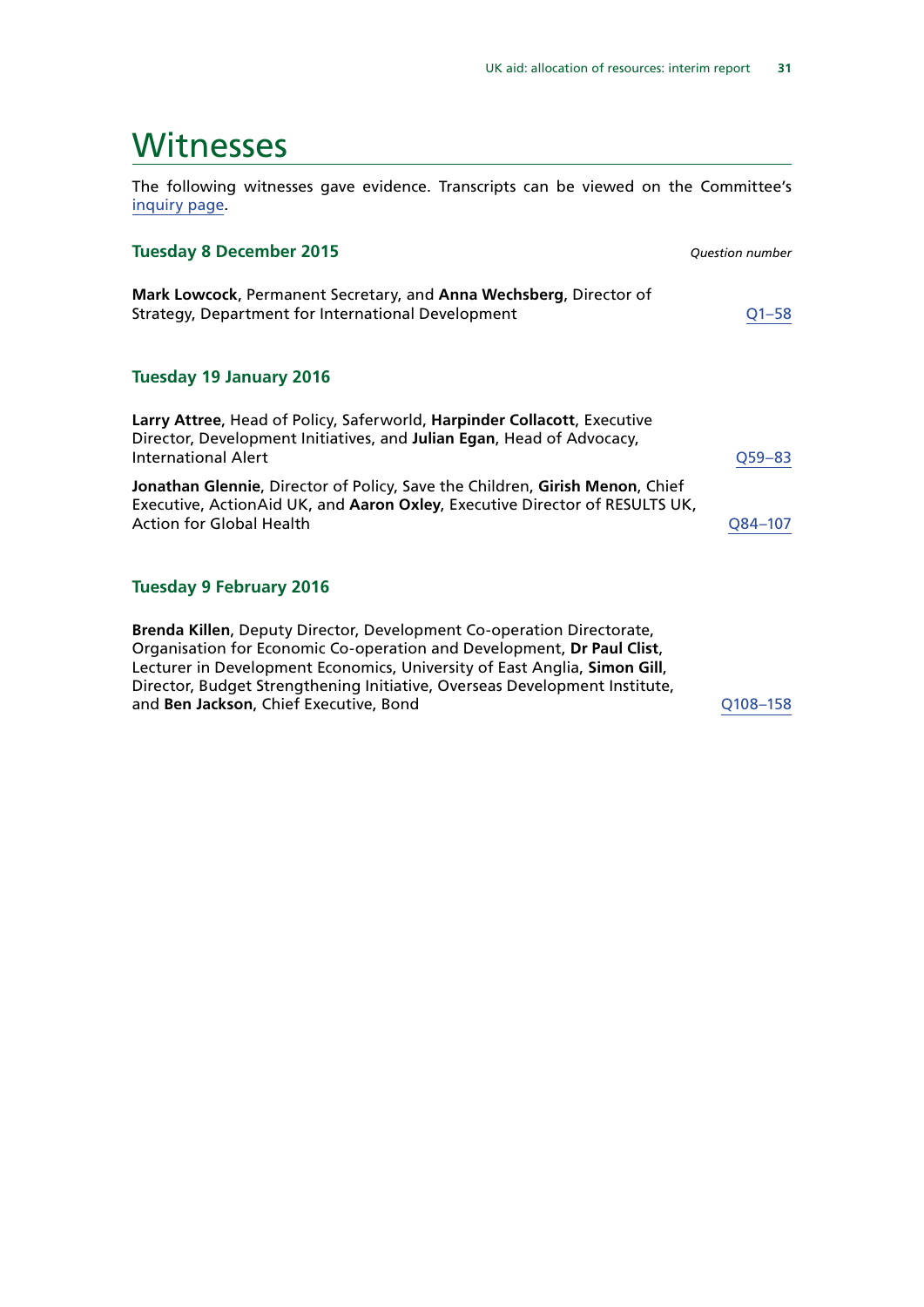### <span id="page-35-0"></span>Published written evidence

The following written evidence was received and can be viewed on the Committee's [inquiry page](http://www.parliament.uk/business/committees/committees-a-z/commons-select/international-development-committee/inquiries/parliament-2015/dfids-allocation-of-resources/).

ACH numbers are generated by the evidence processing system and so may not be complete.

- Action Against Hunger ([ACH0027](http://data.parliament.uk/WrittenEvidence/CommitteeEvidence.svc/EvidenceDocument/International%20Development/DFIDs%20allocation%20of%20resources/written/27623.html))
- ActionAid ([ACH0034\)](http://data.parliament.uk/WrittenEvidence/CommitteeEvidence.svc/EvidenceDocument/International%20Development/DFIDs%20allocation%20of%20resources/written/28285.html)
- Adam Smith International ([ACH0025\)](http://data.parliament.uk/WrittenEvidence/CommitteeEvidence.svc/EvidenceDocument/International%20Development/DFIDs%20allocation%20of%20resources/written/27586.html)
- AgDevCo [\(ACH0003](http://data.parliament.uk/WrittenEvidence/CommitteeEvidence.svc/EvidenceDocument/International%20Development/DFIDs%20allocation%20of%20resources/written/27262.html))
- Anti-Slavery International [\(ACH0018\)](http://data.parliament.uk/WrittenEvidence/CommitteeEvidence.svc/EvidenceDocument/International%20Development/DFIDs%20allocation%20of%20resources/written/27517.html)
- Bond—UK membership body of international development NGOs; and UK Aid Network ([ACH0006](http://data.parliament.uk/WrittenEvidence/CommitteeEvidence.svc/EvidenceDocument/International%20Development/DFIDs%20allocation%20of%20resources/written/27391.html))
- Bond Disability and Development Group ([ACH0008\)](http://data.parliament.uk/WrittenEvidence/CommitteeEvidence.svc/EvidenceDocument/International%20Development/DFIDs%20allocation%20of%20resources/written/27422.html)
- 8 Bond Disability and Development Group ([ACH0039\)](http://data.parliament.uk/WrittenEvidence/CommitteeEvidence.svc/EvidenceDocument/International%20Development/DFIDs%20allocation%20of%20resources/written/29990.html)
- CAFOD ([ACH0012\)](http://data.parliament.uk/WrittenEvidence/CommitteeEvidence.svc/EvidenceDocument/International%20Development/DFIDs%20allocation%20of%20resources/written/27452.html)
- Campaign for Science and Engineering ([ACH0029\)](http://data.parliament.uk/WrittenEvidence/CommitteeEvidence.svc/EvidenceDocument/International%20Development/DFIDs%20allocation%20of%20resources/written/27804.html)
- Coffey International Development Ltd ([ACH0026](http://data.parliament.uk/WrittenEvidence/CommitteeEvidence.svc/EvidenceDocument/International%20Development/DFIDs%20allocation%20of%20resources/written/27590.html))
- conscience: taxes for peace not war [\(ACH0009\)](http://data.parliament.uk/WrittenEvidence/CommitteeEvidence.svc/EvidenceDocument/International%20Development/DFIDs%20allocation%20of%20resources/written/27429.html)
- Crown Agents ([ACH0016\)](http://data.parliament.uk/WrittenEvidence/CommitteeEvidence.svc/EvidenceDocument/International%20Development/DFIDs%20allocation%20of%20resources/written/27462.html)
- DAI Europe ([ACH0022\)](http://data.parliament.uk/WrittenEvidence/CommitteeEvidence.svc/EvidenceDocument/International%20Development/DFIDs%20allocation%20of%20resources/written/27572.html)
- Department for International Development ([ACH0033\)](http://data.parliament.uk/WrittenEvidence/CommitteeEvidence.svc/EvidenceDocument/International%20Development/DFIDs%20allocation%20of%20resources/written/28276.html)
- Department for International Development Annex A ([ACH0038\)](http://data.parliament.uk/WrittenEvidence/CommitteeEvidence.svc/EvidenceDocument/International%20Development/DFIDs%20allocation%20of%20resources/written/29813.html)
- Development Initiatives ([ACH0035\)](http://data.parliament.uk/WrittenEvidence/CommitteeEvidence.svc/EvidenceDocument/International%20Development/DFIDs%20allocation%20of%20resources/written/28286.html)
- Dr Paul Clist ([ACH0002](http://data.parliament.uk/WrittenEvidence/CommitteeEvidence.svc/EvidenceDocument/International%20Development/DFIDs%20allocation%20of%20resources/written/27260.html))
- Institute of Development Studies ([ACH0028\)](http://data.parliament.uk/WrittenEvidence/CommitteeEvidence.svc/EvidenceDocument/International%20Development/DFIDs%20allocation%20of%20resources/written/27803.html)
- International Alert [\(ACH0023](http://data.parliament.uk/WrittenEvidence/CommitteeEvidence.svc/EvidenceDocument/International%20Development/DFIDs%20allocation%20of%20resources/written/27584.html))
- International Synergies Ltd [\(ACH0011\)](http://data.parliament.uk/WrittenEvidence/CommitteeEvidence.svc/EvidenceDocument/International%20Development/DFIDs%20allocation%20of%20resources/written/27441.html)
- Marie Stopes International [\(ACH0021\)](http://data.parliament.uk/WrittenEvidence/CommitteeEvidence.svc/EvidenceDocument/International%20Development/DFIDs%20allocation%20of%20resources/written/27559.html)
- Mott MacDonald ([ACH0017](http://data.parliament.uk/WrittenEvidence/CommitteeEvidence.svc/EvidenceDocument/International%20Development/DFIDs%20allocation%20of%20resources/written/27463.html))
- Mr Jie Sheng Li [\(ACH0001](http://data.parliament.uk/WrittenEvidence/CommitteeEvidence.svc/EvidenceDocument/International%20Development/DFIDs%20allocation%20of%20resources/written/27164.html))
- OECD Development Cooperation Directorate ([ACH0031\)](http://data.parliament.uk/WrittenEvidence/CommitteeEvidence.svc/EvidenceDocument/International%20Development/DFIDs%20allocation%20of%20resources/written/27847.html)
- Overseas Development Institute [\(ACH0014\)](http://data.parliament.uk/WrittenEvidence/CommitteeEvidence.svc/EvidenceDocument/International%20Development/DFIDs%20allocation%20of%20resources/written/27459.html)
- Plan UK (on behalf of the UK Action for Global Health network) ([ACH0013](http://data.parliament.uk/WrittenEvidence/CommitteeEvidence.svc/EvidenceDocument/International%20Development/DFIDs%20allocation%20of%20resources/written/27457.html))
- Population Matters [\(ACH0036](http://data.parliament.uk/WrittenEvidence/CommitteeEvidence.svc/EvidenceDocument/International%20Development/DFIDs%20allocation%20of%20resources/written/28668.html))
- Prof Jonathan Fisher, Senior Lecturer in African Politics, University of Birmingham ([ACH0030](http://data.parliament.uk/WrittenEvidence/CommitteeEvidence.svc/EvidenceDocument/International%20Development/DFIDs%20allocation%20of%20resources/written/27805.html))
- RESULTS UK [\(ACH0007\)](http://data.parliament.uk/WrittenEvidence/CommitteeEvidence.svc/EvidenceDocument/International%20Development/DFIDs%20allocation%20of%20resources/written/27398.html)
- Save the Children [\(ACH0020](http://data.parliament.uk/WrittenEvidence/CommitteeEvidence.svc/EvidenceDocument/International%20Development/DFIDs%20allocation%20of%20resources/written/27542.html))
- Scotland Malawi Partnership ([ACH0024\)](http://data.parliament.uk/WrittenEvidence/CommitteeEvidence.svc/EvidenceDocument/International%20Development/DFIDs%20allocation%20of%20resources/written/27585.html)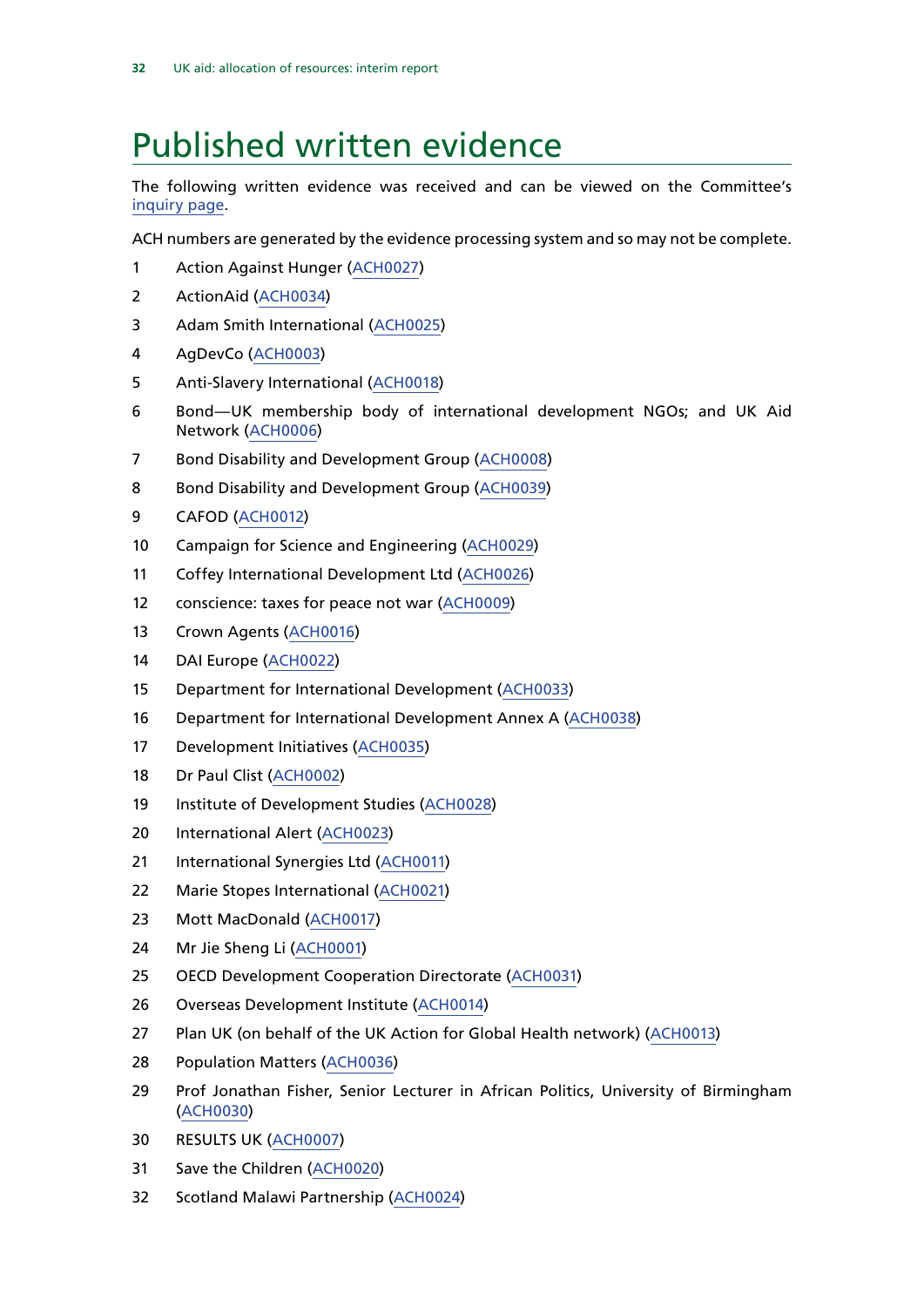- The International Committee of the Red Cross ([ACH0037\)](http://data.parliament.uk/WrittenEvidence/CommitteeEvidence.svc/EvidenceDocument/International%20Development/DFIDs%20allocation%20of%20resources/written/28991.html)
- THET (The Tropical Health and Education Trust) ([ACH0005](http://data.parliament.uk/WrittenEvidence/CommitteeEvidence.svc/EvidenceDocument/International%20Development/DFIDs%20allocation%20of%20resources/written/27390.html))
- VSO [\(ACH0032](http://data.parliament.uk/WrittenEvidence/CommitteeEvidence.svc/EvidenceDocument/International%20Development/DFIDs%20allocation%20of%20resources/written/27896.html))
- World Vision UK [\(ACH0004](http://data.parliament.uk/WrittenEvidence/CommitteeEvidence.svc/EvidenceDocument/International%20Development/DFIDs%20allocation%20of%20resources/written/27350.html))